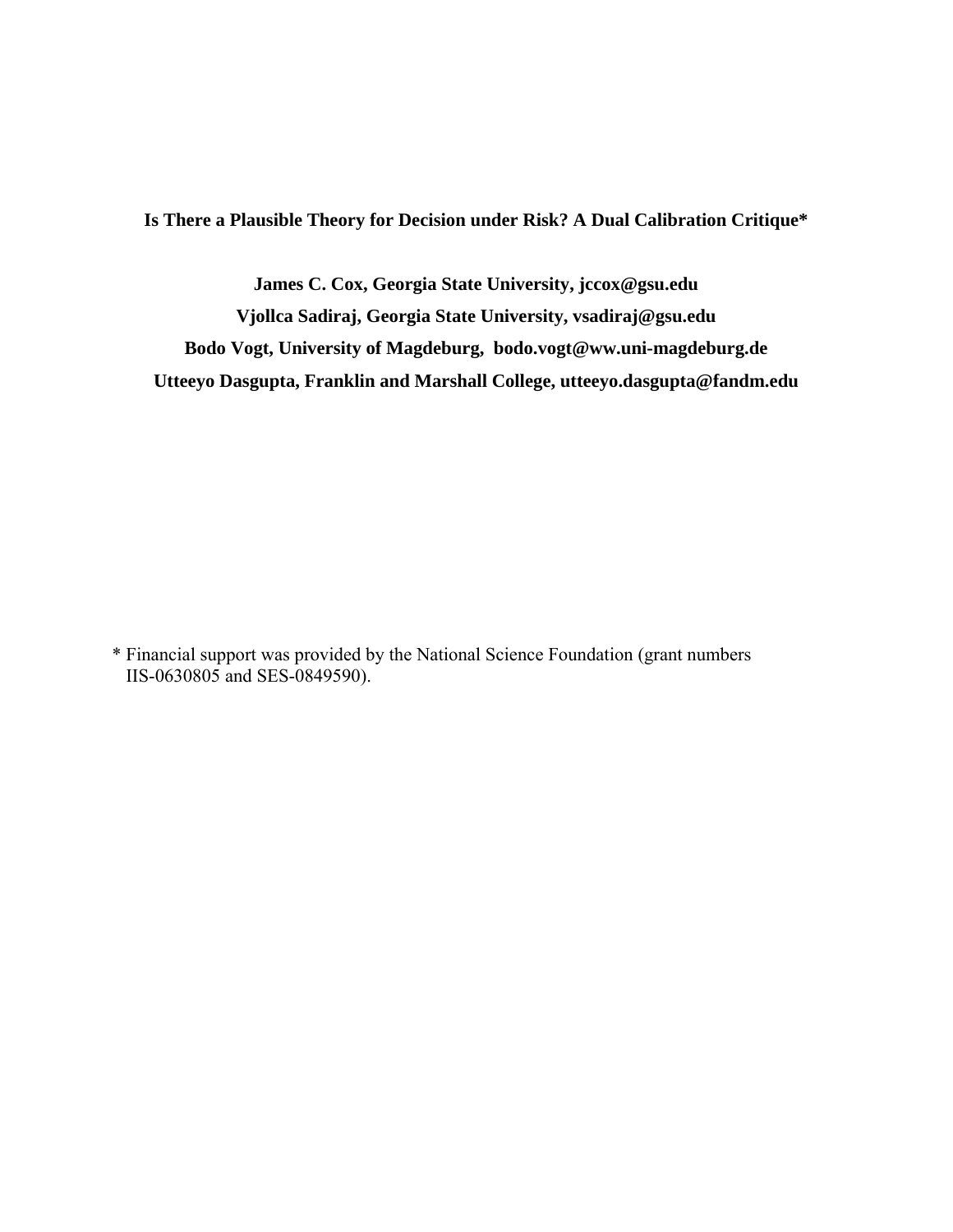#### **Is There a Plausible Theory for Decision under Risk? A Dual Calibration Critique**

**Abstract:** Some theories of decision under risk have been critiqued with varying-payoffs calibration arguments. Such concavity calibration has no implication either for nonlinear probability transformation or for theories with variable reference points. We introduce varyingprobabilities calibration that applies to both. The two types of calibrations yield dual paradoxes: a pattern of risk aversion that conforms to the (resp. dual) independence axiom implies implausible risk aversion for theories that are linear in payoffs (resp. probabilities). Theories that are nonlinear in both payoffs and probabilities are subject to both calibrations. We report seven experiments on the empirical relevance of the dual calibration critique.

Can prominent theories of decision under risk rationalize both small-stakes risk aversion and large-stakes risk aversion? How do loss aversion and reference payoffs enter in the answer to this question? Can some existing theories, but not others, rationalize same-stakes (i.e. smallstakes *or* large-stakes) risk aversion? We offer a theoretical duality approach that addresses these questions. We present two (dual) paradoxes in which patterns of risk aversion that conform to one theory of decision under risk imply implausible risk aversion in the dual to that theory. One wonders then whether data conform to either or both of the dual "calibration patterns" for which prominent theories imply implausible risk aversion. We report seven experiments that address that question.

Rabin (2000) sparked the literature on concavity calibration by identifying a varyingpayoffs pattern of small-stakes risk aversion that, through calibration arguments, can be shown to imply implausible large-stakes risk aversion for the expected utility of terminal wealth model. Several subsequent authors extended Rabin's varying-payoffs, concavity calibration analysis to apply to a class of theories that assume decreasing marginal utility of money. How fundamental is this challenge to the plausibility of theories of decision under risk? We address this question about fundamentality both theoretically and empirically.

Our theoretical discussion is based on duality. We explain in this paper that the varyingpayoffs patterns of small-stakes risk aversion used in calibrations by Rabin (2000) and all subsequent authors conform to the *dual* independence axiom (Yaari, 1987). This presents a paradox: patterns of risk aversion that *characterize* rational behavior for the dual theory of expected utility (Yaari, 1987), with constant marginal utility of money for all risk preferences,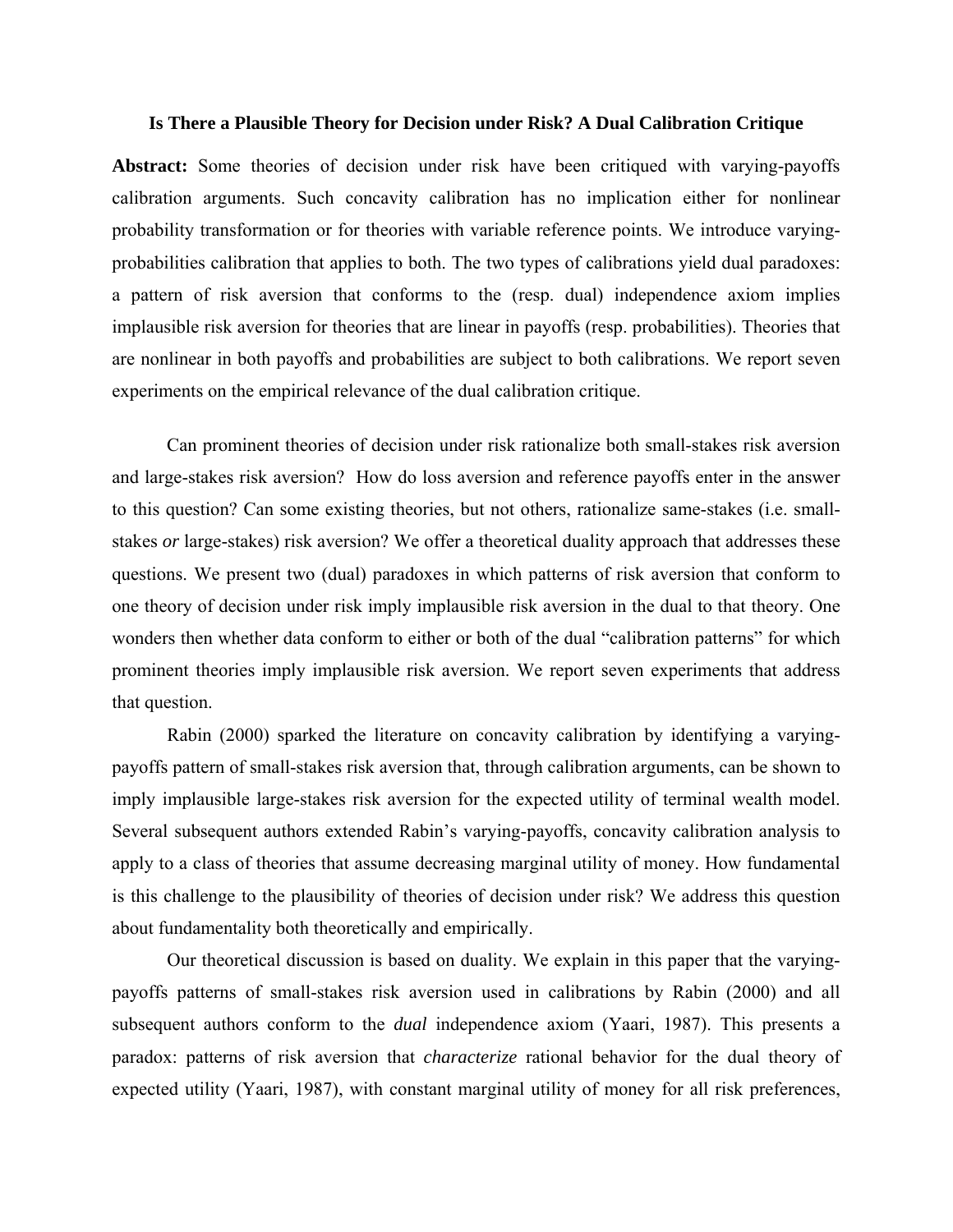imply implausible risk aversion for theories with decreasing marginal utility of money such as expected utility theory and rank dependent utility theories (Quiggin, 1993, Tversky and Kahneman, 1992). One wonders then whether there are varying-probabilities patterns of risk aversion that conform to the independence axiom of expected utility theory and yet imply implausible risk aversion for theories with nonlinear transformation of probabilities such as the dual theory of expected utility and cumulative prospect theory. We explain that the answer to this question is "yes." This presents a second (dual) paradox: patterns of risk aversion that *characterize* rational behavior for expected utility theory, with linearity in probabilities for all risk preferences, imply implausible risk aversion for theories that represent risk averse preferences with nonlinear probability transformations (with or without nonlinear transformation of payoffs).

Previous literature on concavity calibration has focused on the inability of some prominent theories to rationalize *both* small-stakes risk preferences and large-stakes risk preferences. This leaves open the question of whether calibration arguments have implications for decision theories' ability to rationalize same-stakes (i.e. small-stakes *or* large-stakes) risk preferences. In other words, if a researcher is content to view existing applications of decision theories as having only same-stakes implications, then does (s)he escape criticism based on calibration arguments? We explain that theories that represent risk aversion with nonlinear probability transformations have implausible implications even for same-stakes risk preferences.

Of course the fundamentality of the above theoretical results rests on empirical validity of the patterns of risk aversion used in the calibration propositions. To date, however, there has been only argument about the "reasonableness" of the calibration suppositions but no data from real-payoff, controlled experiments to inform the issue. We explain why researchers encounter especially difficult problems in conducting experiments to test the empirical validity of suppositions in calibration propositions and discuss solutions to these problems that were implemented in our experiments. The paper reports seven experiments conducted over several years in three countries (India, Germany, and the United States) with idiosyncratic opportunities for implementing a variety of experimental designs and protocols covering both varying-payoffs and varying-probabilities calibration patterns of risk aversion that have implications for theories of decision under risk.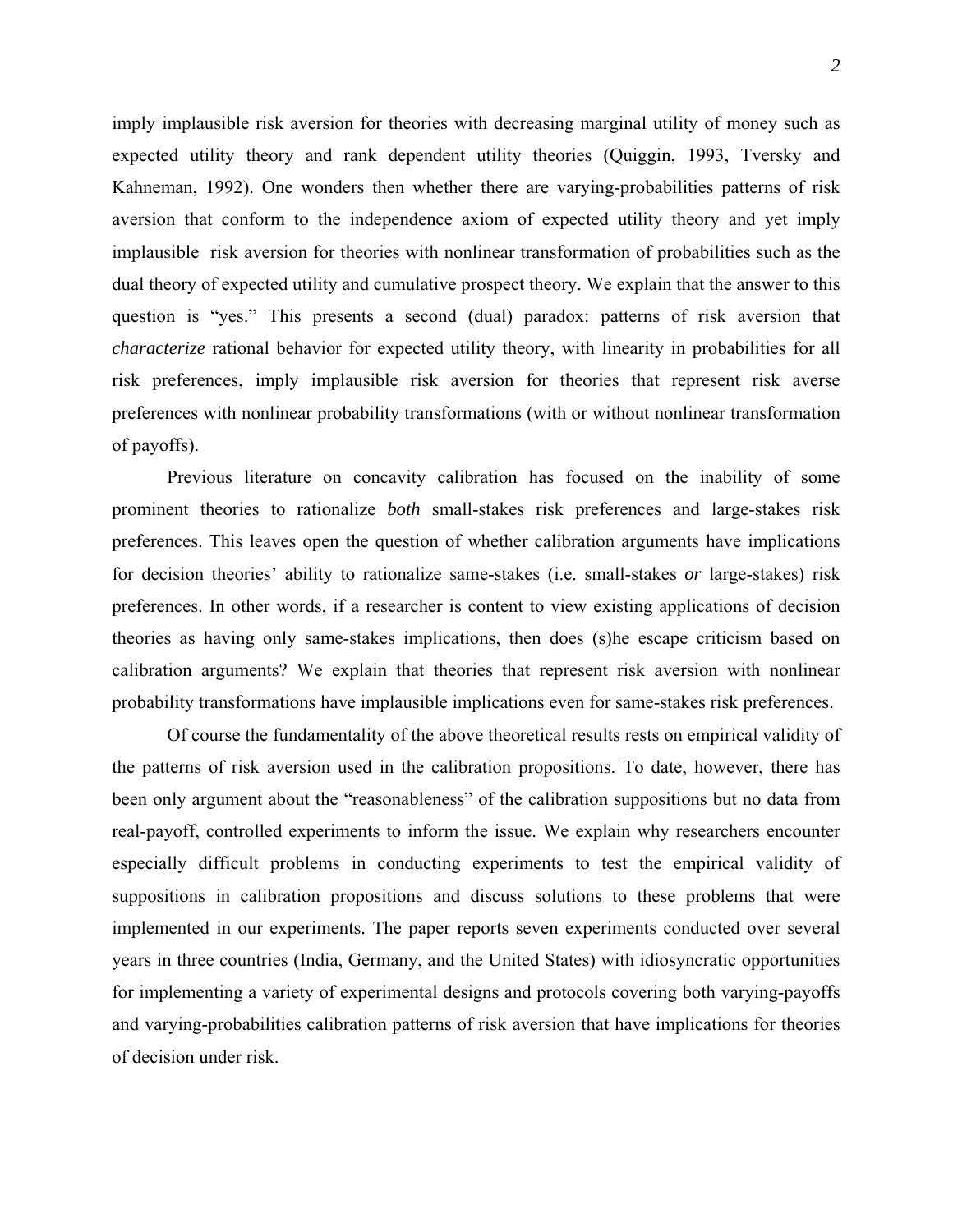Previous literature reports varying-payoffs calibration patterns that apply to models defined on (a) terminal wealth or (b) income. Studies that focus on terminal wealth models include Rabin (2000), Neilson (2001), and Safra and Segal (2008). Rabin demonstrated results that apply to the expected utility of terminal wealth model. Neilson showed that Rabin's concavity calibration critique applies to rank-dependent utility of terminal wealth. Safra and Segal introduced a stochastic version of Rabin's calibration pattern that produces anomalies for additional non-expected utility models in which preferences are defined on terminal wealth.

None of the above calibration propositions apply to theories that incorporate loss aversion because the reference points for terminal wealth models are amounts of initial wealth not amounts of income (that define losses and gains). Calibrations for models defined on income are reported by Barberis, Huang, and Thaler (2006), Cox and Sadiraj (2006), and Rubinstein (2006). Barberis, Huang, and Thaler examined the implications of calibration for recursive utility with first-order and second-order risk aversion. Cox and Sadiraj looked at calibration issues for Tversky and Kahneman's (1992) cumulative prospect theory and two expected utility models that are alternatives to the terminal wealth model. Rubinstein took the concavity calibration critique to time preferences under risk.

All of the previous studies were built on the same varying-payoffs pattern of small-stakes risk aversion that first appeared in Rabin (2000). As we explain, the varying-payoffs calibration patterns in previous literature have no implausible risk aversion implications for the dual theory of expected utility (Yaari, 1987), an early alternative to expected utility theory that models risk aversion (solely) with nonlinear transformation of probabilities. As explained by Wakker (2005), those calibration patterns have no implausible risk aversion implications for recent versions of cumulative prospect theory with variable reference amounts of income.

In this paper, we introduce a varying-probabilities pattern of risk aversion that has calibration implications for theories that incorporate risk aversion with nonlinear transformation of probabilities (with or without nonlinear transformation of payoffs). The new calibration does have implausible risk aversion implications for the dual theory of expected utility and for cumulative prospect theory with variable reference amounts of income and loss aversion. The new calibration pattern implies *same-stakes* (as well as large-stakes vs. small-stakes) implausible risk aversion for theories that incorporate nonlinear transformation of probabilities. As a result, such theories are called into question even for applications that preserve the domain of payoffs.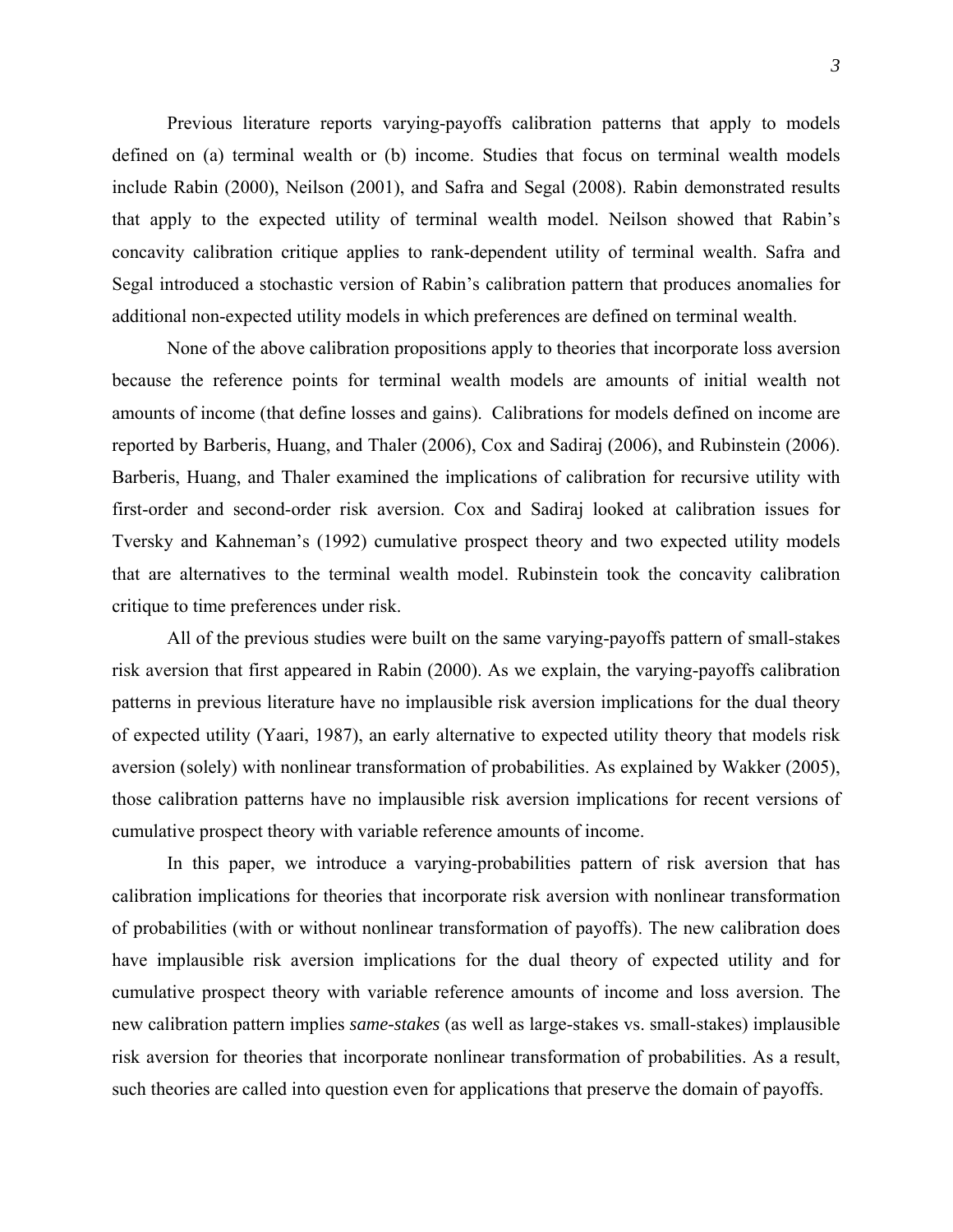We report dual calibration propositions and several corollaries. Proposition 1 identifies varying-probabilities patterns of risk aversion that have implausible (small-stakes vs. largestakes *and* same-stakes) risk aversion implications for dual theory of expected utility. Proposition 2 uses varying-payoffs patterns, appearing in previous literature, that have implausible small-stakes vs. large-stakes risk aversion implications for expected utility theory. Each proposition has a corollary that extends the calibration to rank-dependent theories, including cumulative prospect theory, that model risk preferences with nonlinear transformations of both probabilities and payoffs. In this way, such theories are shown to be subject to both types of calibration critique. The new, varying-probabilities calibration also applies to theories with nonlinear transformations of probabilities and variable reference amounts of income (with or without loss aversion).

## **I. Independence, Dual Independence, and Calibration Patterns**

We start with two examples that illustrate dual calibration paradoxes. The first example, known as Rabin's pattern, is a pair of risk preference statements that can be rationalized by the dual theory of expected utility (DTEU) but cannot be rationalized by expected utility theory (EUT). The second example introduces a new pair of risk preference statements that can be rationalized by EUT but cannot be rationalized by DTEU. These examples illustrate patterns in the dual calibration propositions reported in sections II and III. Both patterns have implications for theories that incorporate nonlinear transformations of both payoffs and probabilities.

# *A. An Example of Calibration for Varying Payoffs*

Consider a representative example from previous literature (Rabin, 2000) consisting of Statement P.2 (a pattern of small-stakes risk aversion) and Statement Q.2 (a large-stakes lottery preference). Statement P.2 says that the agent rejects the 50/50 lottery with loss of 100 or gain of [1](#page-4-0)05 at all amounts of initial wealth  $w$  between 100 and 300,000.<sup>1</sup> Statement Q.2 says that the agent prefers the 50/50 lottery that pays 0 or 5 million to getting 10,000 for sure at initial wealth 290,000. Rabin shows that Statement P.2 is inconsistent with Statement Q.2. So, the expected utility of terminal wealth model cannot rationalize *both* of these statements about risk preferences; that is, this model is inconsistent either with Statement P.2 or with Statement Q.2.

<span id="page-4-0"></span><sup>&</sup>lt;sup>1</sup> Sections III and V explore the implications of varying the size of the payoff interval over which P.2 holds.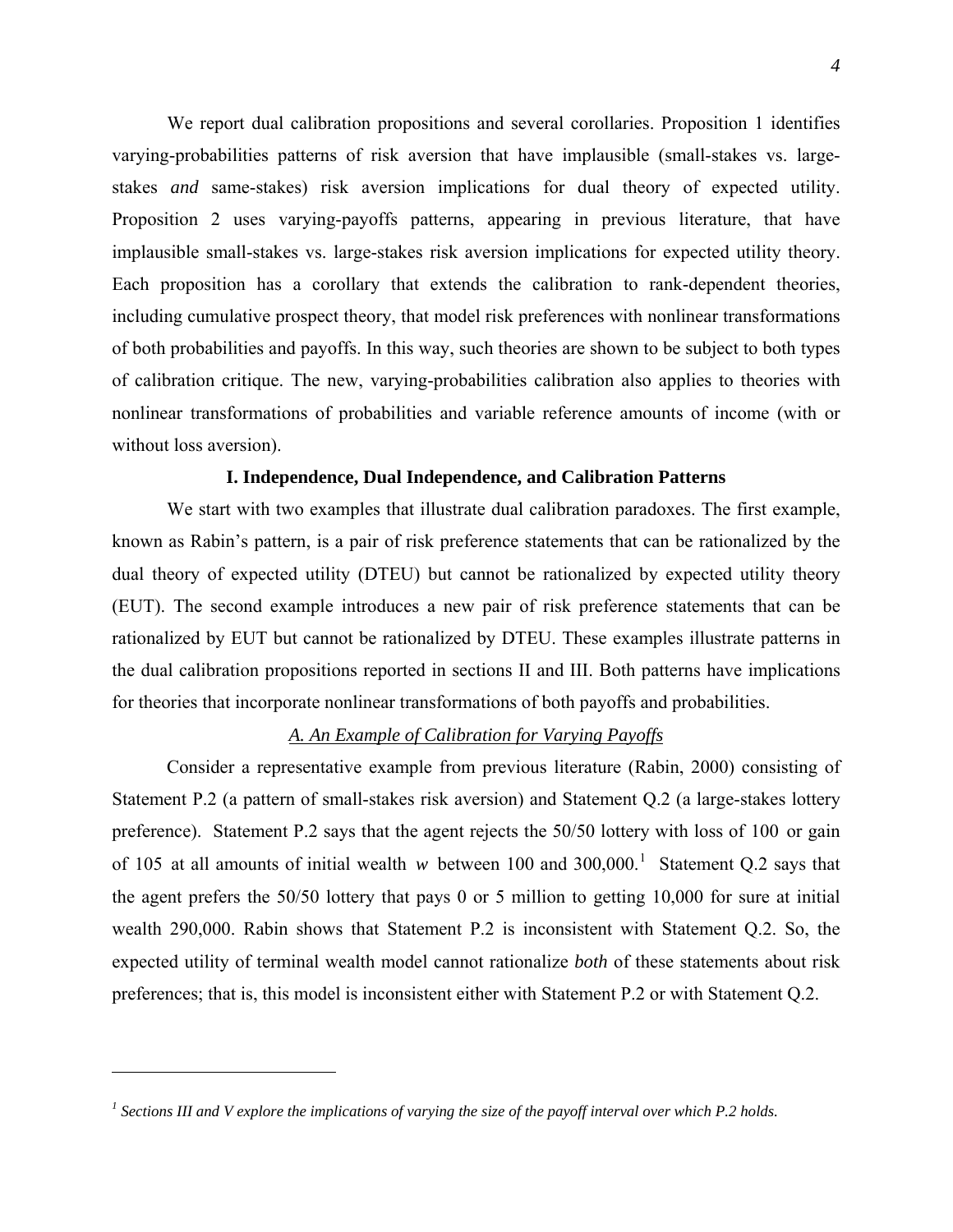In contrast, DTEU can rationalize risk preferences that satisfy both Statements P.2 and Q.2. The Statement P.2 pattern of small-stakes risk aversion conforms to the dual independence axiom: according to this axiom, a DTEU agent who rejects the 50/50 lottery with payoffs of  $-100$  or  $+105$  for *some* value of initial wealth w must reject the same lottery for *all* values of . An easy way to see this implication is through the linearity in payoffs property that *w* characterizes the DTEU functional (as a consequence of the dual independence axiom).

Paradoxically, the pattern of small stakes risk aversion contained in Statement P.2: (a) implies *implausible* large-stakes risk aversion (negation of statement Q.2) for EUT; but (b) conforms to rational behavior for DTEU because it conforms to the dual independence axiom. It has *no* implication of implausible large stakes risk aversion for DTEU.

# *B. An Example of Calibration for Varying Probabilities*

Here we introduce a pair of risk preference statements that cannot be rationalized by DTEU but can be rationalized by EUT. Consider an agent with some initial wealth  $\bar{w}$  between 0 and 300,000 who (weakly) prefers 1 million for sure to a 50/50 lottery that pays 2.5 million or 0. Then it is a straightforward implication of linearity in probabilities of the EUT functional that EUT implies that this agent prefers a three outcome lottery that pays 2.5 million or 1 million or 0, with probabilities  $p - 0.05$  and 0.1 and  $1 - p - 0.05$ , to a two outcome lottery that pays 2.5 million or 0, with probabilities *p* and  $1-p$ , for all  $p \in \{0.05, 0.1, ..., 0.9, 0.95\}$ . Although such risk preferences conform to the independence axiom of EUT they have implausible risk aversion implications for DTEU, as we shall now explain.

<span id="page-5-0"></span>Let Statement P.1 say that the agent rejects a lottery that pays 2.5 million or 0 with probabilities p and  $1-p$  in favor of a lottery that pays 2.5 million or 1 million or 0 with probabilities  $p - 0.05$  and 0.1 and  $1 - p - 0.05$  for all  $p \in \{.05, 0.1, ..., 0.90, 0.95\}$ .<sup>2</sup> Statement [Q.1 says that the agent prefers the 50/50 lottery that pays 0 or 58,665 to getting 1,000 for sure.](#page-5-0)  [Proposition 1, below, shows that DTEU is inconsistent either with Statement P.1 or Statement](#page-5-0)  [Q.1. The implausibility of the risk preferences in Statement Q.1 is increasing with the number of](#page-5-0)  probability sub-intervals in Statement P.1. For example, if Statement P.1b is that an agent prefers the three outcome lottery to the two outcome lottery for all  $p \in \{.01, 0.02, ..., 0.98, 0.99\}$ then, according to DTEU, the agent will prefer getting 1,000 for sure to a 50/50 lottery that pays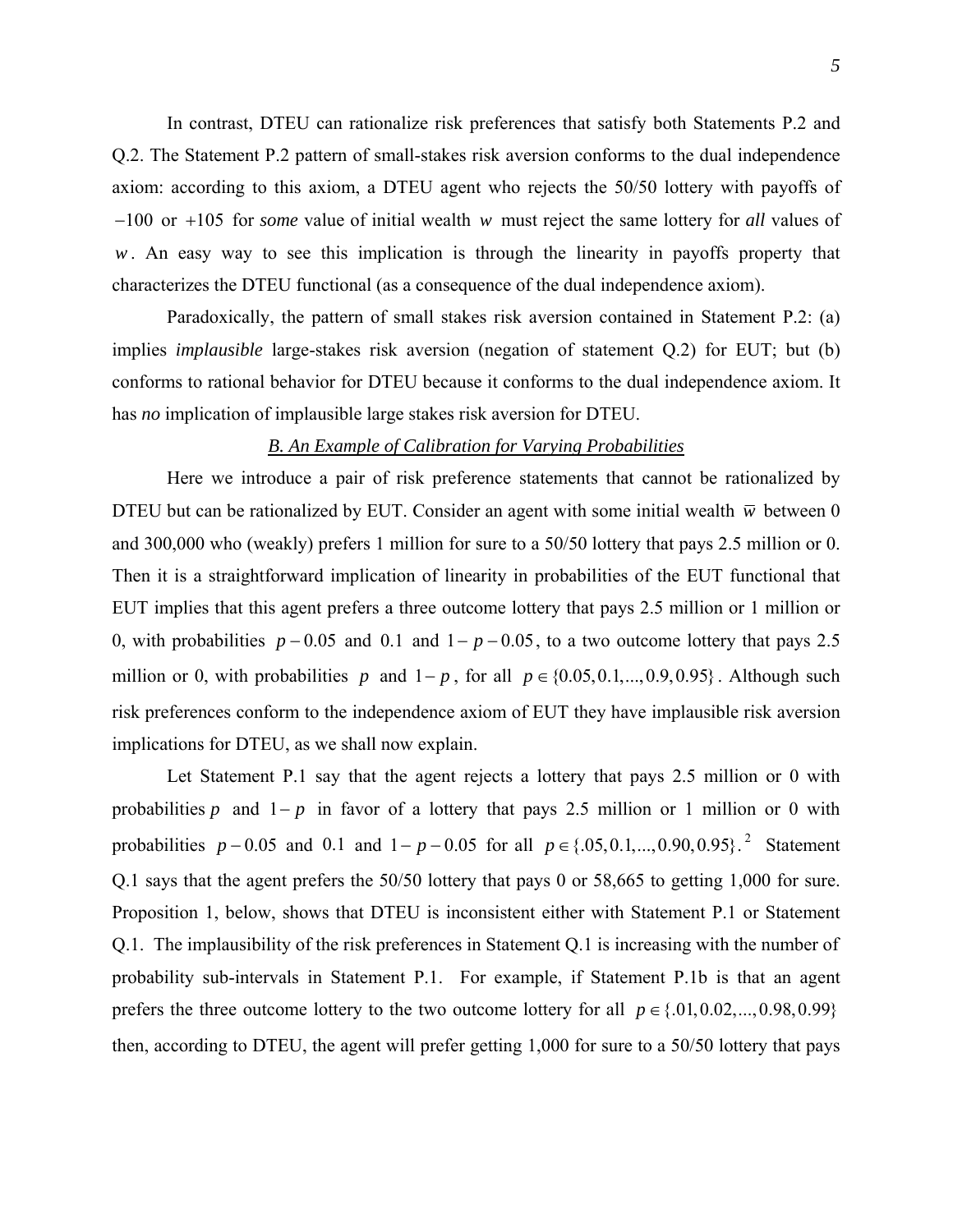0 or 633 billion. The Statement Q.1b that is inconsistent with Statement P.1b according to DTEU is: the agent prefers the 50/50 lottery that pays 0 or 633 billion to getting 1,000 for sure. In this way, DTEU cannot rationalize such risk preferences.

Paradoxically, the Statement P.1 pattern of small-stakes risk aversion: (a) implies *implausible* large-stakes risk aversion (the negation of statement Q.1) for DTEU; but (b) conforms to rational behavior for EUT because it conforms to the independence axiom.

Theories such as cumulative prospect theory with functionals that exhibit both nonlinearity in payoffs and nonlinearity in probabilities are inconsistent with slightly modified versions of *both* pairs of statements, (P.1,Q.1) and (P.2,Q.2), as explained in sections II and III.

## **II. Calibrations with Varying Probabilities (and Fixed Payoffs)**

We introduce a calibration proposition for the dual theory of expected utility and corollaries that apply to theories with functionals that are nonlinear in both probabilities and payoffs. The design of experiments reported in section VI is based on calibration patterns discussed here.

# *A. Calibration for Linear Money Transformation Functions*

Let  $\{y_m, p_m; \ldots; y_2, p_2; y_1\}$ , denote an *m*-outcome lottery that pays  $y_k$  with probability  $p_k$ , for  $k = 2, \dots, m$ , and pays  $y_1$  with probability 2 1 *m k k p*  $-\sum_{k=2} p_k$ . We use the convention  $y_{k+1} \ge y_k$ , for  $k = 1, \dots, m-1$ . Whenever the smallest payoff is zero (i.e.,  $y_1 = 0$ ), we use the simpler notation  $\{y_m, p_m; \dots; y_2, p_3\}.$ 

Consider the  $2n-1$  pairs of lotteries  $A_i = \{y, p_i\}$ , and  $B_i = \{y, p_i - \delta; x, 2\delta\}$ , where  $p_i = i/2n$ ,  $\delta = 1/2n$ , and  $i = 1, 2, \dots, 2n - 1$ . In each pair of lotteries, lottery  $B_i$  is constructed from lottery  $A_i$  by transferring probability mass  $1/2n$  from both the highest payoff *y* and the lowest payoff 0 to the intermediate payoff *x* .

Suppose that an agent prefers the three outcome lottery  $B_i$  to the two outcome lottery  $A_i$ , for all  $i = 1, 2, \dots, 2n - 1$ . Note that, by the independence axiom, any expected utility maximizer who prefers *x* for sure to the 50/50 lottery that pays *y* or 0 satisfies this supposition.

<sup>&</sup>lt;sup>2</sup> Sections II and V explore the implications of varying the size of the probability interval over which P.1 holds.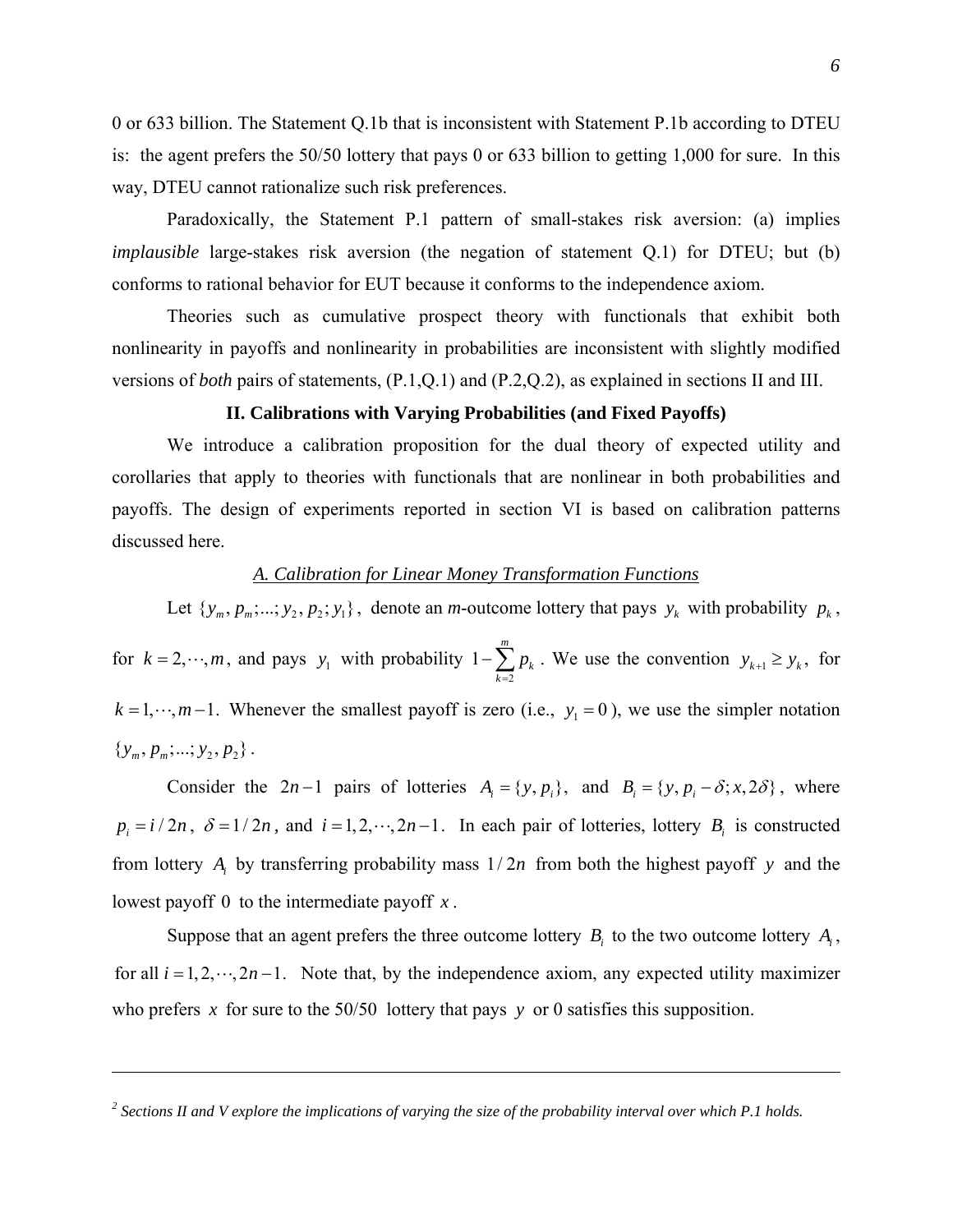Proposition 1 shows that if the high outcome *y* is larger than twice the intermediate outcome *x* then this supposition implies implausible risk aversion for DTEU agents. The following standard notation is used:  $\geq$  indicates weak preference;  $\geq$  indicates strong preference; and *N* denotes the set of positive integers. Define  $\ddot{\phantom{0}}$ 

$$
K(t,m,n)=1+\sum_{j=1}^m (t-1)^j/\sum_{i=1}^n (t-1)^{1-i}.
$$

*Proposition 1. Let*  $n \in N$  and  $y > 2x > 0$  be given. Let

 $p_i = i/2n$ ,  $\delta = 1/2n$  and  $G = K(y/x, n, n)$ . Consider the statements

P.1 {  $y, p_i - \delta; x, 2\delta$ }  $\succeq$  {  $y, p_i$ }, for all  $i \in \{1, 2, \dots, 2n-1\}$  and

 $Q.1 \quad \{zG, 0.5\} \succ z$ , for some  $z > 0$ .

- a. Any EUT agent who prefers *x* to  $\{y, 0.5\}$  satisfies P.1.
- b. There are EUT agents who satisfy both P.1 and Q.1.
- c. There are no DTEU agents who satisfy both P.1 and Q.1.

*Proof:* see appendix A.2.

Note that  $G = K(y/x, n, n) \rightarrow \infty$  for  $y/x > 2$ . Hence, the larger the value of *n*, the more extreme the implications of the P.1 pattern of risk aversion. Put differently, for any *G* , as big as one chooses, there exists *n* such that for weak preference for the three outcome lottery  $B_i$ over the two outcome lottery  $A_i$ , for all  $i \in \{1, 2, \dots, 2n-1\}$ , DTEU predicts a preference for z for sure over the risky lottery  $\{zG, 0.5\}$  for all  $z > 0$ .<sup>3</sup>

Some numerical illustrations of Proposition 1 are reported in Table 1. In the table,  $C =$  $y/x$ , the ratio of the highest payoff to the second highest payoff in the three prize lottery. With  $C = 2.5$  and  $n = 20$  Proposition 1 tells us that for this P.1 pattern DTEU predicts that the agent prefers 1,000 for sure to a lottery that pays 3.3 million or 0 with even odds, as reported in the first column and third row of Table 1. With  $C = 3.5$  and  $n = 50$  the prediction is preference for 1,000 for sure over a 50/50 lottery that pays 0 or  $0.78 \times 10^{23}$ . Finally, with  $C = 5$  and  $n = 10$ , the prediction is preference for 1,000 for sure to the 50/50 lottery that pays 0 or 1 billion.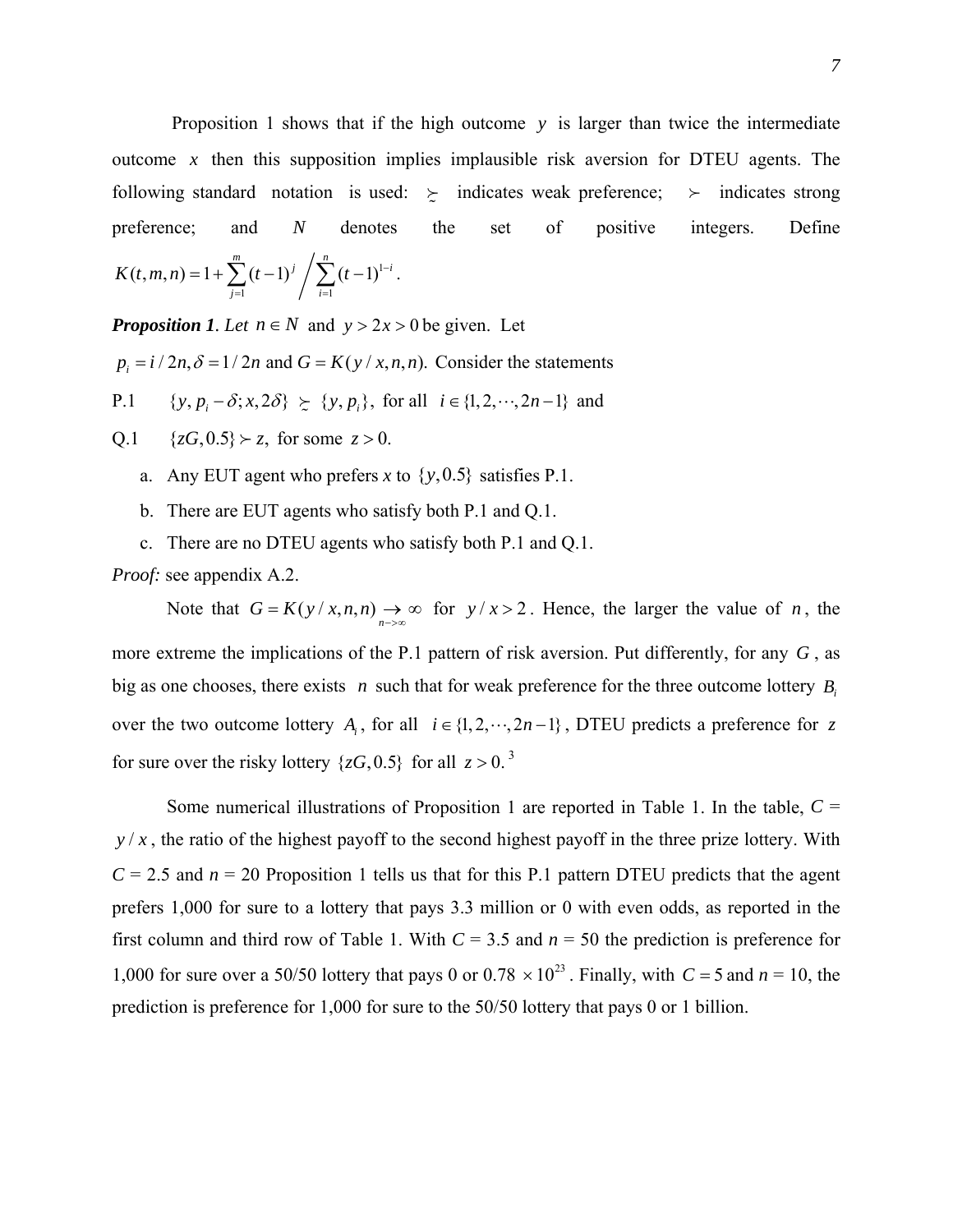### *B. Calibration for Linear and Nonlinear Money Transformation Functions*

Proposition 1 is stated for the dual theory of expected utility that is characterized by a preference functional that is linear *in payoffs* for all risk preferences. The generalization is straightforward for a class of models with nonlinear transformation of decumulative probabilities (referred to as NTDP) that represent risk preferences with linear or nonlinear transformation of payoffs  $v(\cdot)$  as well as nonlinear transformation of probabilities. First consider NTDP with constant, zero-income reference point, as in Tversky and Kahneman (1992). For  $v(\cdot)$  subadditive on positive payoffs one has:

**Corollary 1.1**. For  $v(y) > 2v(x)$ , there are no NTDP agents with zero-income reference point who satisfy both P.1 and Q.1 with  $G_v = K(v(y) / v(x), n, n)$ . *Proof:* see appendix A.2.

It can be verified that for  $v(y) / v(x) > 2$ ,  $\lim_{n \to \infty} G_v = \lim_{n \to \infty} K(v(y) / v(x), n, n) = \infty$ . Implications of Corollary 1.1 are given in Table 1 for the (alternative) definition  $C = v(y)/v(x)$ . For example, if the high payoff *y* is *k* times as large as the intermediate (positive) payoff *x* and the concave value function of (positive) payoffs is such that  $v(kx)/v(x) \ge 3$  then implications of calibration pattern P.1 are given by the  $C = 3$  column of Table 1, and so on.

A reference-dependent theory such as prospect theory can incorporate variable reference amounts of money payoff. Wakker (2005) argues that variable reference points can immunize prospect theory to concavity calibration arguments based on the small-stakes risk aversion pattern introduced by Rabin (2000). In contrast, the dual calibration pattern introduced herein is robust to variable reference amounts of income. The reason for this is straightforward: the calibration is constructed by varying the probabilities for which three or two payoffs are paid, not by varying the payoff amounts. Hence it makes no difference to the calibration reported here whether the reference amount of payoff is or is not fixed at zero payoff. Here is a formal statement of the result. Let  $\mu(\cdot) < 0$  denote the value function for negative payoffs and define  $R = -v(y-x)/\mu(-x)$ . For  $v(\cdot)$  sub-additive on positive payoffs one has:

 $3$  Note that this proposition makes no explicit assumption on the curvature of the probability transformation.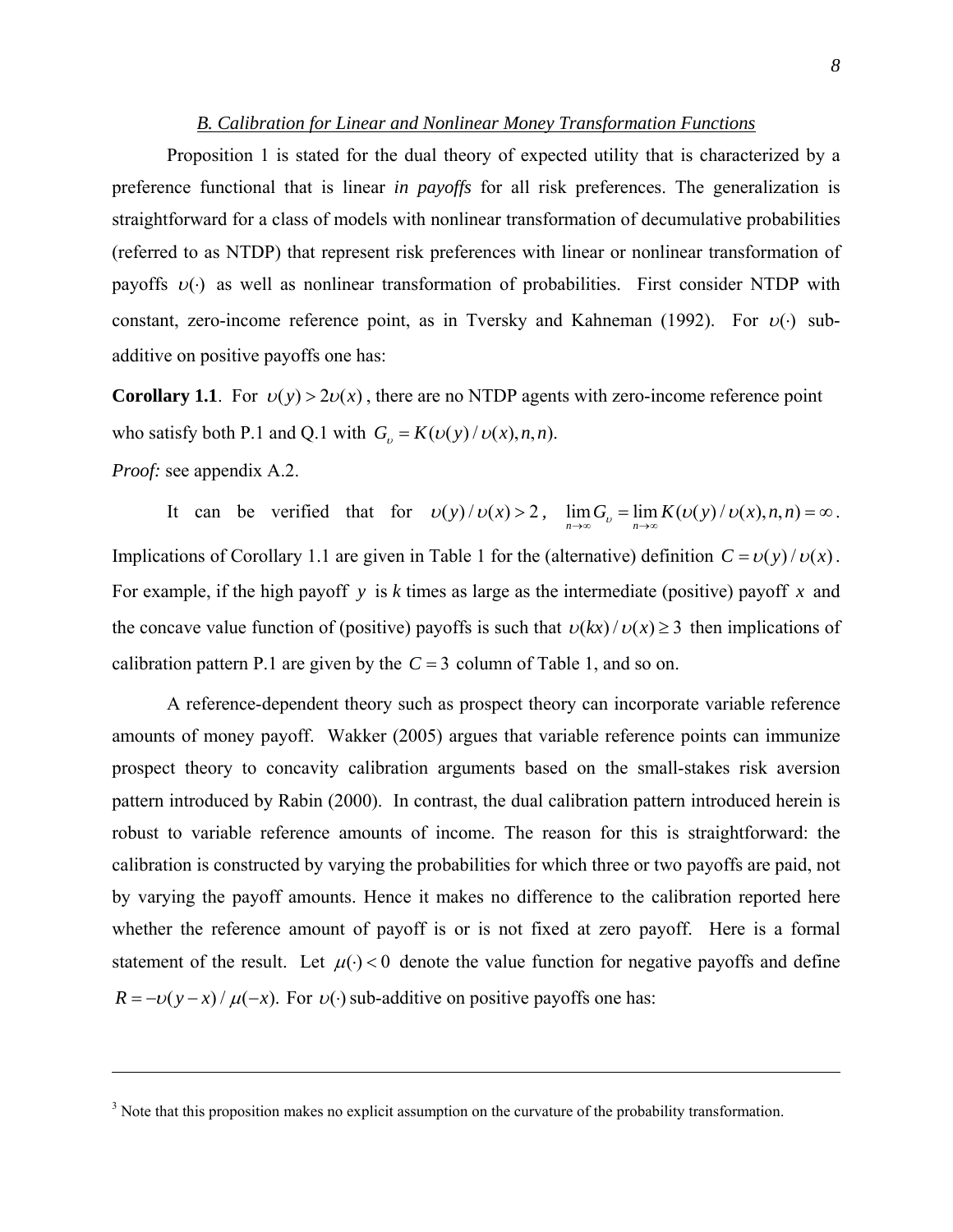**Corollary 1.2**. Let the reference point be the intermediate payoff *x* and  $v(y-x) > -\mu(-x)$ . There are no loss averse NTDP agents who satisfy both P.1 and Q.1 with  $G_R = K(R+1, n, n)$ . *Proof:* see appendix A.2.

Note that for  $R > 1$ ,  $G_R = K(R+1, n, n) \rightarrow \infty$  as  $n \rightarrow \infty$ . Corollary 1.2 holds for both nonlinear and piece-wise linear value functions. Similar corollaries can be stated for cases in which the reference point is the highest or lowest payoff rather than the intermediate payoff.

## *C. Calibration for Proper Subsets of Discrete Probabilities in [0,1]*

Proposition 1, Corollary 1.1, and Corollary 1.2 report the implications of preference for the three-outcome lottery over the two-outcome lottery *for all* probabilities,  $p_i = i/2n \in [0,1]$  of the high payoff from 0 to  $1 - 1/2n$ . But what if statement P.1 is not true *for all*  $p_i \in [0,1]$ ? Perhaps the preference for the three outcome lottery over the two outcome lottery holds only for a proper subset of the [0,1] interval of probabilities. This question is addressed by Corollary 1.3.

Some examples of questions addressed by Corollary 1.3 are the following. What if statement P.1 is not true for all *p* but only for all  $p \in \{0.50, 0.51, ..., 0.98, 0.99\}$ ? (This could occur for some patterns of non-EUT indifference curves in the Marschak-Machina triangle diagram that fan out.) Then, according to Corollary 1.3, DTEU predicts that the agent prefers a 50/50 lottery that pays 1 or 25,253 to a 25/75 lottery that pays 0 or 25,253, which is clearly implausible risk aversion. So statement Q.1 in this case is preference for the 25/75 lottery with outcomes 0 and 25,253 to the 50/50 lottery with outcomes 1 and 25,253. Another example involves the case of statement P.1 being satisfied only for all  $p \in \{0.01, 0.02, ..., 0.49, 0.50\}$ . (This could occur for some patterns of non-EUT indifference curves in the Marschak-Machina triangle diagram that fan in.) Then, according to Corollary 1.3, DTEU predicts that the agent prefers a 50/50 lottery that pays 0 or 1,000 to a 75/25 lottery that pays 0 or 25 million, which is clearly implausible risk aversion. Therefore, statement Q.1 in this last example is preference for the 75/25 lottery that pays 0 or 25 million over the 50/50 lottery with outcomes 0 and 1,000.

Consider the class of models NTDP for which *C* denotes:  $y/x$  for a functional that is linear in payoffs or  $(y-x)/x$  for a functional that is piecewise linear in payoffs, with discontinuous slope (loss aversion) at *x*, or  $v(y) / v(x)$  for a functional that is nonlinear in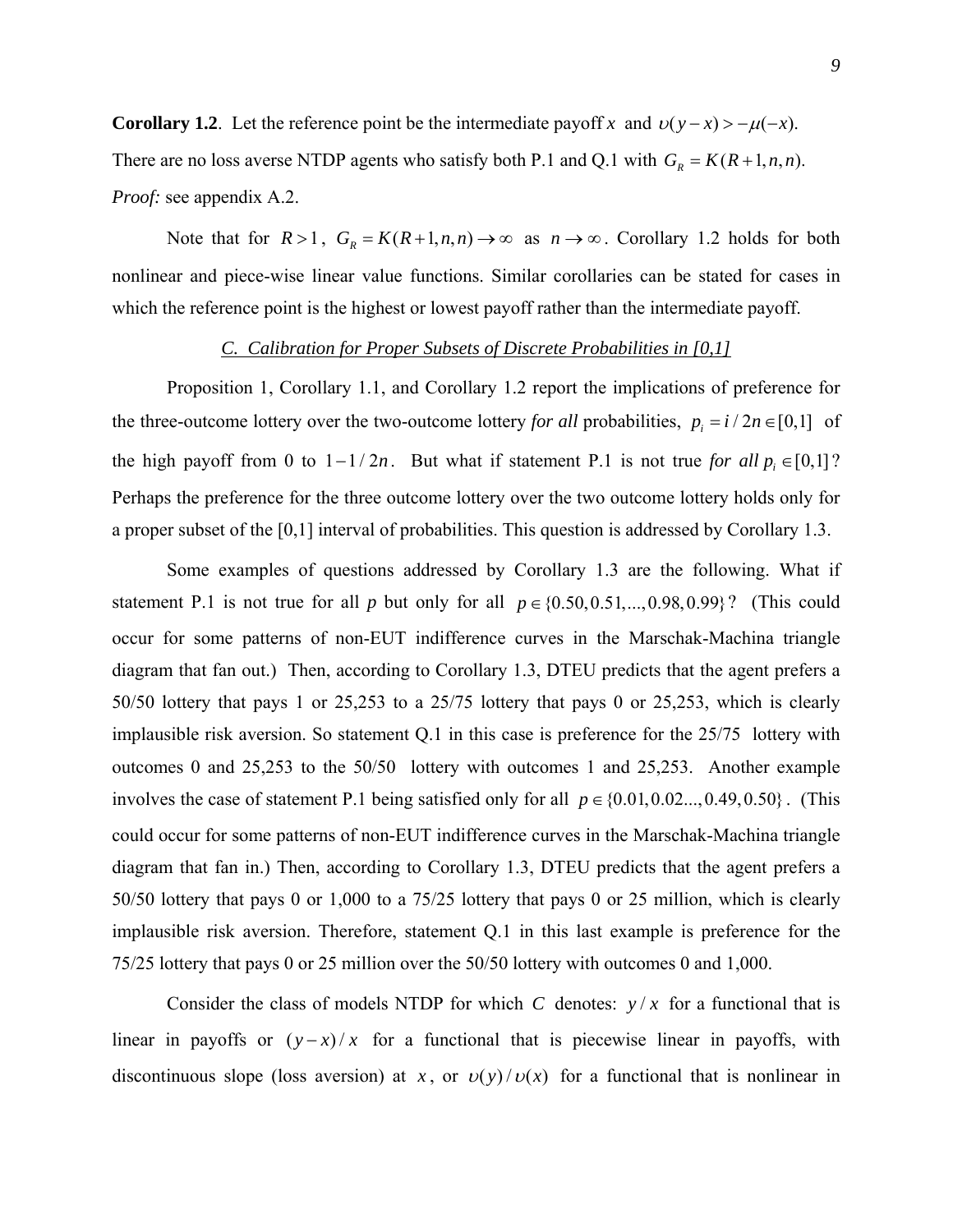payoffs or  $-v(y-x)/\mu(-x)+1$  for a functional that is nonlinear in payoffs with discontinuous slope at *x*. Without any loss of generality let  $v(0) = 0$ . For  $v(\cdot)$  sub-additive on positive payoffs one has:

**Corollary 1.3**. Denote  $G = K(C, n/2, n/2)$ , for an even n, and  $G' = K(C, m, n)$  such that  ${m \in N}$  and  $m < n$ . There are no NTDP agents who satisfy both:

*a*. P.1 for all  $i \in \{1, \dots, n, ..., n+m\}$  *and* Q.1 with *G* 

- *b*. P.1 for all  $i \in \{n, ..., 2n-1\}$  and  $Q^*$ .1:  $\{zG, 0.75\} \succ \{zG, 0.5; z\}$ , for some  $z > 0$ .
- *c*. P.1 for all  $i \in \{1, \dots, n\}$  *and*  $Q^{**}$ .1:  $\{zG, 0.25\} \succ \{z, 0.5\}$ , for some  $z > 0$ .

*Proof:* see Appendix A.2

Part *a* of the corollary states implications for the case when the interval of preference for the three outcome lottery over the two outcome lottery is a subset of  $(0,1)$  that includes  $(0,1/5]$ . Part *b* states results for the case where the interval of preference is [0.5,1). Finally, part *c* states results for the case when the interval of preference for the three outcome lottery is (0,0.5]. In analysis of data from the experiments, we will also need to know the implications of preference for the three-outcome lottery over the two-outcome lottery *for only some* of the probabilities in an experiment design. Corollary 1.3 will be applied in analysis of data in section VI.

## *D. Implausible Same-Stakes Risk Aversion*

Implausible risk aversion implications of theories that transform probabilities are not limited to large-stakes vs. small-stakes comparisons. Such theories also predict implausible same-stakes risk aversion. There can be somewhat different ideas of what might be meant by "same-stakes." One natural definition is that the payoffs in the lotteries in statement Q.1 are weakly between the highest and lowest payoffs in the lotteries in statement P.1, that is, they are in the same payoff domain of application of the theory. Proposition 1 and its corollaries imply such "same-stakes" implausible risk aversion, as can be seen from the following.

 Statement P.1 involves lotteries with high payoff amount *y* , intermediate payoff amount *x* , and low payoff amount 0. Calibration implications are derived for different ratios of  $y / x = C$ . Statement Q.1 says that for a sufficiently large G, a 50/50 lottery that pays  $zG$  or 0 is preferred to z. As explained in section II.a and Table 1, the value of  $G$  can be set as large as one chooses by a suitable choice of sub-intervals of the [0,1] interval (as determined by the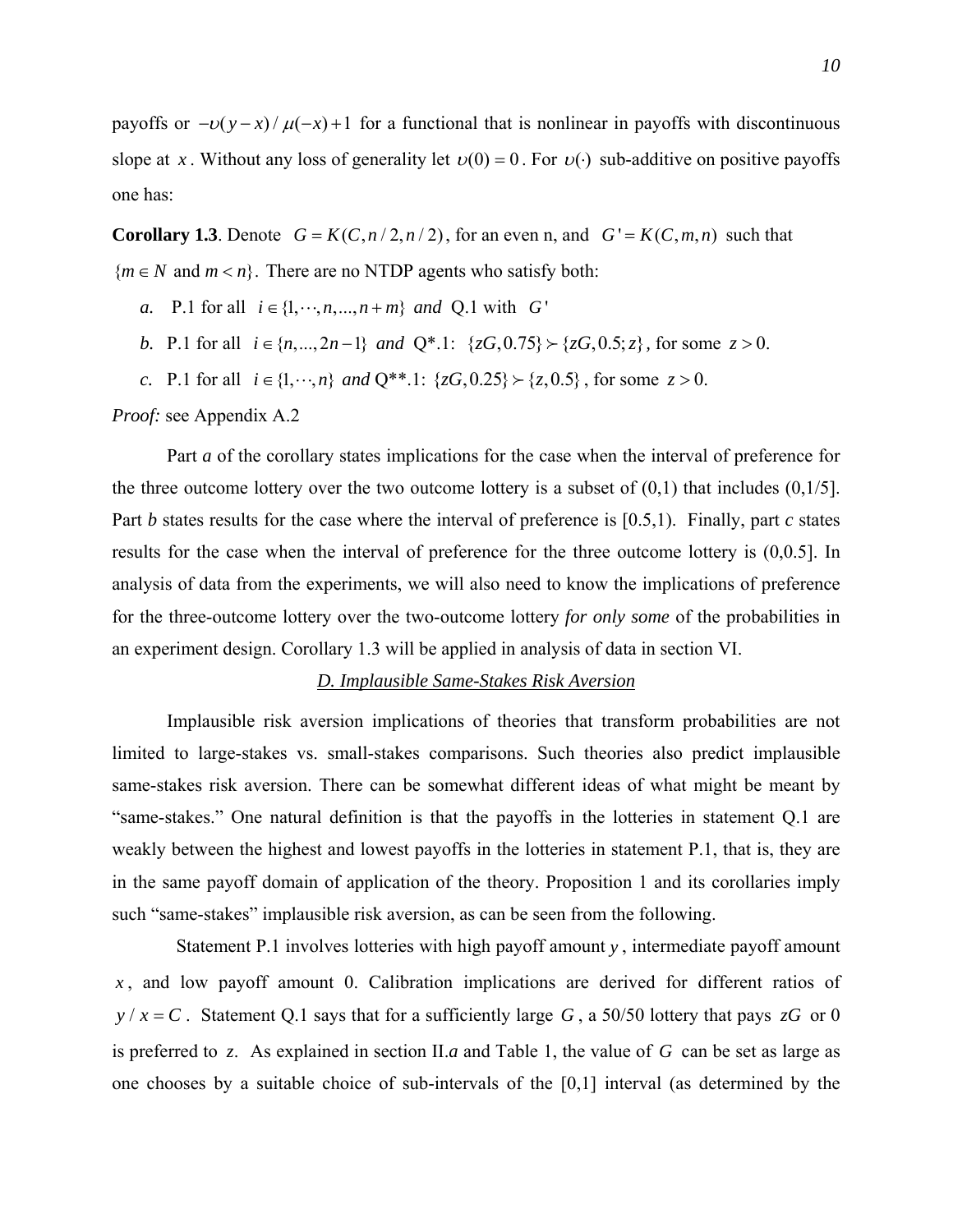choice of the integer  $n$ ). Therefore, the lotteries in statements P.1 and Q.1 are "same-stakes" so long as *y* and *zG* are sufficiently close. This last inequality is satisfied by choosing *z* close to *y* / *G* , which is always possible because P.1 places no restriction on the size of *z* .

An example using numbers reported in Table 1 may help to explicate this point. Consider the three payoff amounts 14, 4, and 0 (used in one of the experiments run in Atlanta reported below). The theoretical point explained here about same stakes risk aversion is robust to all choices of payoff scale such as dollars, or dollars divided or multiplied by any power of 10. Clearly,  $14/4 = 3.5$  (the value of *C* for DTEU). Suppose that the value function  $\nu$  for CPT is such that  $v(14) / v(4) \ge 3$ , then the value of C for CPT is at least 3. In that case, the entry in the strict preference  $z \succ \{zG, 0.5\}$ , where  $G = 33$  if  $n = 5$  and  $C = 3$ . To have the lotteries in first row and first column of Table 1 (for  $C = 3$ ) tells us that 1,000 for sure is preferred to the 50/50 lottery that pays 33,000 or 0 for a DTEU or CPT agent. But the entries in Table 1 are derived from the negation of statement Q.1, with small adjustment of the positive payoff to get a statements P.1 and Q.1 be of the "same-stakes" set  $z = 0.5$ . Then  $zG = 0.5 \times 33 = 16.5$  which is comparable to the high payoff of 14 in the P.1 example. An implication of this P.1 example is then seen to be that a sure payoff of 50 cents is preferred to the 50/50 lottery that pays \$16.50 or 0. This is an example of implausible same-stakes risk aversion. It shows that DTEU and CPT are inconsistent with the following two plausible risk preferences holding simultaneously:

Q.1.e A 50/50 lottery that pays 16.50 or 0 is preferred to a sure payoff of 0.50; and

P.1.e A three-outcome lottery that pays 14, 4 or 0, with probabilities  $p-0.1$ , 0.2 and  $1-p-0.1$ , is preferred to a two outcome lottery that pays 14 or 0, with probabilities p and  $1-p$ , for all  $p \in \{0.1, 0.2, ..., 0.8, 0.9\}$ .

It is a straightforward exercise to verify that an expected utility of income model with CRRA preferences with  $r = 0.5$  is consistent with both Q.1.e and P.1.e whereas CPT with estimated parameters such as those reported by Tversky and Kahneman (1992) is inconsistent with Q.1.e and P.1.e holding simultaneously.<sup>[4](#page-11-0)</sup>

<span id="page-11-0"></span>*<sup>4</sup>* At least 75% of the subjects in the Atlanta 14/4 experiment, reported in section VI, revealed preferences consistent with pattern P.1.e.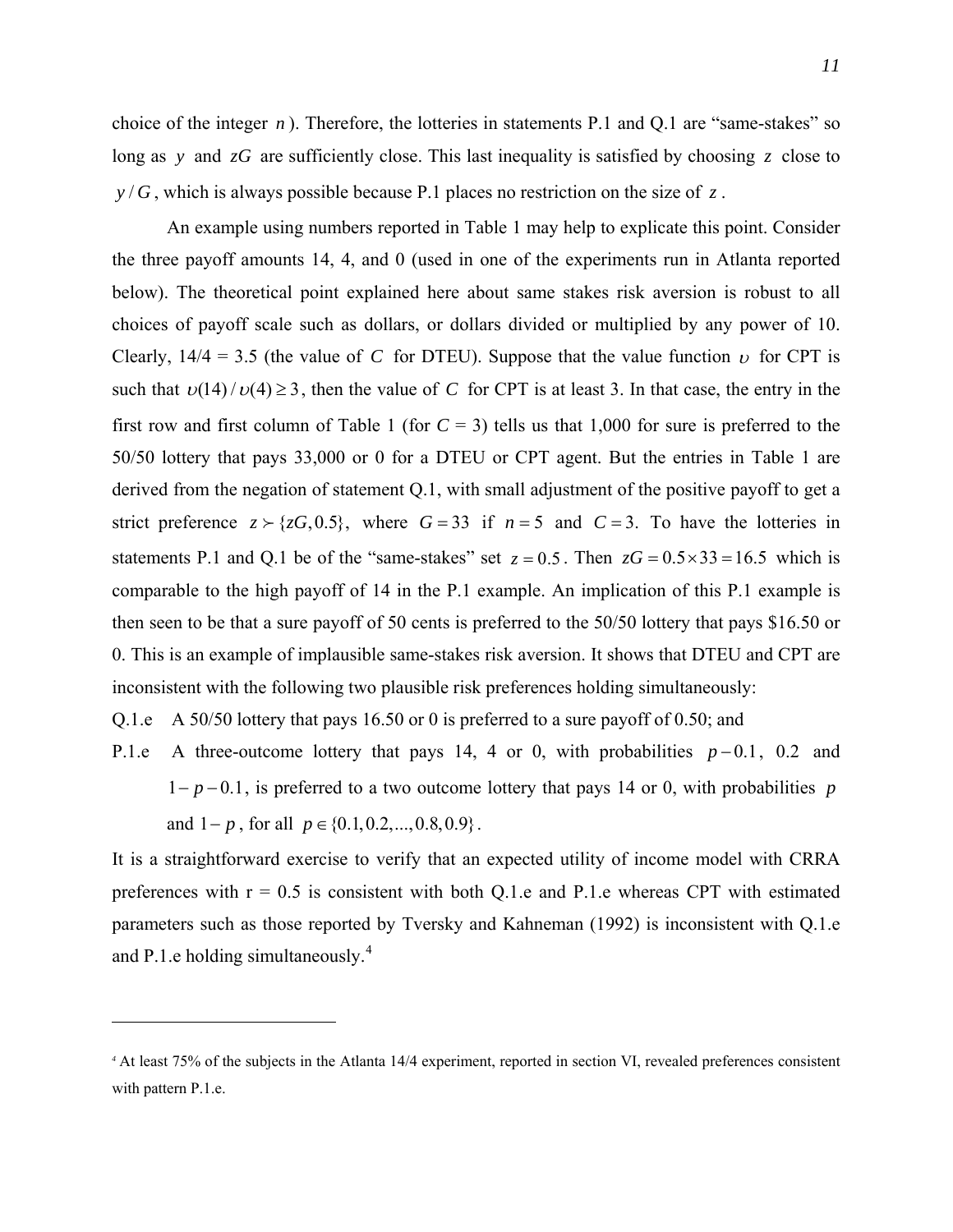## **III. Calibrations with Varying Payoffs**

Calibration propositions for theories with nonlinear utility of money payoffs have been reported in several papers (cited above in the introduction). In order to provide a foundation for our concavity calibration experiments, we report a calibration proposition for expected utility theory and a corollary that applies to rank-dependent theories. Design of experiments reported in section VII is based on the calibration patterns discussed here.

## *A. Calibration for Linear Probability Transformation Functions*

We now revisit the large stakes risk aversion implications of postulated patterns of small stakes risk aversion for expected utility theory introduced into the literature by Rabin (2000). These implications hold for all three expected utility models discussed in Cox and Sadiraj (2006), the expected utility of terminal wealth model, the expected utility of income model, and the expected utility of initial wealth and income model. For bounded intervals of income, Proposition 2 states a concavity calibration result for expected utility theory with weakly concave utility of money payoff function  $u(\cdot)$ .<sup>[5](#page-12-0)</sup> Let the variable x denote amounts of certain money payoff, interpreted either as initial wealth or exogenous income. Consider binary lotteries with gain amount *g* and loss amount  $\ell$  that yield payoffs  $x + g$  or  $x - \ell$  to the agent.

Let  $\lceil x \rceil$  denote the smallest integer larger than *x* and  $f(\cdot)$  be the transformation function of decumulative probabilities. Define  $A(r, K) = r^2 - r^{2+K} - r^K$  and  $N_*(r) = 2 - \ln 2 / \ln(r)$ .

**Proposition 2.** Let positive  $\ell < g$  and integer  $N > (1 + g/\ell)N_*(\ell/g)$  be given. Denote

 $M = N(g + \ell)$  and (\*)  $J = \left[ N - K + 1 + (\ell / g)^{-N} A(\ell / g, K) \right]$ , for integer  $K \in (N_*(\ell / g), N)$ .

Consider statements

P.2  $x \geq {x + g, 0.5; x - \ell}$ , for all  $x \in [m, M]$ 

 $Q.2 \{ z + J(g+\ell), 0.5; m \} \succ z$ , for  $z = m + K(g+\ell)$ , for some K.

a. Any DTEU agent who rejects  $\{g, 0.5; -\ell\}$  satisfies P.2.

b. There are DTEU agents who satisfy both P.2 and Q.2.

c. There are no (*u*-concave) EU agents who satisfy both P.2 and Q.2.

Proof: See appendix A.1 and appendix A.3.

<span id="page-12-0"></span> $<sup>5</sup>$  See Rabin (2000) and Cox and Sadiraj (2006) for concavity calibrations on unbounded domains.</sup>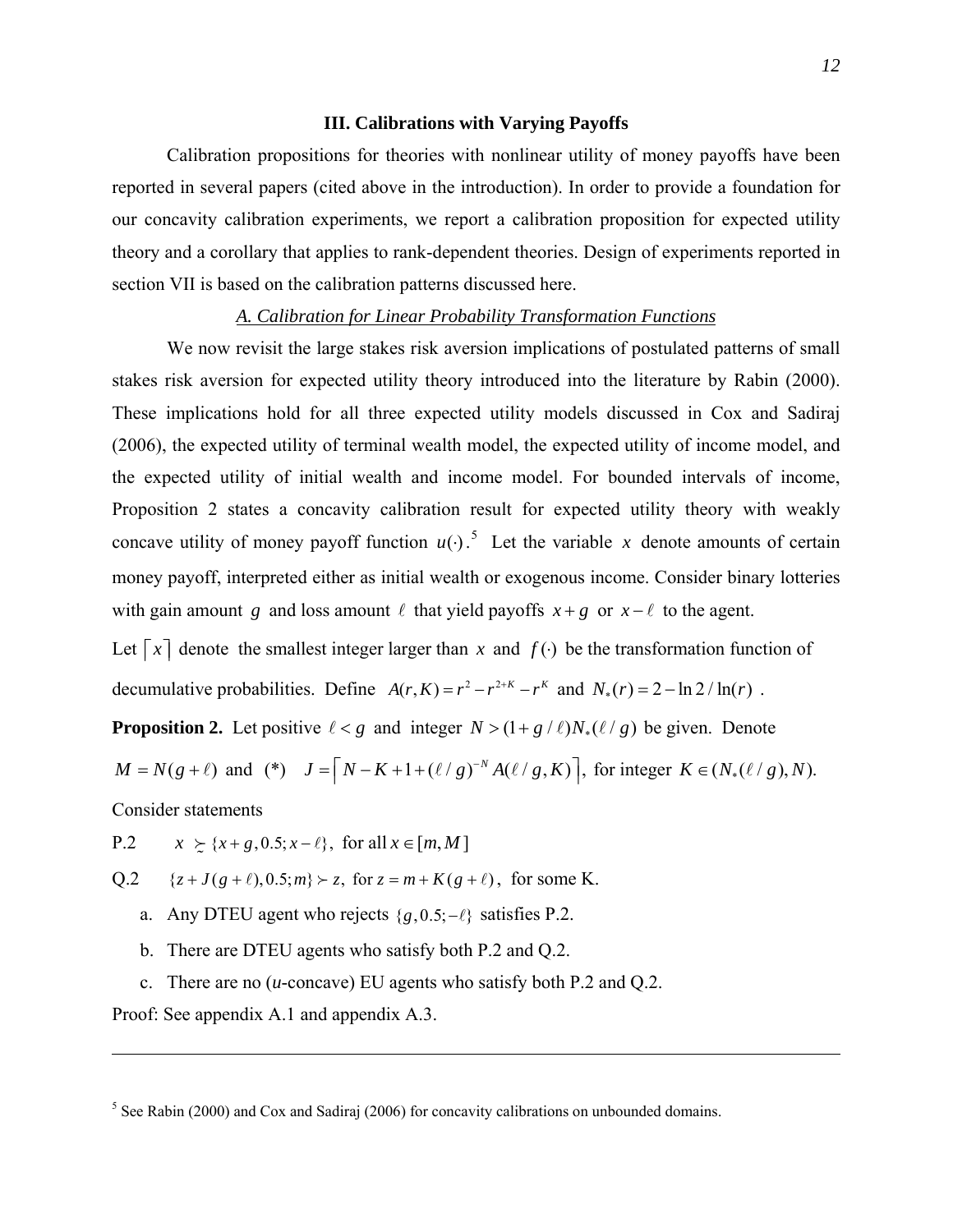Note that:  $K > 2 - \ln 2 / \ln(\ell / g)$  implies  $A > 0$ . Hence, for any given *m* and *z*, the fourth term on the right hand side of statement ( ) increases geometrically in *M* . This implies that for any amount of gain *G* , as big as one chooses, there exists a large enough interval in which preference for *x* over a risky lottery  $\{x+g, 0.5; x-\ell\}$ , for all integers *x* from the interval  $[m, M]$ , implies a preference for z for sure to the risky lottery  $\{G, 0.5; m\}$ . We use statements  $(*)$  and Q.2 in Proposition 2 to construct the illustrative examples in Table 2.

Suppose that an agent prefers the certain amount of income  $x$  to the lottery  ${x+110,0.5; x-100}$ , for all integers  $x \in [100, M]$ , where values of *M* are given in the "Rejection Intervals" column of Table 2. In that case all three expected utility (of terminal wealth, income, and initial wealth and income) models predict that the agent prefers receiving the amount of income 3,000 for sure to a risky lottery  $\{G, 0.5; 100\}$ , where the values of *G* are given in the first column of Table 2. For example, if  $[m, M] = [100, 50000]$  then  $G = 0.13 \times 10^{13}$ for all three expected utility models. According to the entry in the second column and  $M =$ 30,000 row of Table 2, expected utility theory predicts that if an agent prefers certain payoff in amount *x* to lottery  $\{x+90, 0.5; x-50\}$ , for all integers *x* between 100 and 30,000, then such an agent will prefer 3,000 for sure to the 50/50 lottery with positive outcomes of 100 or  $0.13 \times 10^{62}$ .

# *B. Calibration for Nonlinear Probability Transformation Functions*

The following corollary to Proposition 2 applies to rank dependent theories including cumulative prospect theory (CPT) with zero-income reference point (Tversky and Kahneman, 1992). Define  $r(t) = (1-t)\ell / tg$ . Let  $h(\cdot)$  denote the probability transformation function for the probability of the high payoff in a binary lottery. One has:

**Corollary 2.1.** Let  $q = r(h(0.5))$  and integer  $K > 2 - \ln 2 / \ln q$ , be given. Let the value function be (weakly) concave on positive domain. There are no CPT agents who satisfy both P.2 and Q.2.

# *Proof:* See appendix A.3.

Recall that for expected utility theory, with functional that is linear in probabilities, Proposition 2 reveals implausible large-stakes risk aversion if  $g > l$ . In the corollary, this implication holds when  $h(0.5)g > [1 - h(0.5)]\ell$ . That is, for such lotteries, for any given *m* and z, the third term on the right hand side of inequality  $(*)$  increases geometrically in *M* because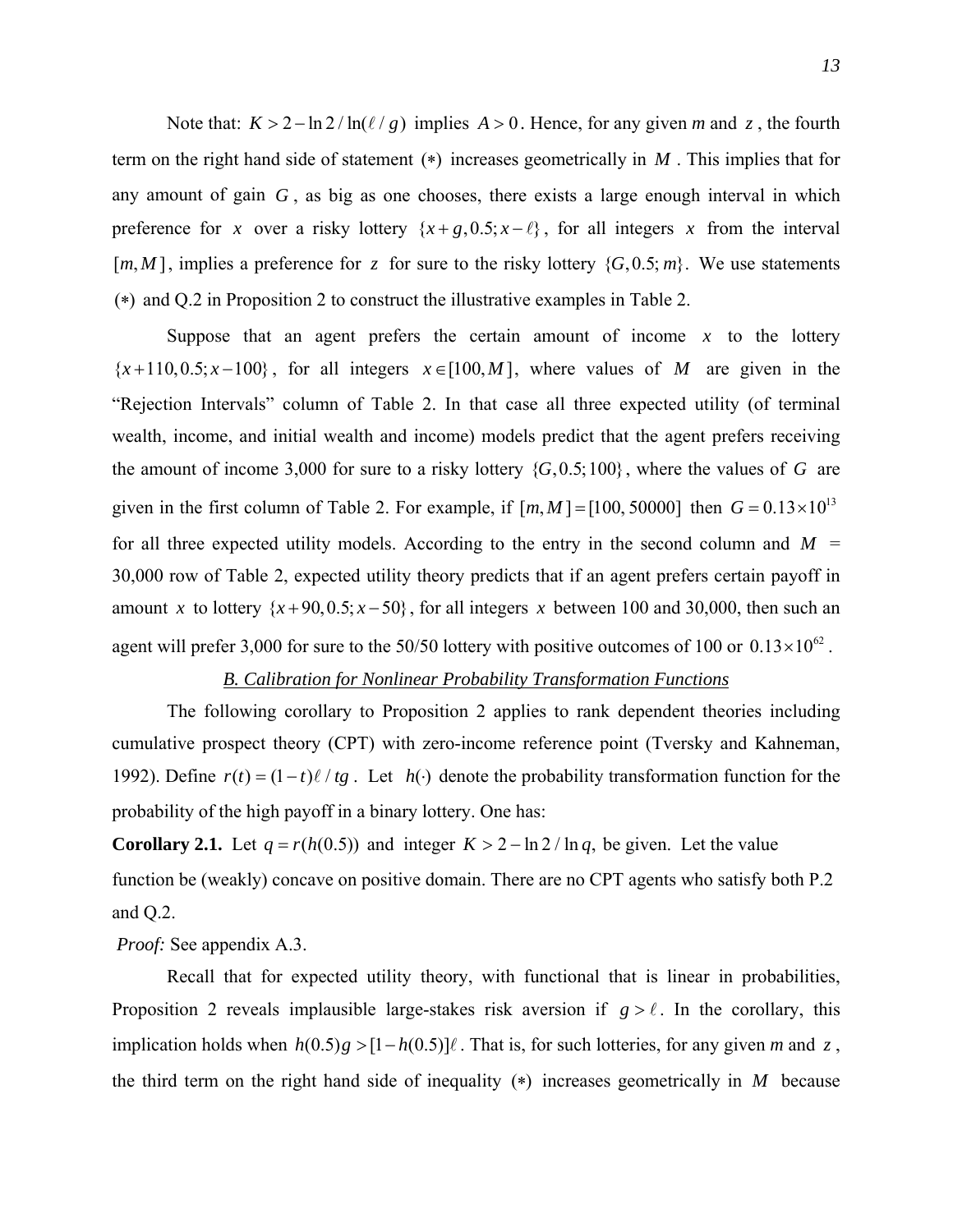$q = r(h(0.5)) < 1$ . This implies that if  $h(0.5)g > [1 - h(0.5)]\ell$  then for any amount of gain *G*, as big as one chooses, there exists a large enough interval in which preference for *x* over a risky lottery  $\{x+g, 0.5; x-\ell\}$ , for all integers x from the interval  $[m, M]$ , implies a preference for z for sure to the risky lottery  $\{G, 0.5; m\}$ . Examples that illustrate the implications of Corollary 2.1 are similar to those in Table 2.

# **IV. Empirical Interpretation of Calibration Propositions**

Previous calibration literature has been controversial. Some scholars (e.g., Rabin and Thaler, 2001; Wakker, 2005), appear to believe that it is obvious that individuals' risk preferences conform to the type of small-stakes risk aversion pattern supposed in Rabin's (2000) calibration. Others disagree, and argue that Rabin's supposed *small-stakes* risk aversion pattern is itself implausible, and that his calibration proposition has no empirical relevance. For example Watt (2002) noted, correctly, that Rabin's small-stakes risk aversion supposition is inconsistent with the Arrow-Pratt relative risk aversion measure being less than 170 for expected utility theory. He cites voluminous literature reporting empirical estimates of relative risk aversion measures with values much smaller than 170. Similar criticisms of the empirical relevance of Rabin's (2000) calibration proposition were stated by Palacios-Huerta and Serrano (2006).

The small-stakes risk aversion pattern used in our varying-probabilities calibration has elicited opinions of acceptance and rejection. Some economists find preference for the threeoutcome lotteries supposed in our calibration to conform to their opinion. Others do not. And some have advanced critiques that follow the approach used by Watt and Palacios-Huerta and Serrano to critique Rabin's calibration. Some discussion of the empirical interpretation of calibration propositions seems warranted.

## *A. Interpretation of Proposition 2 and its Corollary*

How does one interpret Proposition 2 and Corollary 2.1? First, they tell us that statements P.2 and Q.2 conform to the dual independence axiom that characterizes the dual theory of expected utility. Second, they tell us that statements P.2 and Q.2 are inconsistent for expected utility theory (EUT) and cumulative prospect theory (CPT) with zero-income reference point. Hence, these *theories predict*: if P.2 (the certain amounts *x* are preferred to the stated small-stakes lotteries) then Q.2 (large-stakes lotteries like those in Table 2 are rejected). Equivalently, the *theories predict* that if *not* Q.2 (large-stakes lotteries like those in Table 2 are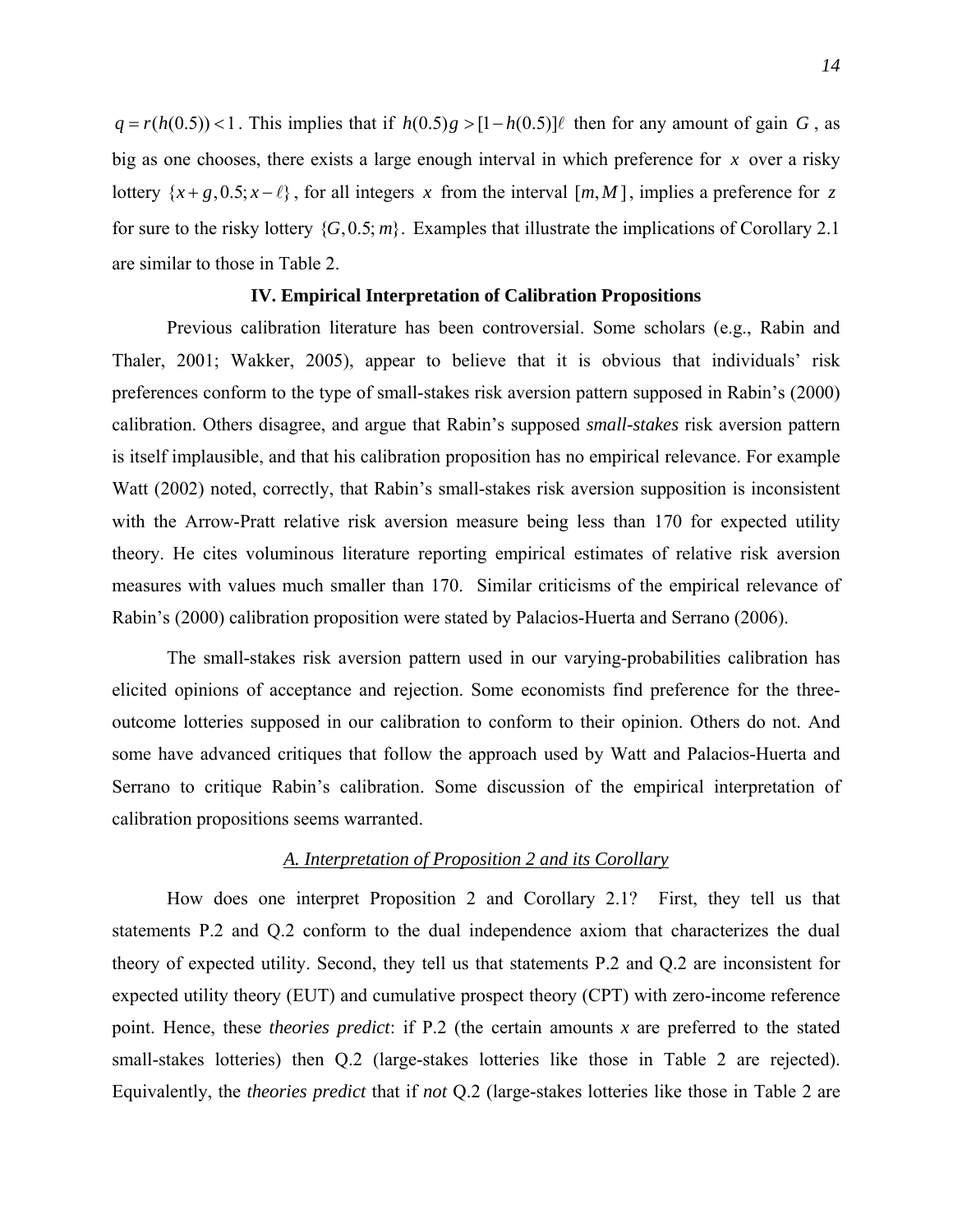*not* rejected) then *not* P.2 (the certain amounts *x* are *not* preferred to the small-stakes lotteries). There is general agreement that individuals would accept extremely favorable large-stakes lotteries like those in Table 2 *and* that theories of decision under risk are consistent with such acceptance. In that case, the calibration proposition and corollary tell us that EUT and CPT with zero-income reference point must be *inconsistent* with the small-stakes risk aversion pattern contained in statement  $P \cdot 2.6$  $P \cdot 2.6$  But this leaves us with an empirical question: will individuals actually reject the small-stakes lotteries in statement P.2, *as predicted by* EUT and CPT, or will they accept them? This is the empirical question addressed by the experiments we report in section VII.

# *B. Interpretation of Proposition 1 and its Corollaries*

How does one interpret Proposition 1 and its corollaries? First, they tell us that statements P.1 and Q.1 conform to the independence axiom that characterizes expected utility theory. Second, they tell us that statements P.1 and Q.1 are inconsistent for the class of models NTDP that includes the dual theory of expected utility and variants of cumulative prospect theory with constant or variable reference amounts of payoff. Hence, these *theories predict*: if P.1 (the threeoutcome lotteries are preferred to two-outcome lotteries then Q.1 (large-stakes lotteries like those in Table 1 are rejected). Equivalently, the *theories predict* that if *not* Q.1 (large-stakes lotteries like those in Table 1 are *not* rejected) then *not* P.1 (the three-outcome lotteries are *not* preferred to two-outcome lotteries). It appears that everyone agrees that individuals would accept extremely favorable large-stakes lotteries like those in Table 1 and that theories of decision under risk are consistent with such acceptance. In that case, the calibration proposition and corollaries tell us that dual theory and cumulative prospect theory must be *inconsistent* with the risk aversion pattern contained in statement P.1 in Proposition 1. Again, this leaves us with an empirical question: will individuals actually reject the two-outcome lotteries in P.1 in favor of the three-outcome lotteries, as predicted by dual theory and cumulative prospect theory, or will they choose the two-outcome lotteries? This is the empirical question addressed by the experiments we report in section VI.

<span id="page-15-0"></span> $^6$  This statement for EUT is similar to Rabin and Thaler's (2002) response to Watt (2002).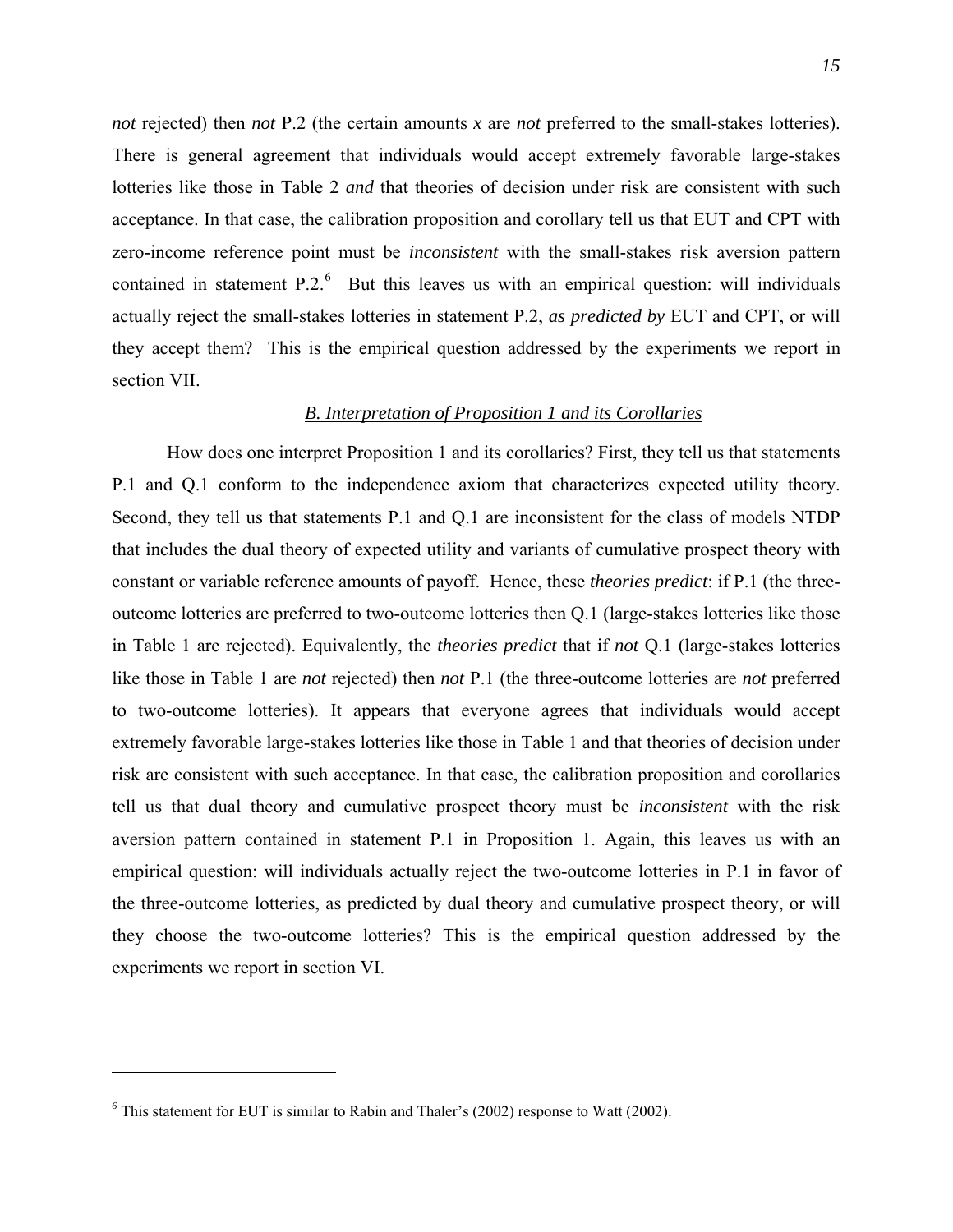#### **V. Experiment Design Issues**

We here discuss issues that arise in designing experiments with the calibration patterns contained in statements P.1 and P.2.

## *A. Power vs. Credibility with Varying-Probabilities Calibration Experiments*

Table 1 illustrates the relationship between the ratio  $C$  of high payoff to intermediate payoff in the three-outcome lottery and the difference between probabilities in adjacent terms in the calibration (determined by the value of *n* in  $\frac{i}{2} - \frac{i-1}{2}$  $2n \quad 2$ *i i n n*  $-\frac{i-1}{2}$ ). The design problem for varyingprobability calibration experiments is inherent in the need to have small enough sub-intervals of the [0,1] interval for the calibration pattern in Proposition 1 to lead to the implication of clearly implausible risk aversion.

There are two problems with big values of the parameter  $n$  (i.e., large numbers of subintervals). First, a subject's decisions may involve trivial financial risk because the differences between all of the moments of the distributions of payoffs for the three-outcome lottery  $\{y, p_i - \delta; x, 2\delta\}$  and the two-outcome lottery  $\{y, p_i\}$  become insignificant as *n* becomes large. Consider, for example, the case of  $y = $100$ ,  $x = $25$ , and  $n = 500$ . In this case, the difference between expected values of the two-outcome and three-outcome lotteries is 5 cents (for all *i*). The difference between standard deviations of payoffs for the two-outcome and three-outcome lotteries, at  $i = 500$ , is 4 cents.

The second problem with large *n* is that adjacent probabilities differ by only  $1/2n$  while the subject's decision task is to make  $2n-1$  choices. For example, for  $n = 500$  adjacent probabilities differ by 0.001 and the subjects' decision task is to make 999 choices. In such a case, the subjects may not be sensitive to the probability differences and the payoffs may not dominate decision costs because of the huge number of choices needing to be made. In contrast, if the length of each sub-interval is  $1/10$  (i.e.  $n = 5$ ) then the difference in expected payoffs between the two-outcome and three-outcome lotteries is \$5 for the above values  $y = $100$  and  $x = $25$ , and for  $i = 5$  the difference in standard deviations is \$4.17; furthermore, the subjects' decision task is to make only 9 choices. The calibration implications of *n* = 5 are less spectacular than for  $n = 500$ , as shown in Table 1, but the resulting experiment can credibly be implemented. In our experiments, we use relatively low values of the parameter *n*.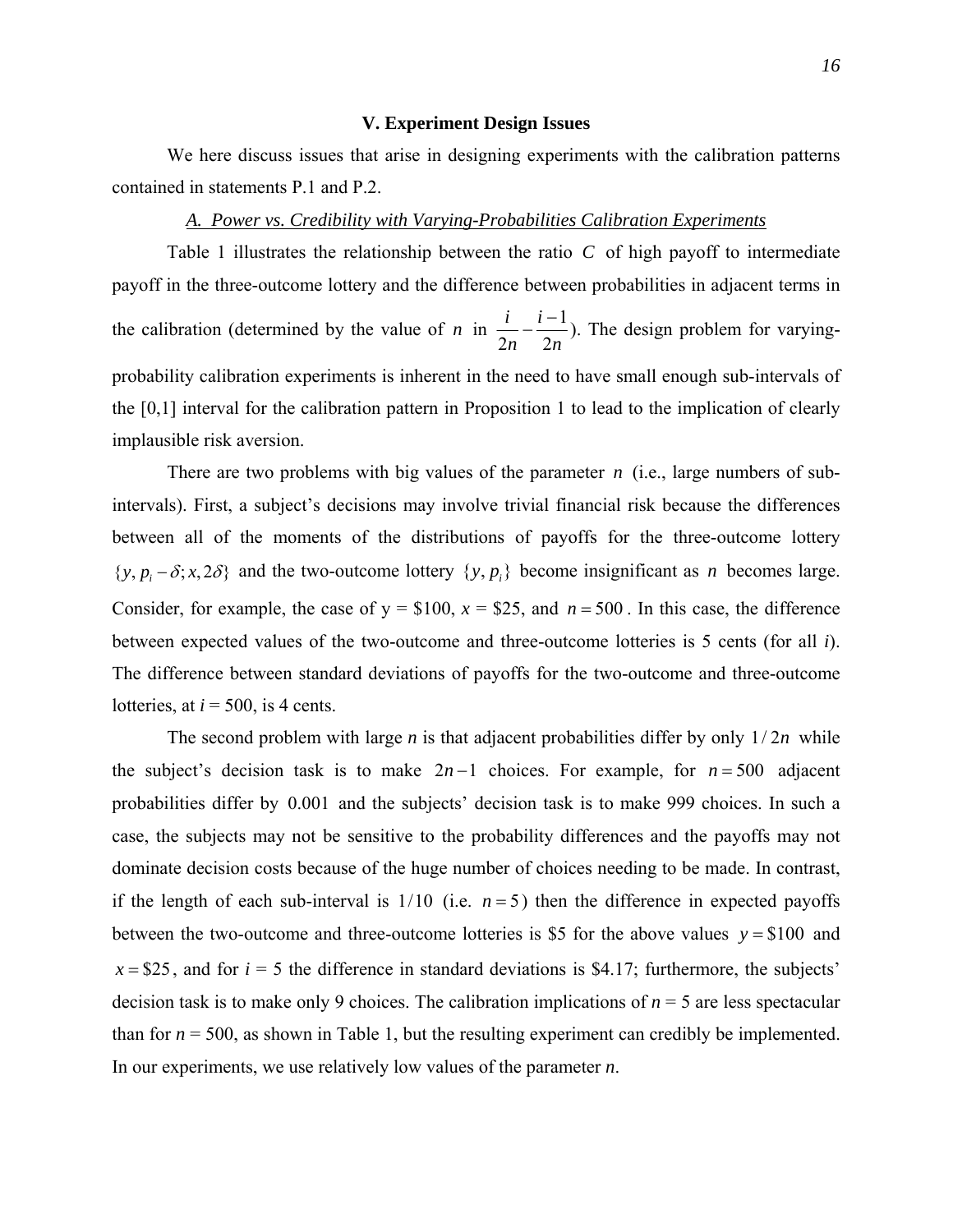## *B. Affordability vs. Credibility with Varying-Payoffs Calibration Experiments*

Table 2 illustrates the relationship between the size of the interval  $[m, M]$  in the left-most column, used in the supposition underlying a utility of money payoff calibration, and the size of the high gain *G* in the result reported in the other columns of the table. Varying-payoff calibration experiments involve tradeoffs between what is affordable and what is credible, as we shall next explain.

As an example, consider an experiment in which subjects were asked to choose between \$x for sure and the binary lottery  $\{\$x + \$110, 0.5; \$x - \$100\}$  for all x between  $m = \$1,000$  and  $M = $350,000$ . Suppose the subject always chooses the certain amount \$x and that one of the subject's decisions is randomly selected for payoff. Then the expected payoff to a single subject would exceed \$175,000. With a sample size of 30 subjects, the expected payoff to subjects would exceed \$5 million, which would clearly be unaffordable. But why use payoffs denominated in U.S. dollars? After all, Proposition 2 is dimension invariant. Thus, instead of interpreting the figures in Table 2 as dollars, they could be interpreted as dollars divided by 10,000; in that case the example experiment would cost about \$500 for subject payments and clearly be affordable. So what is the source of the difficulty? The source of the difficult tradeoff for experiment design becomes clear from inspection of Proposition 2: the unit of measure for *m* and *M* is the same as that for the loss and gain amounts  $\ell$  and  $g$  in the binary lotteries. If the unit of measure for *m* and *M* is \$1/10,000 then the unit of measure for  $\ell$  and g is the same (or else the calibration doesn't apply); in that case the binary lottery has high and low payoffs in amounts  $$0.0001x + $0.011$  and  $$0.0001x - $0.010$ , which involves trivial financial risk of 2.1 cents.

The design problem for concavity calibration experiments with money payoffs is inherent in the need to calibrate over an  $[m, M]$  interval of sufficient length for the calibrations in Proposition 2 and Corollary 2.1 to lead to the implication of implausible risk aversion in the large. There is no way to avoid this problem; the design of any varying-payoffs calibration experiment will reflect a tradeoff between affordability of the payoffs and credibility of the incentives. In our experiments, we address this problem in two ways by: (a) conducting some experiments in India, where we can afford to use  $[m, M]$  intervals of rupee payoffs that are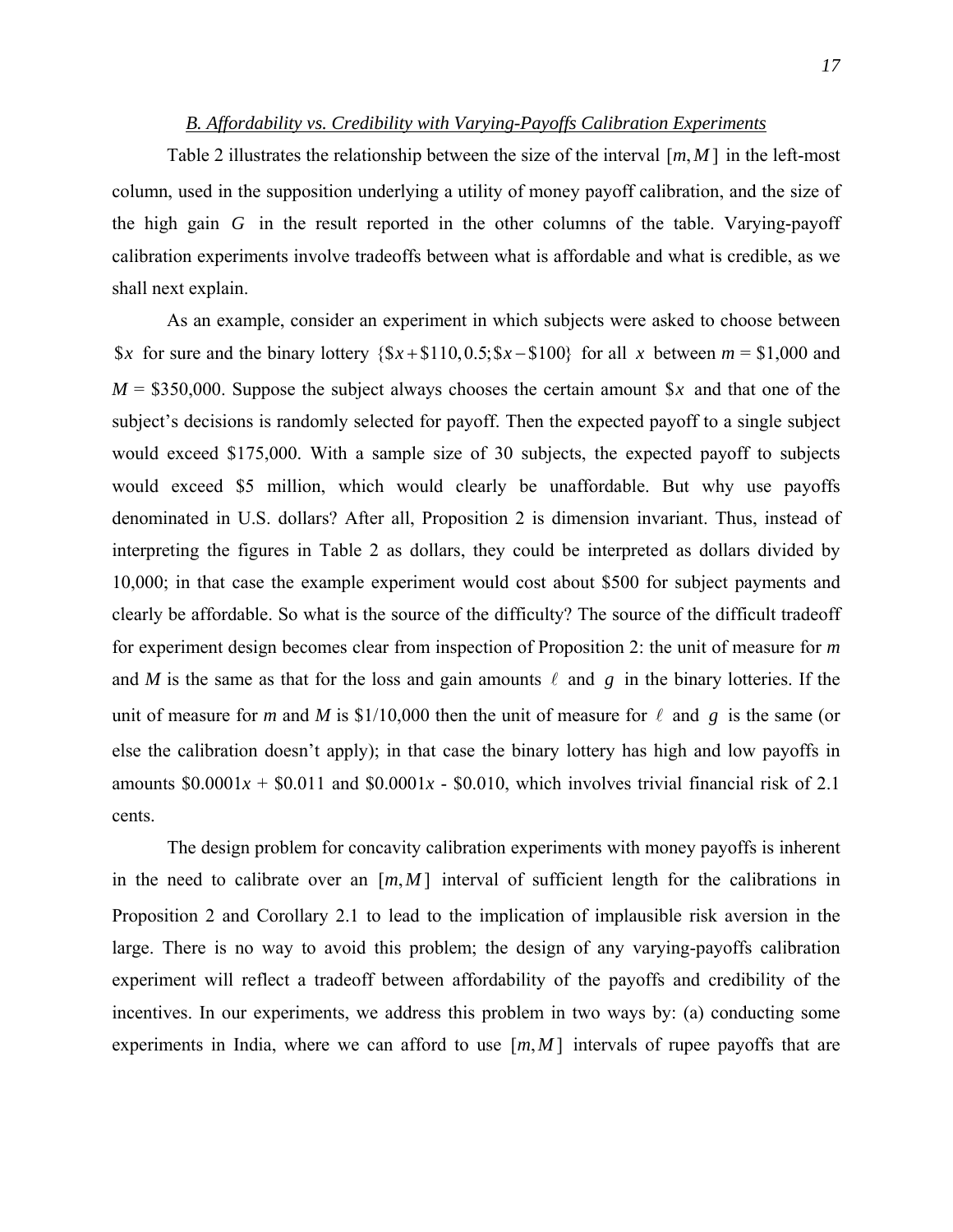sufficiently wide for calibration to have bite; and (b) conducting an experiment in Germany, partly on the floor of a casino, which makes use of large contingent euro payoffs affordable.

# **VI. Experiments with Varying Probabilities**

We ran four varying-probabilities calibration experiments in Germany, India, and the United States. We explain the common design features and idiosyncratic lotteries in these experiments and present a more detailed discussion of one experiment to provide a representative example. We begin with the example.

#### *A. Experiment Design: An Example*

Subjects in one experiment parameterization were asked to make choices for each of the nine pairs of lotteries shown in Table 3. The fractions in the rows of the table are the probabilities of receiving the prizes in the two outcome (option A) and three outcome (option B) lotteries. Each row of Table 3 shows a pair of lotteries included in the experiment. The subjects were *not* presented with a fixed order of lottery pairs, as in Table 3. Instead, each lottery pair was shown on a separate (response form) page. Each subject picked up a set of response pages that were arranged in independently drawn random order. He or she could mark choices in any order desired. On each decision page, a subject was asked to choose among a two outcome lottery (option A in some row of Table 3), a three outcome lottery (option B in the same row of Table 3), and indifference ("option I").

# *B. Experiment Design: Alternative Parameterizations and Protocols*

We conducted four experiments on empirical validity of the calibration pattern P.1 postulated in Proposition 1. One experiment parameterization uses pairs of two outcome and three outcome lotteries  $A_i = \{y, p_i\}$ , and  $B_i = \{y, p_i - 0.1; x, 0.2\}$ , for  $j = 1, 2, \dots, 9$ , and  $y = 14$ ,  $x = 4$  as shown in Table 3. We also ran experiments with the parameterizations  $(y, x) = (40, 10)$ and (400, 80).

The experiments were conducted in Magdeburg (Germany), Atlanta (U.S.A.) and Calcutta (India) with payoffs, respectively, in euros, U.S. dollars, and Indian rupees. The experiments used the following parameters: Magdeburg  $40/10$ :  $y = 40$  euros,  $x = 10$  euros. Atlanta 40/10:  $y = 40$  dollars,  $x = 10$  dollars. Atlanta 14/4:  $y = 14$  dollars,  $x = 4$  dollars. Calcutta 400/80:  $y = 400$  rupees,  $x = 80$  rupees. Economic significance of the rupee payoffs is discussed in section VII.C. The payoff protocol used random selection of one decision for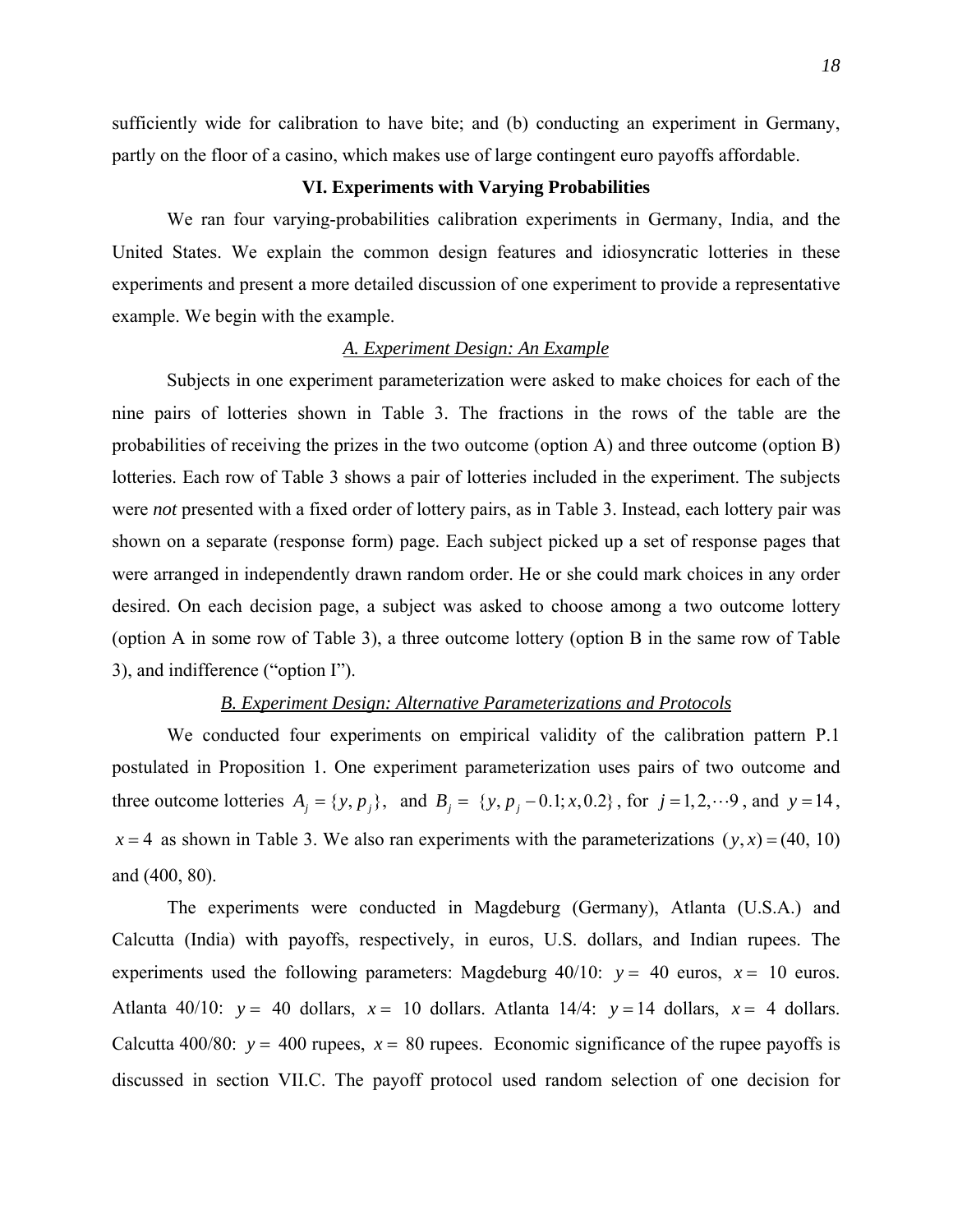payoff, which is a standard procedure used in testing theories of decision under risk with or without the independence axiom. Experimental tests of random selection have generally reported consistency with the isolation effect of subjects focusing on individual decision tasks (Camerer, 1989; Starmer and Sugden, 1991; Beattie and Loomes, 1997; Cubitt, Starmer, and Sugden, 1998; Hey and Lee, 2005a, b; Laury, 2006; Lee, 2008). An appendix available from the authors reports subject instructions (in English), response forms (or pages), and detailed information on the protocol used in all of the experiments.

## *C. Data Provide Support for Calibration Pattern P.1*

In testing for the presence of choices that satisfy the calibration pattern, we aggregate choices of option B with (the very small number of) choices of option I (indifference) because statement P.1 in Proposition 1 involves weak preference for B over A. Aggregated choices of B and I are reported as  $B<sup>I</sup>$ . Subjects' choice patterns are recorded as sequences of nine letters, ordered according to the probability of the high outcome. For example, the pattern [A,  $B^I$ ,  $B^I$ , A,  $B^I$ ,  $B^I$ ,  $B^I$ ,  $B^I$ , A] would indicate that a subject chose A (a two outcome lottery) when the probability of the high outcome was  $1/10$ ,  $4/10$  and  $9/10$  - indexed as  $j = 1$ , 4, and 9 - and chose B or I for all other values of the index *j* . For the experiment with the parameterization as shown in Table 3, this choice pattern would mean the subject chose option A on (randomly ordered) pages with the lottery pairs in rows 1, 4, and 9 in the table and chose option B or option I on all other pages.

We use error-rate analysis for statistical inferences on the proportion of subjects who made choices consistent with the calibration patterns.<sup>[7](#page-19-0)</sup> Choice probabilities are assumed to deviate from 1 or 0 by an error rate  $\varepsilon$ , as in Harless and Camerer (1994). Thus if B<sup>I</sup> is preferred to A then Prob(choose  $B^I$ ) = 1- $\varepsilon$  and if  $B^I$  is *not* preferred to A then Prob(choose  $B^I$ ) =  $\varepsilon$ , where  $\varepsilon$  < 0.5. The error rate model postulates that a subject with real preferences for B<sup>I</sup> (respectively A) over A (respectively  $B<sup>I</sup>$ ) in all nine lottery pairs could nevertheless be observed to have chosen the other option in some rows. For example, according to this model a subject with underlying preferences  $[B^I, B^I, B^I, B^I, B^I, B^I, B^I, B^I, B^I]$  could, instead, be observed to

<span id="page-19-0"></span><sup>&</sup>lt;sup>7</sup> We are grateful to Nathaniel Wilcox for generous advice about this approach to data analysis and for supplying SAS code. See Wilcox (2008) for discussion of econometric methods for analysis of data from binary discrete choice under risk.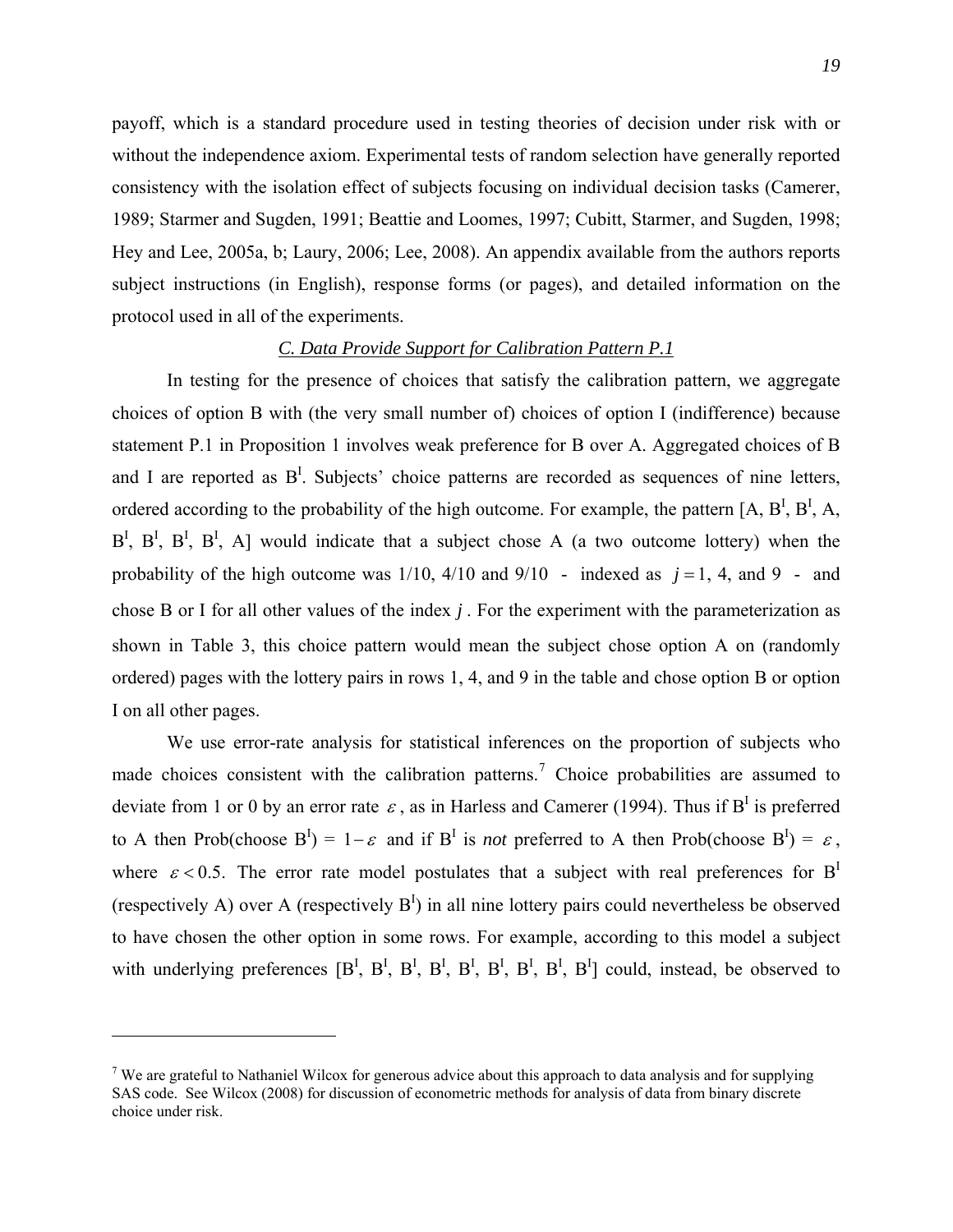choose a different pattern such as  $[B^I, B^I, A, B^I, A, B^I, B^I, B^I, B^I]$ , an event with probability  $\left(1-\varepsilon\right)^7 \varepsilon^2$ .

Stochastic choice Model I contains only the choice pattern with a sequence of nine  $B<sup>I</sup>$  in the category "calibration pattern" and its dual ("mirror") image with a sequence of nine A in the "other pattern." According to Proposition 1, this calibration pattern implies that 1,000 for sure is preferred to the 50/50 lottery that pays 98,000 or 0 for the Atlanta 14/4 experiment, as reported in the top-most of the shaded rows in Table 4. For the Calcutta 400/80 experiment, Proposition 1 implies that 1,000 for sure is preferred to the 50/50 lottery that pays 1 million or 0, as reported in the shaded row for the Calcutta 400/80 listing in Table 4.

index  $j = 1, 2, \dots, 8$  and the all B<sup>I</sup> pattern (that is,  $j = 1, 2, \dots, 9$ ). The mirror images of these two Model I is overly conservative in its specification of calibration patterns because other data patterns can be calibrated to imply implausible risk aversion. Stochastic choice Model II includes two patterns in the category "calibration patterns": the pattern with choice of  $B<sup>I</sup>$  for patterns comprise the "other patterns" for Model II. Application of Corollary 1.3 demonstrates that these two calibration patterns of "no *A* except for index  $j = 9$ " imply that 1,000 for sure is preferred to the 50/50 lottery that pays 81,000 or 0, as reported for the Atlanta 40/10 experiment listings in Table 4. We also consider Model III which includes the patterns "no A except for indexes  $j = 8$  and/or 9" in the category of calibration patterns. The mirror images of these four patterns comprise the other patterns for Model III. An implication of Corollary 1.3 for these four calibration patterns in case of  $n = 5$  and  $C = 4$  is preference for 1,000 for sure to the 50/50 lottery that pays 27,000 or 0, as shown in the Atlanta 40/10 and Magdeburg 40/10 listings in the table.

Table 4 reports results from maximum likelihood estimation of the proportion of subjects who exhibit the calibration patterns for Models I, II and III. Estimations are reported for a single error rate for all choices, for two different error rates (one error rate for choices with index *j*  $=1,...,4$  and another one for choices with index  $j = 5,...,9$ ), and three different error rates (one error rate for choices with index  $j = 1, 2, 3$ , another error rate for choices with index  $j = 4, 5, 6$ , and another one for choices with index  $j = 7,8,9$  $j = 7,8,9$  $j = 7,8,9$ .<sup>8</sup>

<span id="page-20-0"></span>*<sup>8</sup>* The three error rate models can capture subjects' different sensitivities to high, intermediate and low probabilities of the high outcome.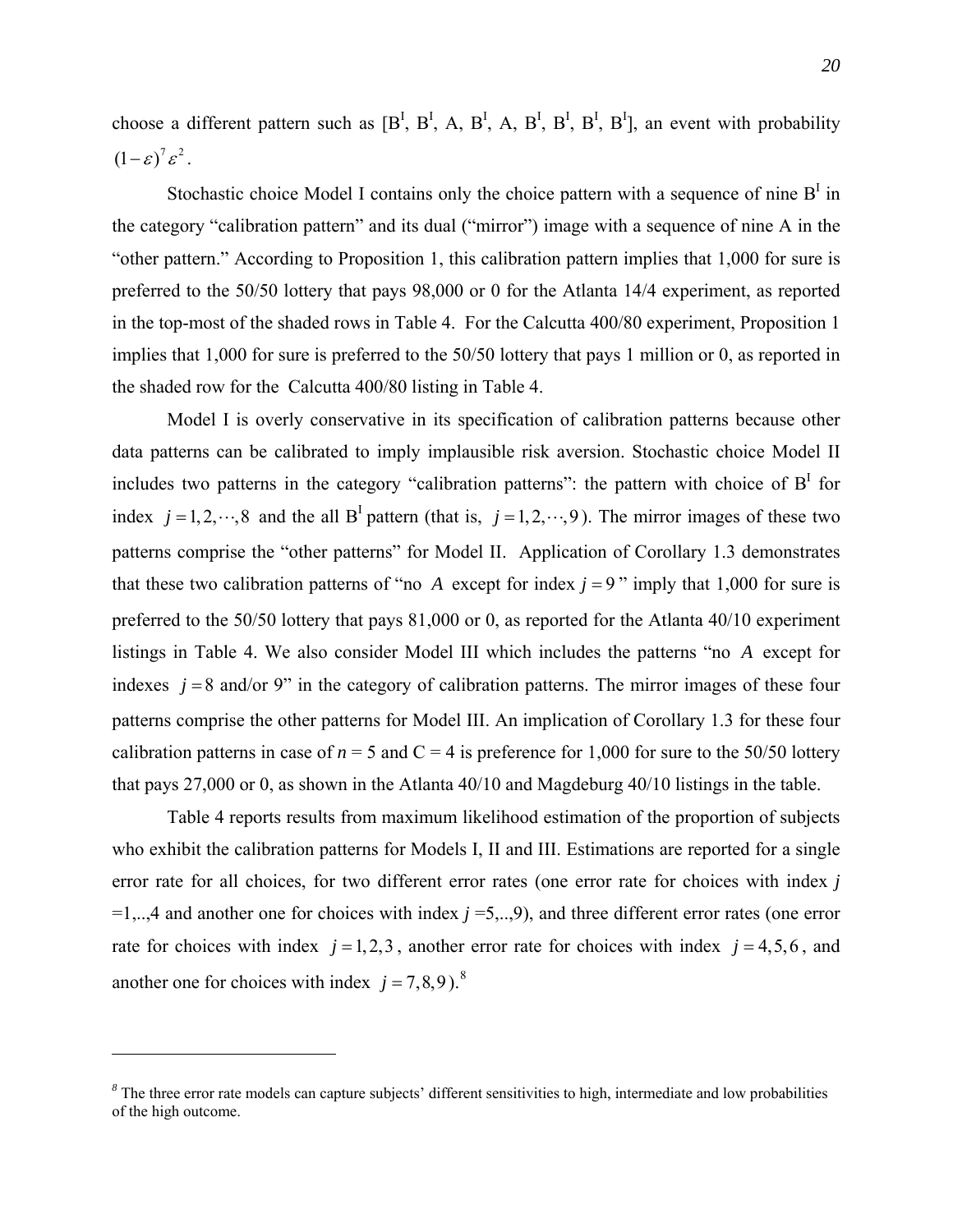The first row of Table 4 shows results for the Atlanta 14/4 experiment data. For Model I with one error rate the estimated proportion of subjects who exhibited the calibration pattern is 0.74. The Wald 90 percent confidence interval is (0.55, 0.93). The 0.74 estimate is significant at one percent (as indicated by \*\*). The other columns in the first row of Table 4 report the estimated proportions of subjects whose choice patterns in Atlanta 14/4 conform to calibration patterns with the 1 error, 2 error, and 3 error rate versions of Models I, II, and III. These estimates vary between 0.74 and 0.90, and they are all significant at one percent. The entries in bold font indicate the model that is selected by likelihood ratio tests; that is, with data from Atlanta 14/4, Model I with 1 error or 3 errors and Models II and III with 1 error, 2 errors, or 3 errors are all rejected in favor of Model I with 2 error rates.

 The second through fourth rows of Table 4 show the estimated proportions of subjects whose choices are consistent with calibration patterns in experiments Atlanta 40/10, Magdeburg 40/10, and Calcutta 400/80. Depending on the model and number of errors, the estimated proportion of subjects with data consistent with the calibration patterns in Atlanta 40/10 varies from 0.56 to 0.63, all significant at one percent. The estimates for data from Magdeburg 40/10 vary from 0.37 to 0.41, all significant at one percent. Estimates with data from experiment Calcutta 400/80 lie between 0.72 and 0.74, all are significant at one percent. The entries in bold font indicate the model that is selected by likelihood ratio tests over all other models in that row.

## **VII. Experiments with Varying Payoffs**

We ran three experiments with calibration patterns for payoff transformation theories identified in Proposition 2 and Corollary 2 in India and Germany. We explain the common features and idiosyncratic lotteries used in these experiments after presenting a detailed discussion of one experiment to provide a representative example.

# *A. Experiment Design: An Example*

Subjects in one experiment parameterization were asked to make six choices between a certain amount of money *x* and a binary lottery  $\{x+30, 0.5; x-20\}$  for values of *x* from the set  ${100, 1$ K, 2K, 4K, 5K, 6K}, where K = 1,000. Subjects were asked to choose among option A (the risky lottery), option B (the certain amount of money), and option I (indifference). The choice tasks given to the subjects for this parameterization are presented in Table 5. Each row of Table 5 shows a certain amount of money and paired lottery in a choice task included in the experiment. The subjects were *not* presented with a fixed order of decision tasks, as in Table 5.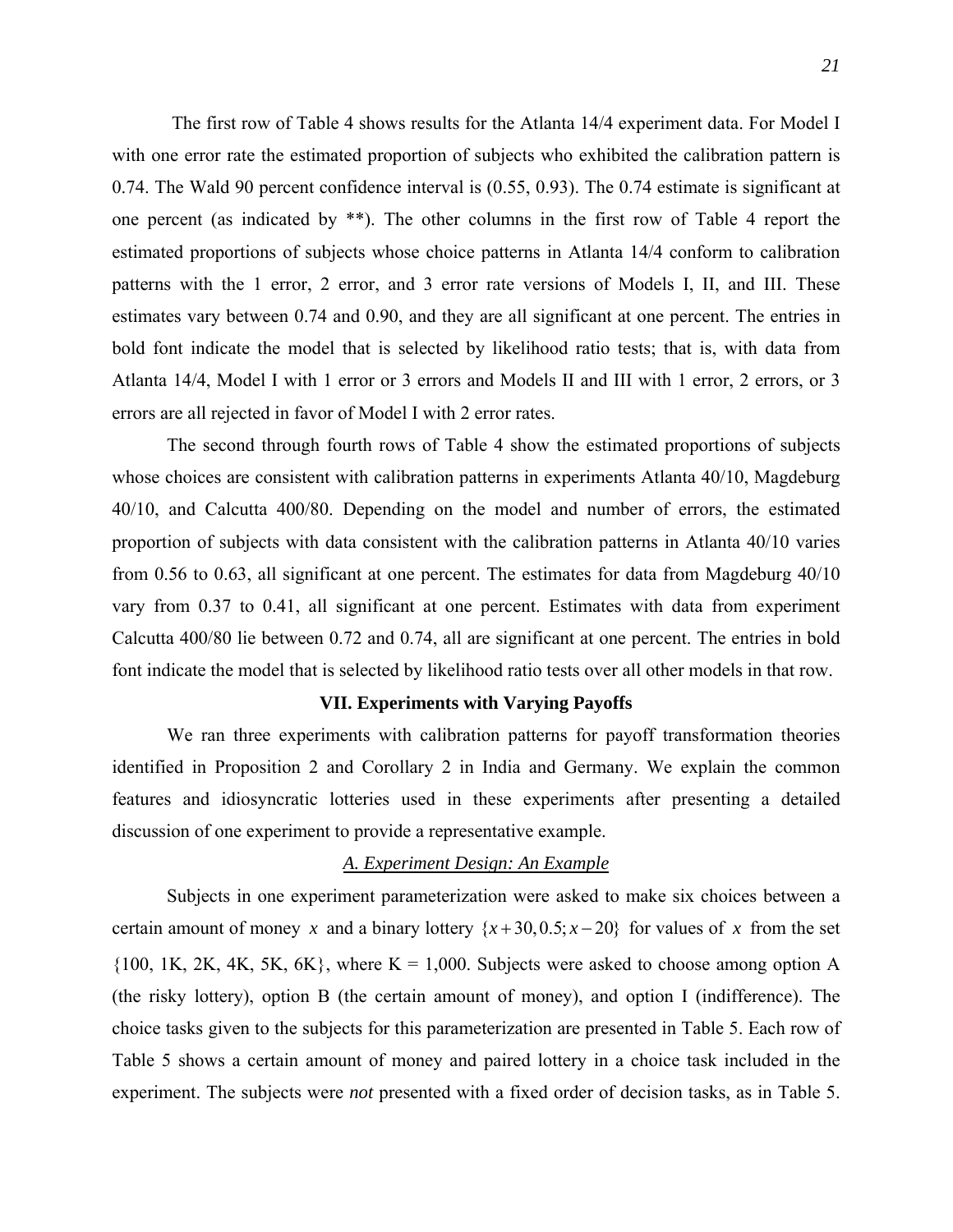Instead, each pair of sure payoff and lottery was shown on a separate (response form) page. Each subject picked up a set of response pages that were arranged in independently drawn random order. He or she could mark choices in any order desired.

# *B. Experiment Design: Alternative Parameterizations and Protocols*

 We conducted three experiments on empirical validity of the calibration pattern P.2 in Proposition 2. These experiments used the random decision selection payoff protocol. Calcutta  $30/-20$ : binary lotteries  $\{x+30, 0.5; x-20\}$  and sure payoffs x from the set  $\{100, 1K, 2K, 4K,$ 5K,  $6K$ , where  $K = 1,000$ ; payoffs in rupees. Calcutta  $90/-50$ : binary lotteries  ${x+90, 0.5; x-50}$  for values of x from the set {50, 800, 1.7K, 2.7K, 3.8K, 5K}, where K = 1,000; payoffs in rupees. Magdeburg  $110/-100$ : binary lotteries  $\{x+110, 0.5; x-100\}$  for values of x from the set  $\{3K, 9K, 50K, 70K, 90K, 110K\}$ , where  $K = 1,000$ ; payoffs in *contingent* euros.

An appendix available from the authors reports the subject instructions (in English), the response forms (or pages), and detailed information on the protocol used in all of the experiments. Before presenting data, we discuss economic significance of the rupee payoffs in Calcutta experiments and the meaning of *contingent* euro payoffs in the Magdeburg experiment.

# *C. Economic Significance of the Rupee Payoffs*

 At the time of the first experiment in Calcutta (2004), data collected show most student subjects' incomes included only scholarships that paid stipends of 1,200-1,500 rupees per month in addition to the standard tuition waiver that each received. This means that the highest certain payoff used in the Calcutta  $30/-20$  experiment (6,000 rupees) was equal to four or five months' stipend for the subjects. The daily rate of pay for the students was 40 to 50 rupees. Hence the amount at risk in the Calcutta  $30/-20$  experiment lotteries (the difference between the high and low payoffs) was greater than or equal to a full day's pay. The amount at risk in the Calcutta  $90/-50$  experiment (140 rupees) was almost three times as large.

A sample of commodity prices in Calcutta at the time of the first experiment conducted there (Calcutta  $30/-20$ ) is reported in an appendix available from the authors. Prices of food items were reported in number of rupees per kilogram. There are about 15 servings in a kilogram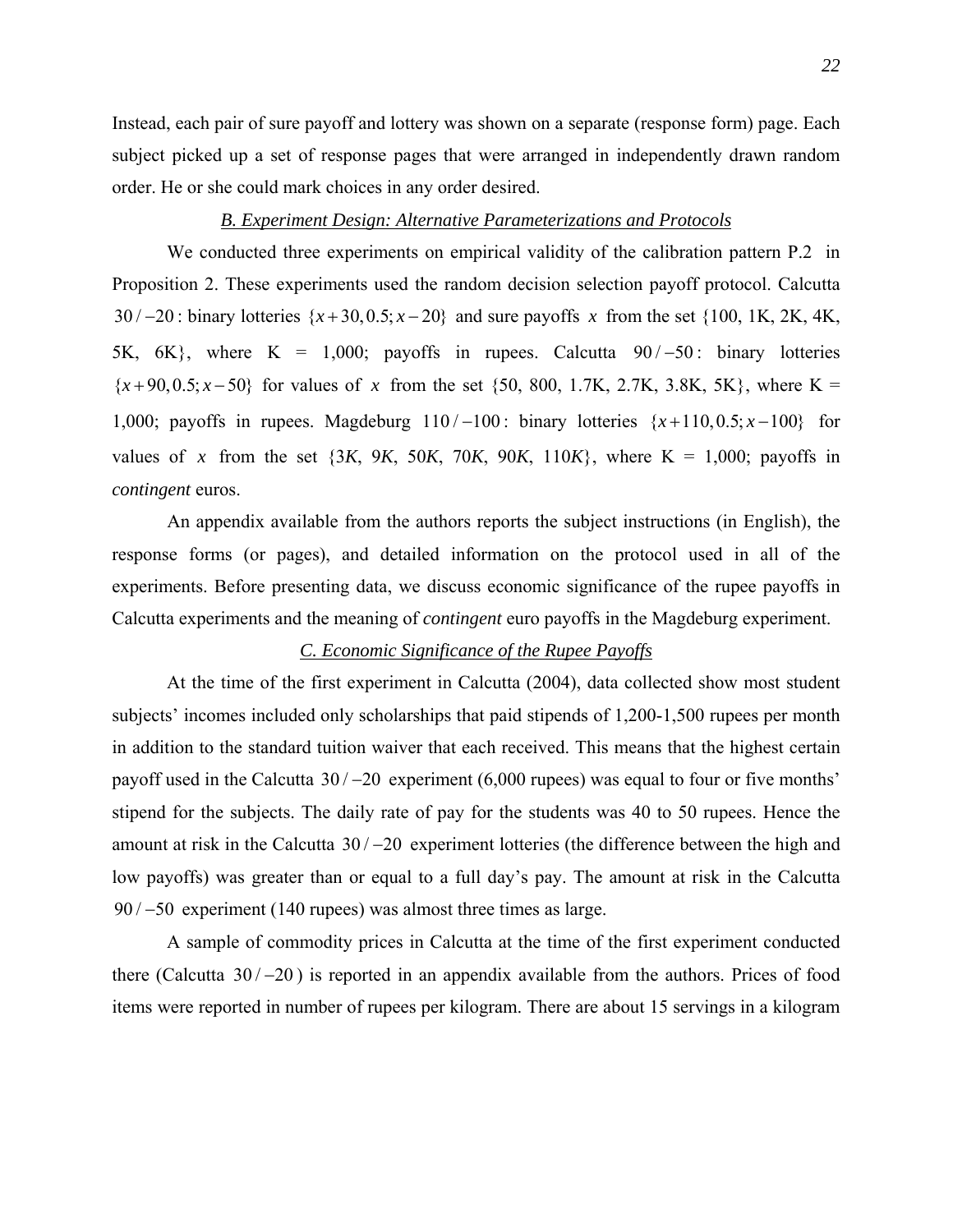of these food items.<sup>[9](#page-23-0)</sup> As reported in the appendix table, for example, we observed prices for poultry of 45 – 50 rupees per kilogram. Hence, the size of the risk in the lotteries in Calcutta  $30/-20$  (50 rupees) was equivalent to 15 servings of poultry. The price of a moderate quality restaurant meal was  $15 - 35$  rupees per person. Hence the 50 rupee risk in the experiment lotteries was the equivalent of about  $1.5 - 3$  moderate quality restaurant meals. The observed prices for local bus tickets were  $3 - 4.5$  rupees per ticket. This implies that the 50 rupee risk in the experiment lotteries was the equivalent of about 14 bus tickets. Again, the amount at risk in the Calcutta  $90/-50$  experiment was about three times as large.

# *D. Contingent Euro Payoffs in Magdeburg*

The Magdeburg  $110/-100$  experiment included amounts x that were as large as  $110K$ euros. We could credibly offer to pay such large amounts in *contingent* euros by using the following protocol. The experiment included two parts. In part 1 subjects made their choices between the sure amounts and the lotteries in the MAX-Lab at the University of Magdeburg. They were told that whether their payoffs would be hypothetical or real depended on a condition which would be described later in part 2. After making their decisions the subjects were informed that real payoffs were conditional on winning gambles at the Magdeburg Casino. The payoff contingency was implemented in the following way. For each participant the experimenter placed  $\epsilon$ 90 on the number 19 on one of the (four American) roulette wheels at the casino. The probability that this bet wins is 1/38. If the bet wins, it pays 35 to 1. If the first bet won, then the experimenter would bet all of the winnings on the number 23. If both the first and second bet won, then the payoff would be  $\epsilon(35 \times 35 \times 90) = \epsilon 110,250$ , which would provide enough money to make it feasible to pay any of the amounts involved in the part 1 decision tasks for that subject. The real payoff contingency was made credible to the subjects by randomly selecting three of them to accompany the experimenter to the casino and subsequently report to the others whether the experimenter had correctly placed the bets and recorded the outcomes.

# *E. Data Provide Some Support for the Concavity Calibration Pattern P.2*

Statement P.2 in Proposition 2 involves weak preference for option B over option A. Therefore, in all tests we aggregate choices of option B with (the very small number of) choices

<span id="page-23-0"></span> $9$  There are 2.205 pounds per kilogram and 16 ounces in a pound, hence there are 35.28 ounces per kilogram. The

U.S. Department of Agriculture's food pyramid guide defines a "serving" of meat, poultry, or fish as consisting of 2 – 3 ounces.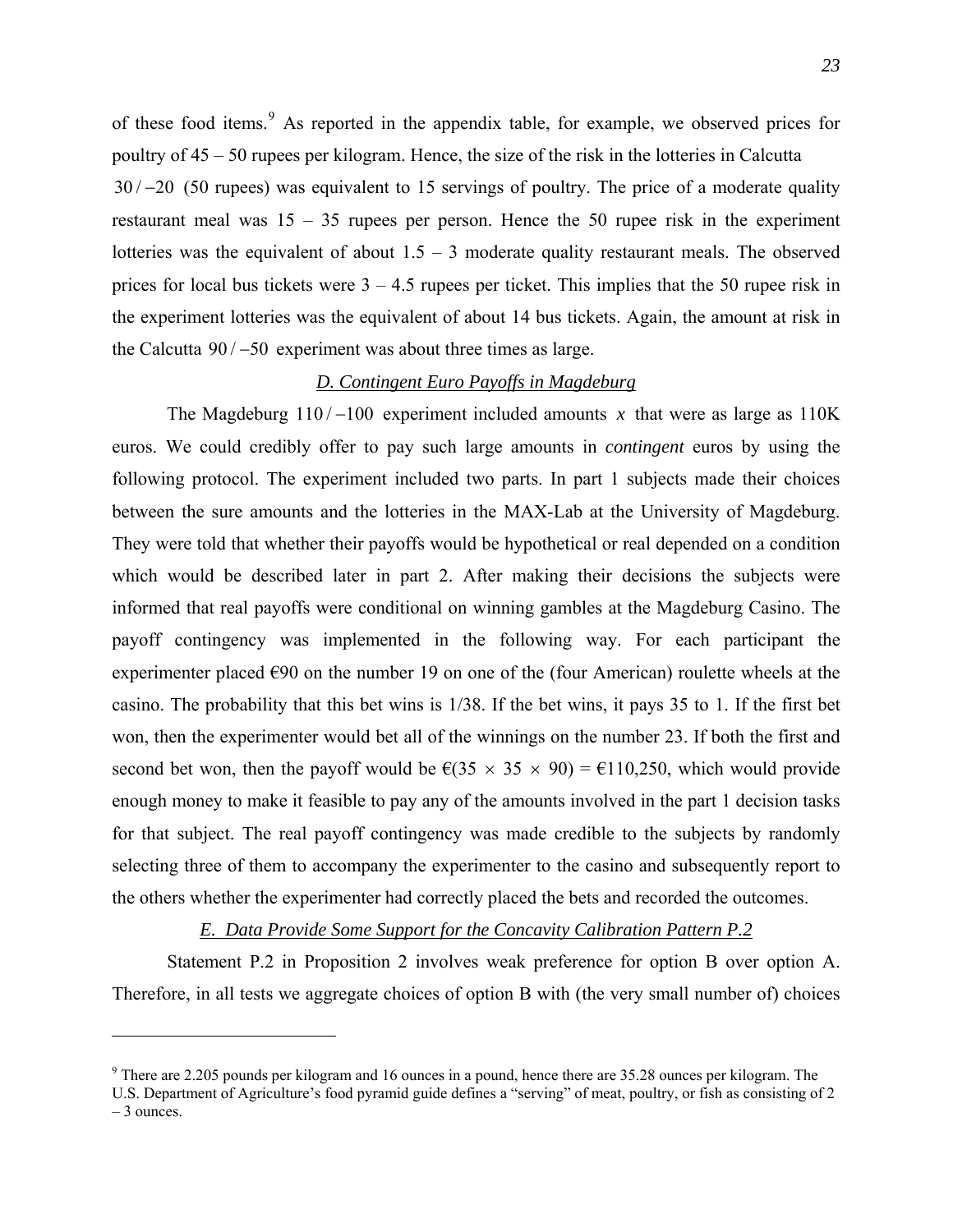of option I (indifference) and denote the aggregated choice category as  $B<sup>I</sup>$ . We report tests for incidence in the data of patterns of choices that, according to Proposition 2 and Corollary 2.1, imply implausible risk aversion in the large with expected utility theory and, for two of the experiments, with original cumulative prospect theory (with zero-income reference point) and with rank dependent expected utility theory.

We use error rate models to draw statistical conclusions from these data. Recall that this type of analysis takes into account that a subject with real preferences for option  $B<sup>I</sup>$  rather than option A in all six rows could nevertheless be observed to have chosen  $B<sup>I</sup>$  in five (or fewer) out of six rows. That is, the model assumes that a subject with real underlying preferences such as  $[B^I, B^I, B^I, B^I, B^I, B^I]$  could, instead, choose a different pattern, say  $[B^I, B^I, B^I, A, B^I, B^I]$ , an event with probability  $(1 - \varepsilon)^5 \varepsilon$ , where  $\varepsilon$  is an error rate.

Models I, II, and III considered here are as follows. Model I includes only choices of all  $B<sup>I</sup>$  (corresponding to  $M = 6,000$  in Proposition 2 for the Calcutta 30/-20 experiment for example) as a calibration pattern and its mirror, all A's as the other pattern. Let the small stakes lotteries be  $\{x+30, 0.5; x-20\}$  for *x* from 100 to 6,000. According to Proposition 2, the choice pattern "all B<sup>I</sup>" implies that 1,000 for sure is preferred to the lottery that pays  $0.39x10^{23}$  or 0 with equal probabilities. Model II (which corresponds to Proposition 2 with *M* = 5,000 for the Calcutta 30/- 20 experiment) contains the Model I pair of (calibration and other) patterns, and one additional calibration pattern with A as the last entry (for  $x = 6,000$ ) and its mirror image as an additional "other pattern." According to Proposition 2, the calibration patterns in Model II imply that getting 1,000 for sure is preferred to the 50/50 lottery that pays  $0.12 \times 10^{20}$  or 0. Finally, Model III (which corresponds to Proposition 2 with  $M = 4,000$  for the Calcutta 30/-20 experiment) contains patterns with four sequential  $B<sup>T</sup>$  in the first four positions (for  $x = 100$ , 1000, 2000, and 4000) as calibration patterns and their mirror images as other patterns. With these calibration patterns, Proposition 2 implies that getting 1,000 for sure is preferred to the lottery that pays  $0.36 \times 10^{16}$  or 0 with equal probabilities.

The top row in Table 6 shows estimated proportions of subjects whose choices satisfy the calibration patterns with the 1 error, 2 error, and 3 error rate versions of Models I, II, and III using data from Calcutta 90/-50. The estimated proportions for the 1 error rate version of Model I ( $M = 5,000$ ) is 0.82, with Wald 90 percent confidence interval (0.70, 0.94). The estimated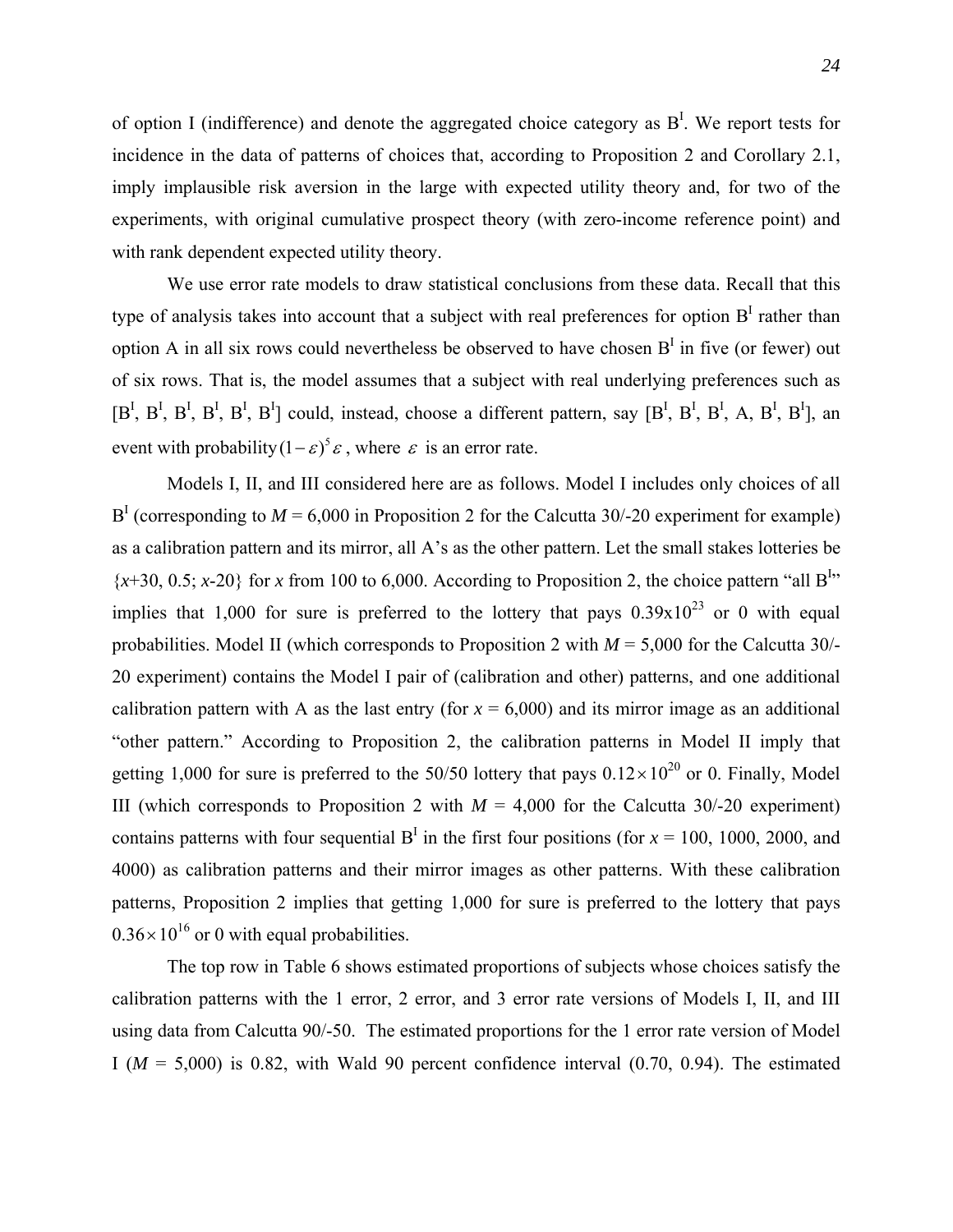proportions for all models vary between 0.80 and 0.82; all are significant at one percent (indicated by \*\*). The bold entries indicate the models that are selected by likelihood ratio tests.

 The second row of Table 6 reports estimates for data from Calcutta 30/-20. The estimated proportions vary between 0.36 and 0.48, and all are significant at one percent. The estimations for Calcutta 30/-20 imply that 36 to 48 percent of the subjects in this experiment made choices that conform to calibration patterns for expected utility theory, rank dependent utility theory, and original cumulative prospect theory. Estimates in the third row for data from Magdeburg 110/- 100 vary between 0.50 and 0.56; all are significant at one percent.

# **VIII. Is There a Plausible Decision Theory for Risky Environments?**

The expected utility of terminal wealth model provides a complete theory of rational decisions under risk. Classic papers by Arrow (1971) and Pratt (1964) develop this theory for risks of all scales by defining the domain of discourse as the real line. They assume bounded utility, presumably to avoid exposing the theory to the generalized St. Petersburg paradox. But bounded utility exposes expected utility theory and other popular theories of decision under risk to implausible risk aversion. As shown by Cox and Sadiraj (2008), with an unbounded domain expected utility theory, cumulative prospect theory, rank dependent expected utility theory, and the dual theory of expected utility exhibit either a generalized St. Petersburg paradox (with unbounded utility) or implausible risk aversion (with bounded utility). Bounding the domain of the theory would seem to provide a solution to this problem but the potential for implausible risk aversion remains, as shown by the dual calibration propositions and corollaries reported herein.

Prominent theories of decision under risk model individuals' preferences over lotteries with nonlinear transformation of money payoffs and/or nonlinear transformation of probabilities. Previous calibration literature has focused on the implications of nonlinear transformation of money payoffs. This paper introduces a dual calibration that focuses on the implications of nonlinear transformation of probabilities. Theories with functionals that are nonlinear in both probabilities and payoffs are vulnerable to both calibration patterns unless they incorporate variable reference amounts of payoff. With variable reference amounts of payoff, the dual calibration for nonlinear probability transformations introduced herein is problematic for these theories but the generalized Rabin pattern applied elsewhere in the literature is not.

The two calibration propositions provide a paradoxical insight into theories of risk aversion in that certain patterns of risk aversion that conform to the independence axiom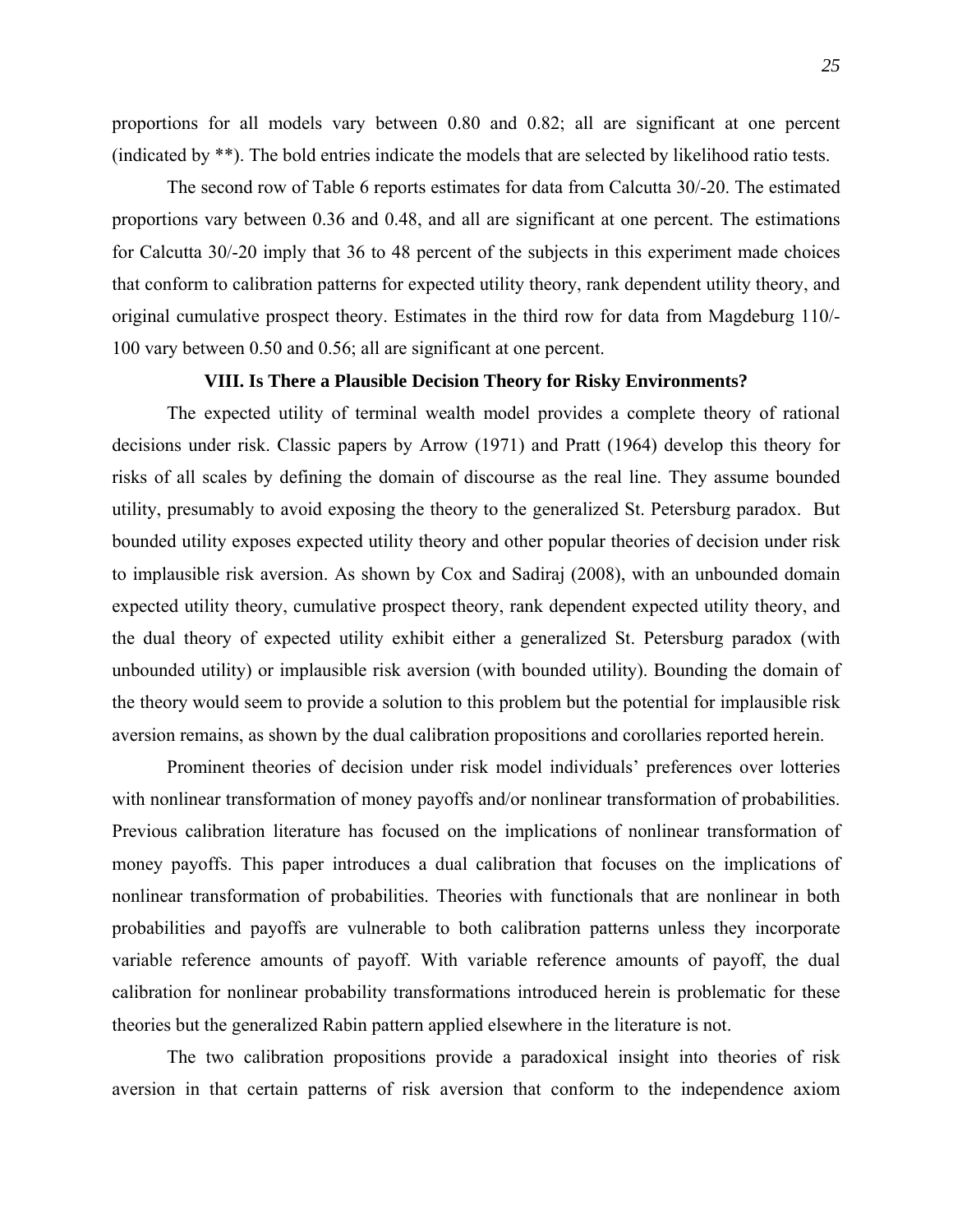(respectively, dual independence axiom) imply implausible large stakes risk aversion for the dual theory of expected utility (respectively, expected utility theory). As such, a pattern of risk aversion that characterizes rational behavior for a theory with utility functional that is linear in probabilities (respectively, linear in payoffs) has implausible implications for a theory with functional that is linear in payoffs (respectively, linear in probabilities). Corollaries to the propositions show that theories with functionals that are nonlinear in both payoffs and probabilities have problems that can be demonstrated with either the varying-payoffs pattern of risk aversion reported in previous literature or the varying-probabilities pattern reported herein. The varying-payoffs pattern of small-stakes risk aversion reported in previous literature is inconsistent with plausible large-stakes risk aversion for theories that incorporate decreasing marginal utility of money. The varying-probabilities pattern of risk aversion introduced herein reveals that theories with nonlinear transformation of probabilities have problems with implausibility of *same*-stakes risk aversion as well as small-stakes vs. large-stakes problems.

Previous literature has offered no real-payoff, controlled experiment data on the empirical relevance of patterns of risk aversion that have calibration implications. This paper reports data from seven experiments. The data provide some support for the empirical validity of risk aversion patterns underlying both of the dual calibrations.

The two calibration propositions and their corollaries reveal that prominent theories of decision under risk are subject to calibration critique. This suggests a central question: What type of model of risk-avoiding preferences is *not* called into question by the dual calibration critique? Here are the properties of a simple model that is immune to calibration. The utility functional for the model: (a) is linear in probabilities; and (b) has a variable reference point. This simple model is immune to calibration with the varying-probabilities pattern P.1 because of its linearity in probabilities. It is immune to calibration with the varying-payoffs pattern P.2 because its variable reference point can be identified with the certain amount  $x$  in each paired choice. Although this simple model survives the dual calibration critique, it has testable implications that can be easily called into question by data from experiments. Some more complicated variable reference point models that are linear in probabilities may have more empirical validity than this simple model.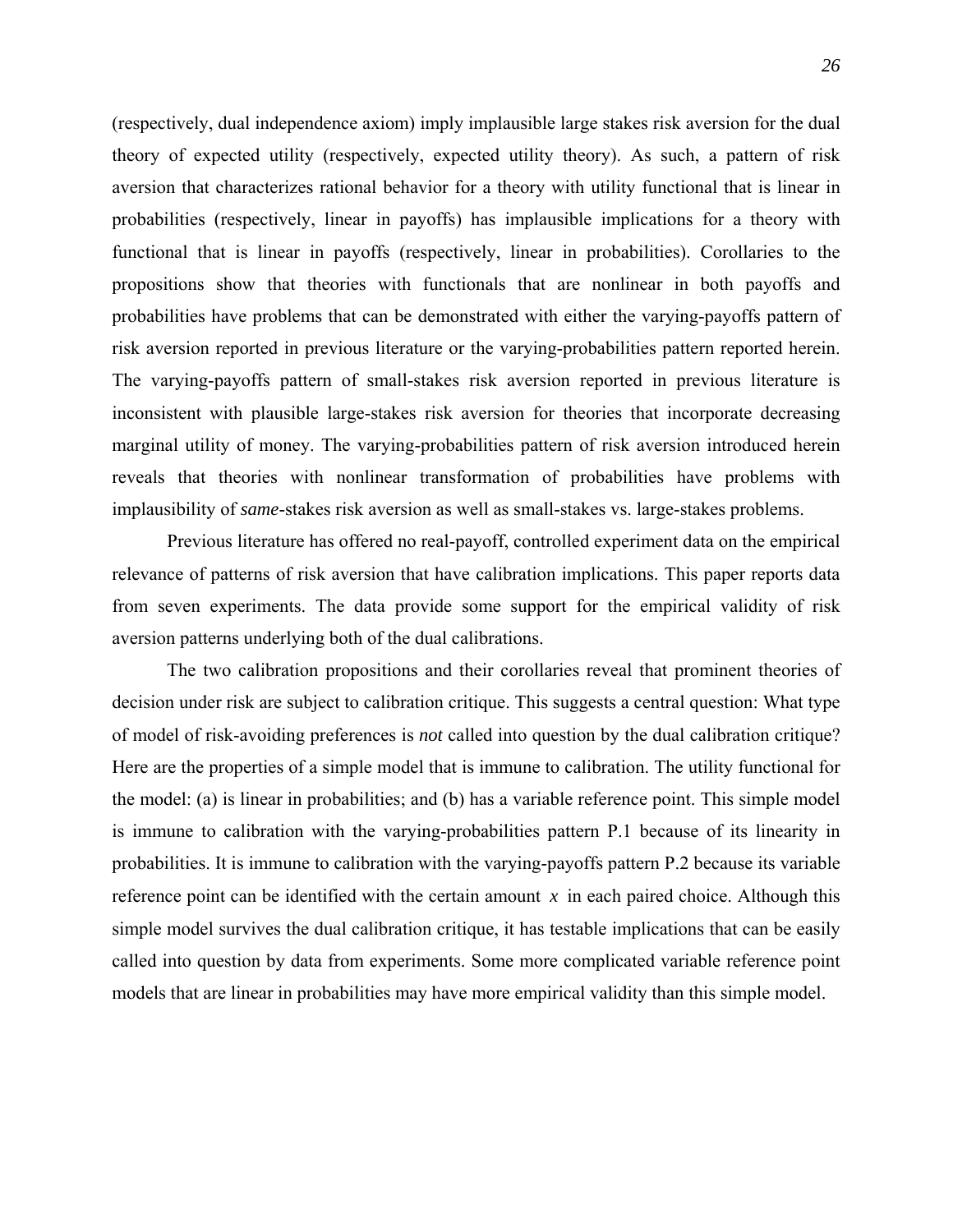## **References**

Arrow, Kenneth J., *Essays in the Theory of Risk-Bearing*. Markham, Chicago, 1971.

Barberis, Nicholas, Ming Huang, and Richard H. Thaler, "Individual Preferences,

Monetary Gambles, and Stock Market Participation: A Case for Narrow Framing," *American Economic Review*, 2006, 96(4), 1069-1090.

Beattie, Jane and Graham Loomes, "The Impact of Incentives Upon Risky Choice Experiments," *Journal of Risk and Uncertainty*, 1997, 2, 155-168.

Camerer, Colin F., "An Experimental Test of Several Generalized Utility Theories," *Journal of Risk and Uncertainty*, 1989, 2, 61-104.

Cox, James C. and Vjollca Sadiraj, "Small- and Large-Stakes Risk Aversion: Implications of Concavity Calibration for Decision Theory," *Games and Economic Behavior*, 2006, 56 (1), 45-60.

Cox, James C. and Vjollca Sadiraj, "Risky Decisions in the Large and in the Small: Theory and Experiment," in J.C. Cox and G.W. Harrison (eds.), *Risk Aversion in Experiments*. Bingley, UK: Emerald, Research in Experimental Economics, Volume 12, 2008.

Cubitt, Robin, Chris Starmer and Robert Sudgen, "On the Validity of the Random Lottery Incentive System," *Experimental Economics*, 1998, 1, 115-31.

Harless, David, and Colin F. Camerer, "The Predictive Utility of Generalized Expected Utility Theories," *Econometrica*, 1994, 62, 1251-90.

Hey, John D. and Jinkwon Lee, "Do Subjects Separate (or Are They Sophisticated)?," *Experimental Economics*, 2005a, 8, 233-265.

Hey, John D. and Jinkwon Lee, "Do Subjects Remember the Past?," *Applied Economics*, 2005b, 37, 9-18.

Laury, Susan K., "Pay One or Pay All: Random Selection of One Choice for Payment," E*x*CEN Working Paper 2006-24, Georgia State University 2006.

Lee, Jinkwon, "The effect of the Background Risk in a Simple Chance Improving Decision Model," *Journal of Risk and Uncertainty, 2008, 36, 19-41.* 

Neilson, William S., "Calibration Results for Rank-Dependent Expected Utility," *Economics Bulletin,* 2001, 4, 1-5.

Palacios-Huerta, Ignacio and Roberto Serrano, "Rejecting Small Gambles under Expected Utility," *Economic Letters*, 2006, 91, 250-259.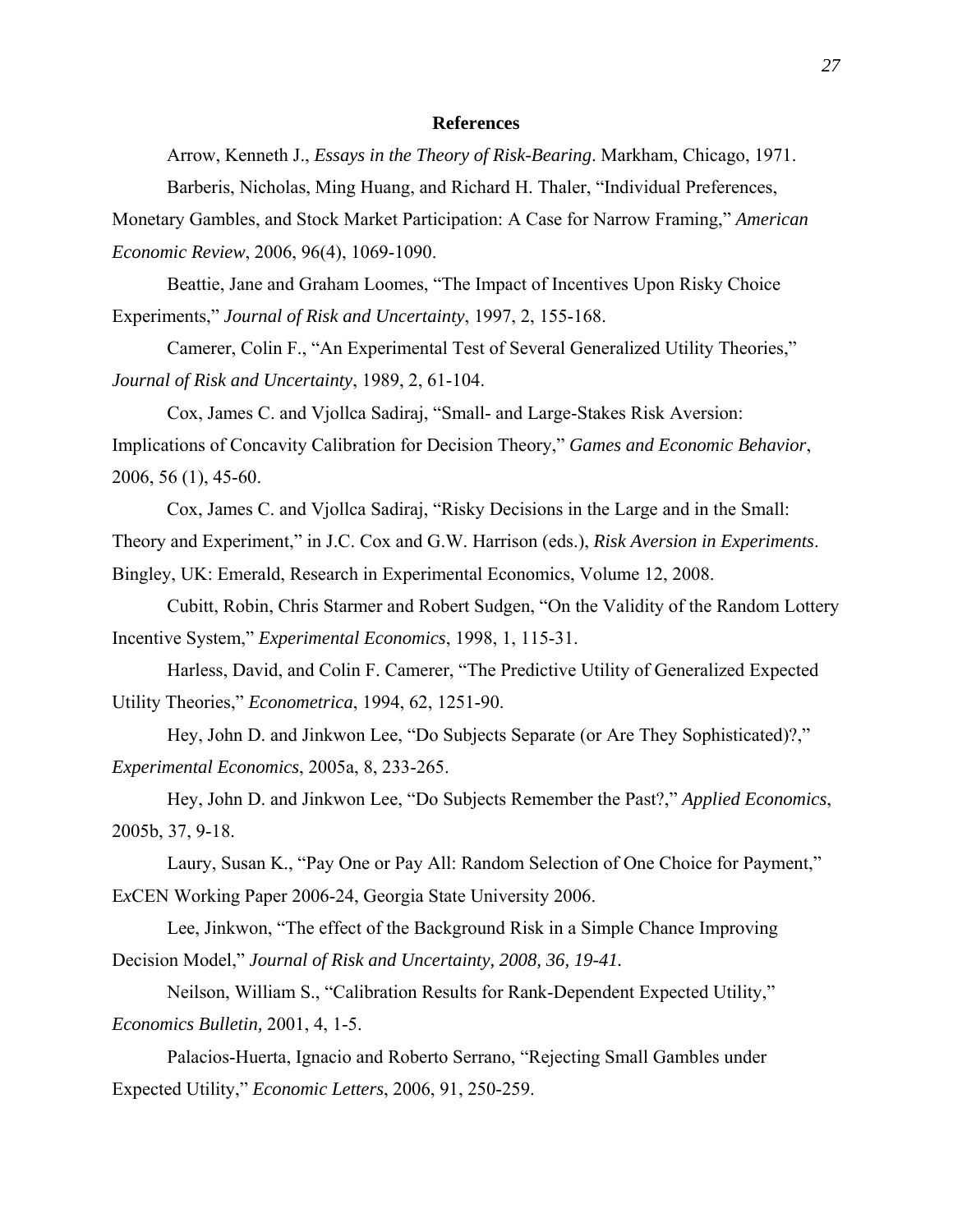Pratt, John W., "Risk Aversion in the Small and in the Large," *Econometrica*, 32, 1964, 122-136.

Quiggin, John, *Generalized Expected Utility Theory. The Rank-Dependent Model*. Boston: Kluwer Academic Publishers, 1993.

Rabin, Matthew, "Risk Aversion and Expected Utility Theory: A Calibration Theorem," *Econometrica*, 2000, 68, 1281-1292.

Rabin, Matthew and Richard H. Thaler, "Anomalies: Risk Aversion," *Journal of Economic Perspectives*, 2001, 15, 219-232.

Rabin, Matthew and Richard H. Thaler, "Response from Matthew Rabin and Richard H. Thaler," *Journal of Economic Perspectives*, 2002, 16, 229-230.

Rubinstein, Ariel, "Dilemmas of an Economic Theorist," *Econometrica*, 2006, 74, 865- 883.

Safra, Zvi and Uzi Segal, "Calibration Results for Non-Expected Utility Theories," *Econometrica*, 2008, 76, 1143-1166.

Starmer, Chris and Robert Sugden, "Does the Random-Lottery Incentive System Elicit True Preferences?," *American Economic Review*, 1991, 81, 971-79.

 Tversky, Amos and Daniel Kahneman, "Advances in Prospect Theory: Cumulative Representation of Uncertainty," *Journal of Risk and Uncertainty*, 1992, 5, 297-323.

 Wakker, Peter P., "Formalizing Reference Dependence and Initial Wealth in Rabin's Calibration Theorem," Econometric Institute, Erasmus University, Rotterdam, 2005.

Watt, Richard. "Defending Expected Utility Theory," *Journal of Economic Perspectives*, 2002, 16, 227-228.

Wilcox, Nathaniel, "Stochastic Models for Binary Discrete Choice Under Risk: A Critical Primer and Econometric Comparison," in J.C. Cox and G.W. Harrison (eds.), *Risk Aversion in Experiments*. Bingley, UK: Emerald, Research in Experimental Economics, Volume 12, 2008.

Yaari, Menahem. E., "The Dual Theory of Choice under Risk," *Econometrica*, 1987, 55, 95-115.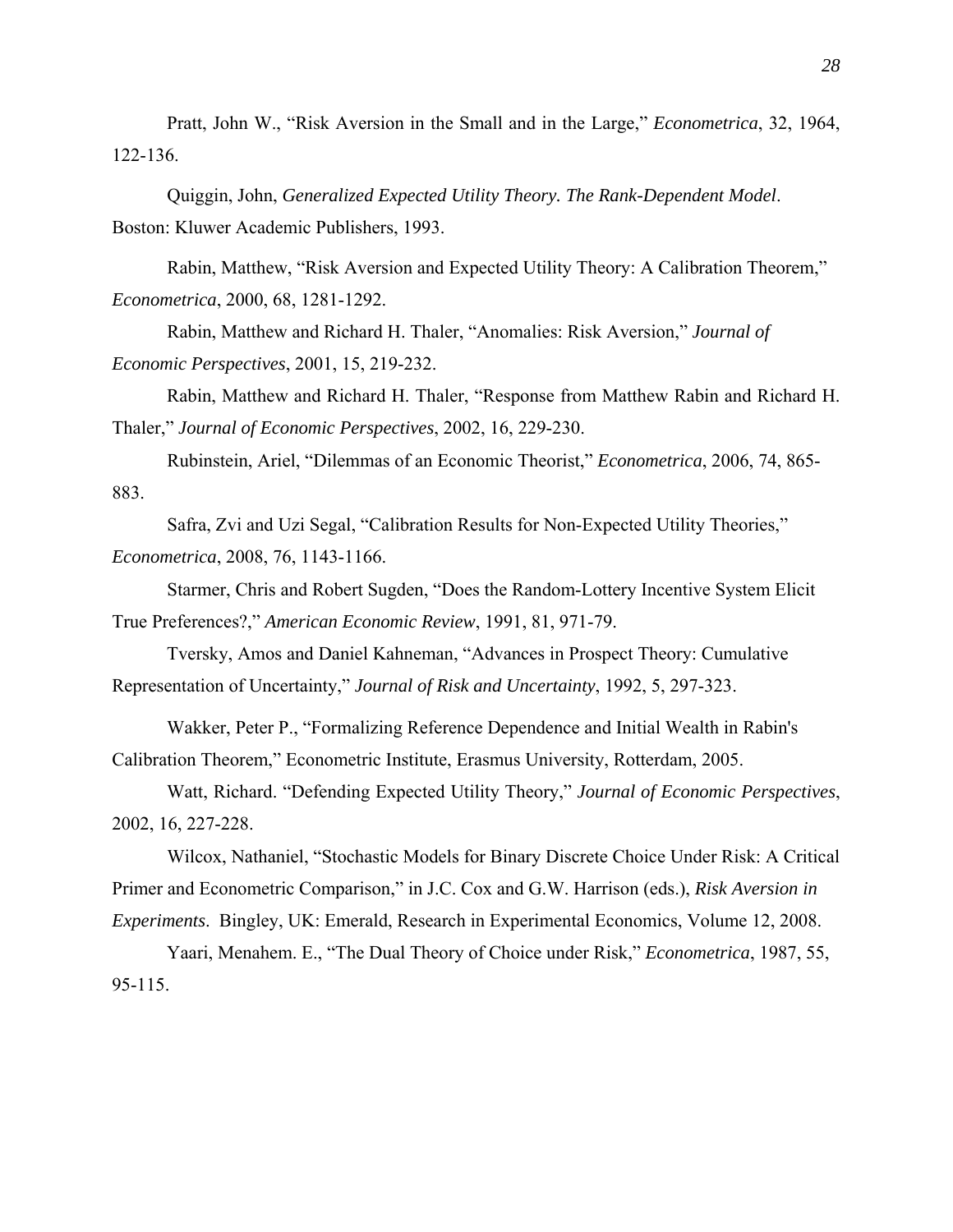# **Table 1. Calibrations for Varying-Probabilities Patterns**

| Rejection       | <b>Calibration</b>    | <b>Calibration</b>     | <b>Calibration</b>    | <b>Calibration</b>    | <b>Calibration</b>     |
|-----------------|-----------------------|------------------------|-----------------------|-----------------------|------------------------|
| Sub-intervals   | for $C = 2.5$         | for $C = 3$            | for $C = 3.5^*$       | for $C = 4.0*$        | for $C = 5.0*$         |
| $\underline{N}$ | $\overline{G}$        | $\overline{G}$         | $\overline{G}$        | $\overline{G}$        | $\overline{G}$         |
| 5               | 8,593                 | 33,000                 | 98,000                | 244,000               | 1,025,000              |
| 10              | 58,665                | 1,025,000              | 9,530,000             | $0.59 \times 10^8$    | $0.10 \times 10^{10}$  |
| 20              | 3,326,256             | $0.10 \times 10^{10}$  | $0.90 \times 10^{11}$ | $0.34 \times 10^{13}$ | $0.10 \times 10^{16}$  |
| 50              | $0.63 \times 10^{12}$ | $0.11 \times 10^{19}$  | $0.78 \times 10^{23}$ | $0.71\times10^{27}$   | $0.12\times10^{34}$    |
| 100             | $0.40 \times 10^{21}$ | $0.12 \times 10^{34}$  | $0.62 \times 10^{43}$ | $0.51\times10^{51}$   | $0.16\times10^{64}$    |
| 200             | $0.16 \times 10^{39}$ | $0.16 \times 10^{64}$  | $0.38\times10^{83}$   | $0.26 \times 10^{99}$ | $0.25 \times 10^{124}$ |
| 500             | $0.11 \times 10^{92}$ | $0.32 \times 10^{154}$ | $0.93\times10^{202}$  | $0.36\times10^{242}$  | $0.10\times10^{305}$   |

 $1000 \succ {\overline{G}}, 0.5$ 

\*  $C = \frac{y}{x}, \frac{v(y)}{v(x)}, \frac{v(y-x)}{-\mu(-x)}$  $=\frac{y}{x}, \frac{v(y)}{v(x)}, \frac{v(y-x)}{-\mu(-x)}$ ; *y/x* = 3.5 for Atlanta 14/4; *y/x*=4 for Magdeburg 40/10 and Atlanta 40/10; *y/x*=5 for

Calcutta 400/80.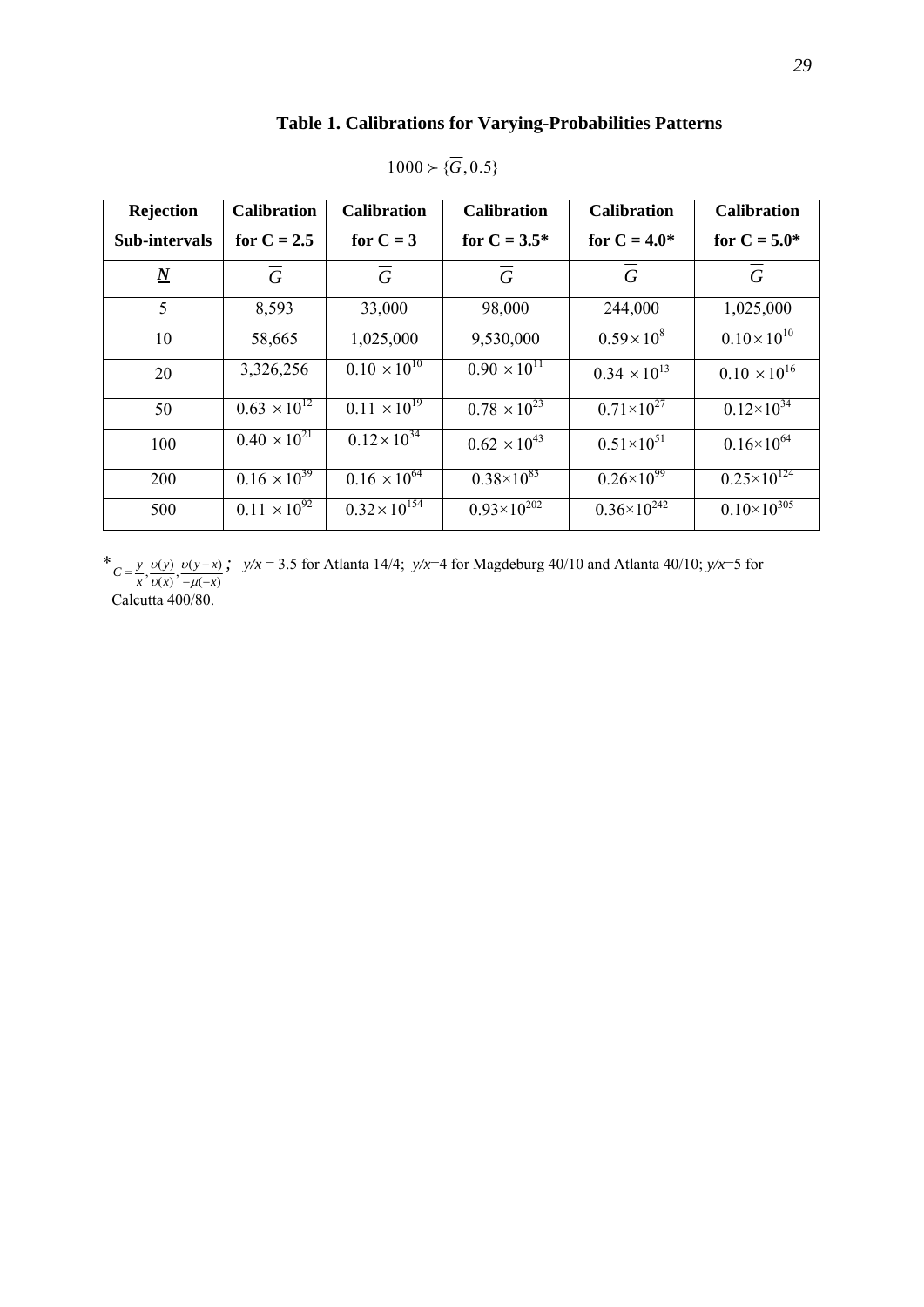# **Table 2. Calibrations for Varying-Payoffs Patterns**

 $3,000 \succ \{G, 0.5; 100\}$ 

| <b>Rejection</b><br><b>Intervals</b><br>[100, M] | <b>Calibration for</b><br>$g=110, \ell=100$ | <b>Calibration for</b><br>$g=90, \ell=50$ | <b>Calibration for</b><br>$g=30, \ell=20$ |
|--------------------------------------------------|---------------------------------------------|-------------------------------------------|-------------------------------------------|
| $\underline{M}$                                  | $\overline{G}$                              | $\overline{G}$                            | $\overline{G}$                            |
| 5,000                                            | 7,000                                       | $0.47 \times 10^{16}$                     | $0.65 \times 10^{29}$                     |
| 6,000                                            | 9,000                                       | $0.29 \times 10^{18}$                     | $0.21 \times 10^{33}$                     |
| 8,000                                            | 15,000                                      | $0.10 \times 10^{22}$                     | $0.24 \times 10^{40}$                     |
| 10,000                                           | 29,000                                      | $0.40 \times 10^{25}$                     | $0.26 \times 10^{47}$                     |
| 30,000                                           | $0.16 \times 10^{9}$                        | $0.13 \times 10^{62}$                     | $0.72 \times 10^{117}$                    |
| 50,000                                           | $0.13 \times 10^{13}$                       | $0.41 \times 10^{98}$                     | $0.19 \times 10^{188}$                    |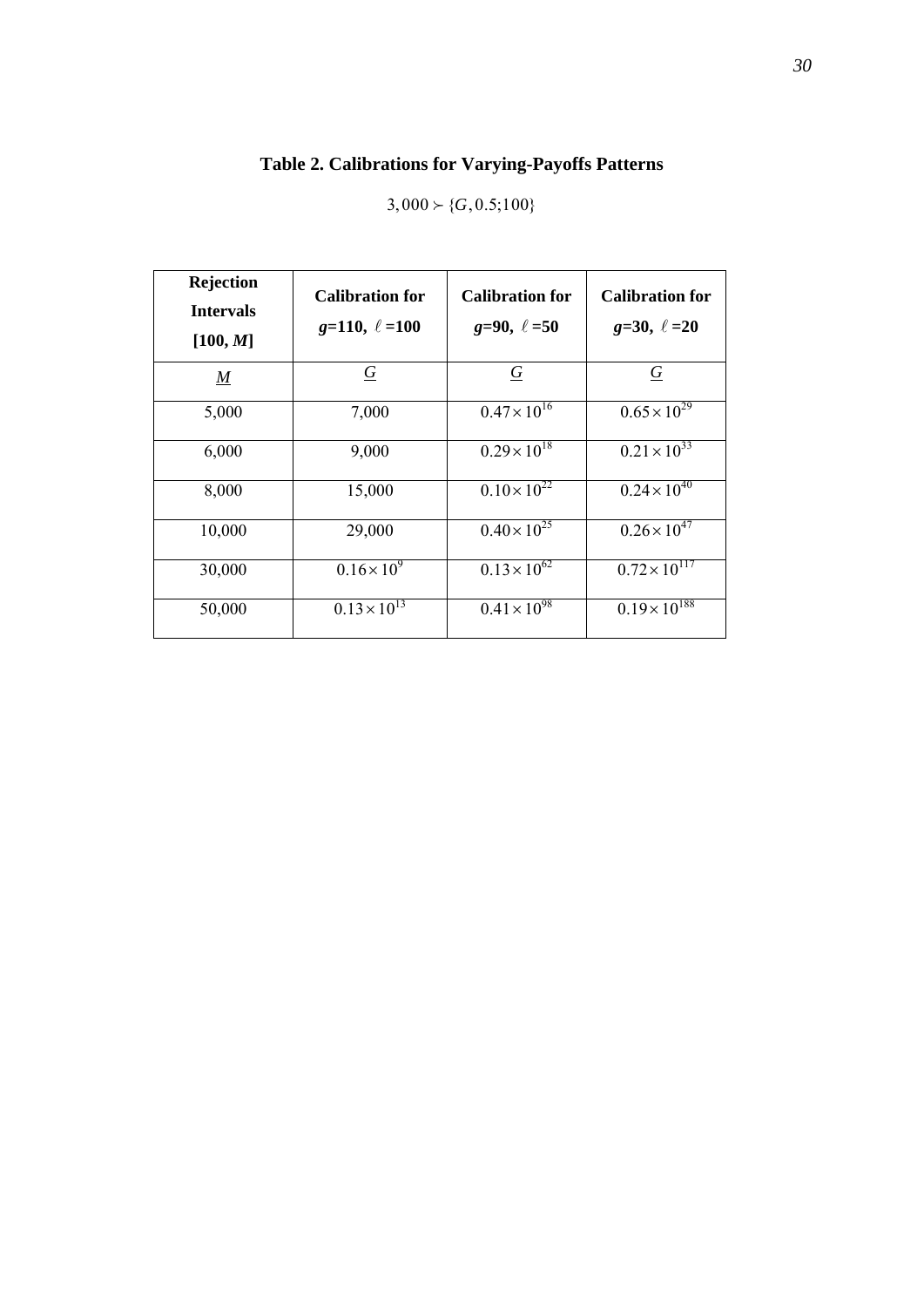| <b>Row</b>     | <b>Option A</b>                  |      | <b>Option B</b> |          |      |  |  |
|----------------|----------------------------------|------|-----------------|----------|------|--|--|
|                | Payoff 14<br>Payoff <sub>0</sub> |      | Payoff 14       | Payoff 4 |      |  |  |
| 1              | 9/10<br>1/10                     |      | 0/10            | 2/10     | 8/10 |  |  |
| $\overline{2}$ | 2/10                             | 8/10 | 1/10            | 2/10     | 7/10 |  |  |
| 3              | 3/10<br>7/10                     |      | 2/10            | 2/10     | 6/10 |  |  |
| $\overline{4}$ | 4/10<br>6/10                     |      | 3/10            | 2/10     |      |  |  |
| 5              | 5/10                             | 5/10 | 4/10            | 2/10     | 4/10 |  |  |
| 6              | 6/10                             | 4/10 | 5/10            | 2/10     | 3/10 |  |  |
| 7              | 7/10                             | 3/10 | 6/10            | 2/10     | 2/10 |  |  |
| 8              | 8/10                             | 2/10 | 7/10            | 2/10     | 1/10 |  |  |
| 9              | 9/10<br>1/10                     |      | 8/10            | 2/10     | 0/10 |  |  |

**Table 3. Choice Alternatives in Varying-Probabilities Experiment Atlanta 14/4**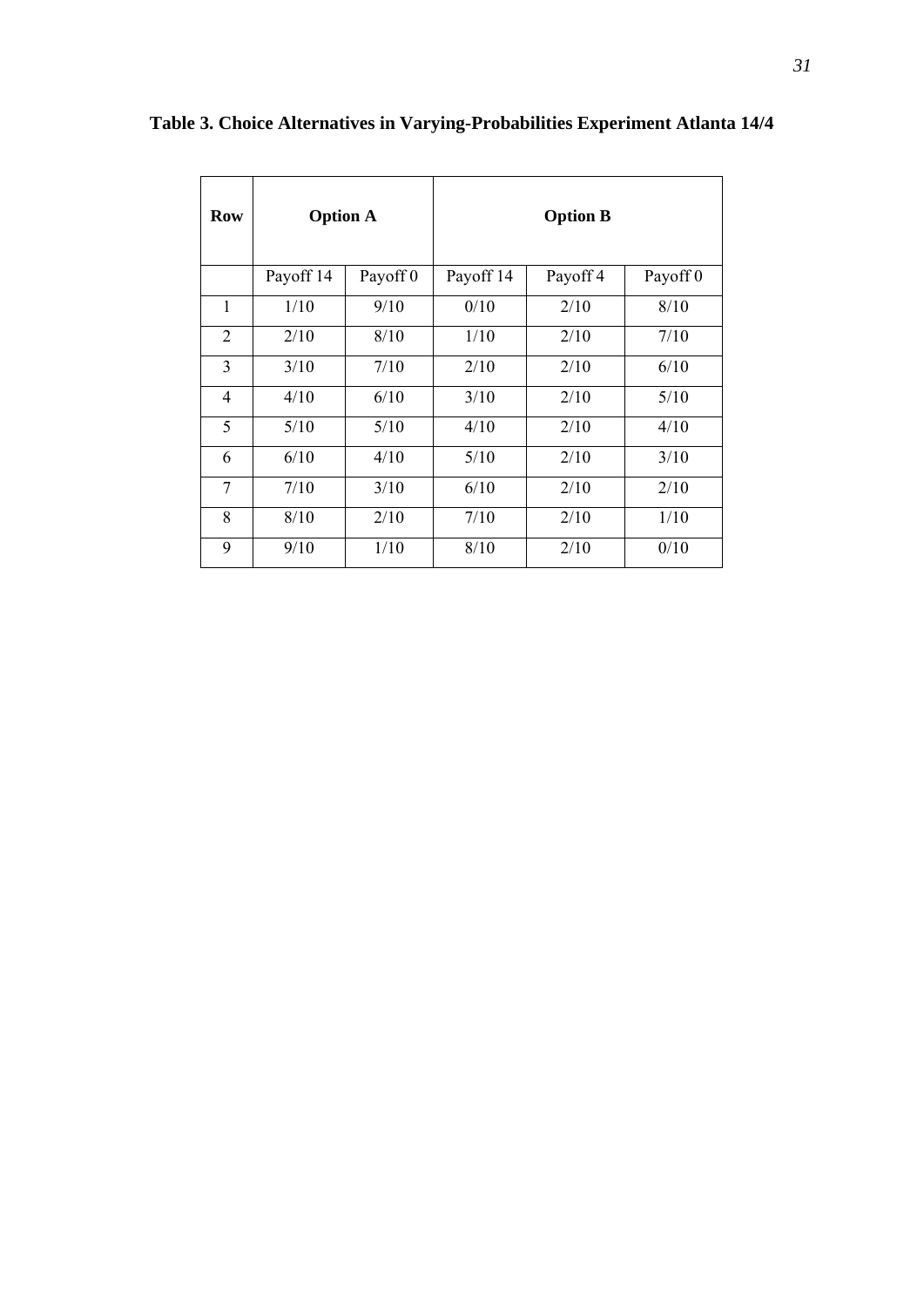|                           | Nr. Of              |                        | <b>Model I</b>         |                        | <b>Model II</b>        |                        |                        | <b>Model III</b>       |                        |                                 |
|---------------------------|---------------------|------------------------|------------------------|------------------------|------------------------|------------------------|------------------------|------------------------|------------------------|---------------------------------|
| <b>Experiment</b>         | <b>Subject</b><br>S | error                  | 2 errors               | 3errors                | l error                | 2 errors               | 3 errors               | error                  | 2 errors               | 3 errors                        |
| <b>Atlanta</b><br>14/4    | 39                  | $0.74**$<br>(.55, .93) | $0.90**$<br>(.81, .98) | $0.90**$<br>(.81, .99) | $0.82**$<br>(.68, .96) | $0.90**$<br>(.71,1.0)  | $0.90**$<br>(.77,1.0)  | $0.88**$<br>(.77, .99) | $0.90**$<br>(.80, .99) | $0.90**$<br>(.80, .99)          |
|                           |                     |                        |                        |                        |                        |                        |                        |                        |                        |                                 |
| <b>Atlanta</b><br>40/10   | 22                  | $0.56**$<br>(.37, .75) | $0.62**$<br>(.42, .82) | $0.62**$<br>(.34, .90) | $0.59**$<br>(.39, .78) | $0.63**$<br>(.42, .83) | $0.63**$<br>(.41, .85) | $0.60**$<br>(.39, .80) | $0.61**$<br>(.38, .83) | $0.60**$<br>(.35, .85)          |
|                           |                     |                        |                        |                        |                        |                        |                        |                        |                        |                                 |
| <b>Magdeburg</b><br>40/10 | 31                  | $0.38**$<br>(.20, .56) | $0.40**$<br>(.22, .59) | $0.41**$<br>(.22, .61) | $0.37**$<br>(.19, .55) | $0.39**$<br>(.21, .57) | $0.40**$<br>(.21, .60) | $0.40**$<br>(.21, .58) | $0.40**$<br>(.22, .57) | $0.41**$<br>(.22,<br>$\sqrt{2}$ |
|                           |                     |                        |                        |                        |                        |                        |                        |                        |                        |                                 |
| Calcutta<br>400/80        | 40                  | $0.72**$<br>(.58, .86) | $0.74**$<br>(.60, .88) | $0.74**$<br>(.60, .87) | $0.72**$<br>(.58, .86) | $0.73**$<br>(.58, .88) | $0.74**$<br>(.59, .88) | $0.73**$<br>(.59, .86) | $0.72**$<br>(.57, .87) | $0.73**$<br>(.58, .87)          |
|                           |                     |                        |                        |                        |                        |                        |                        |                        |                        |                                 |

 **Table 4. Error Rate Models and Predictions for Varying-Probabilities Experiments**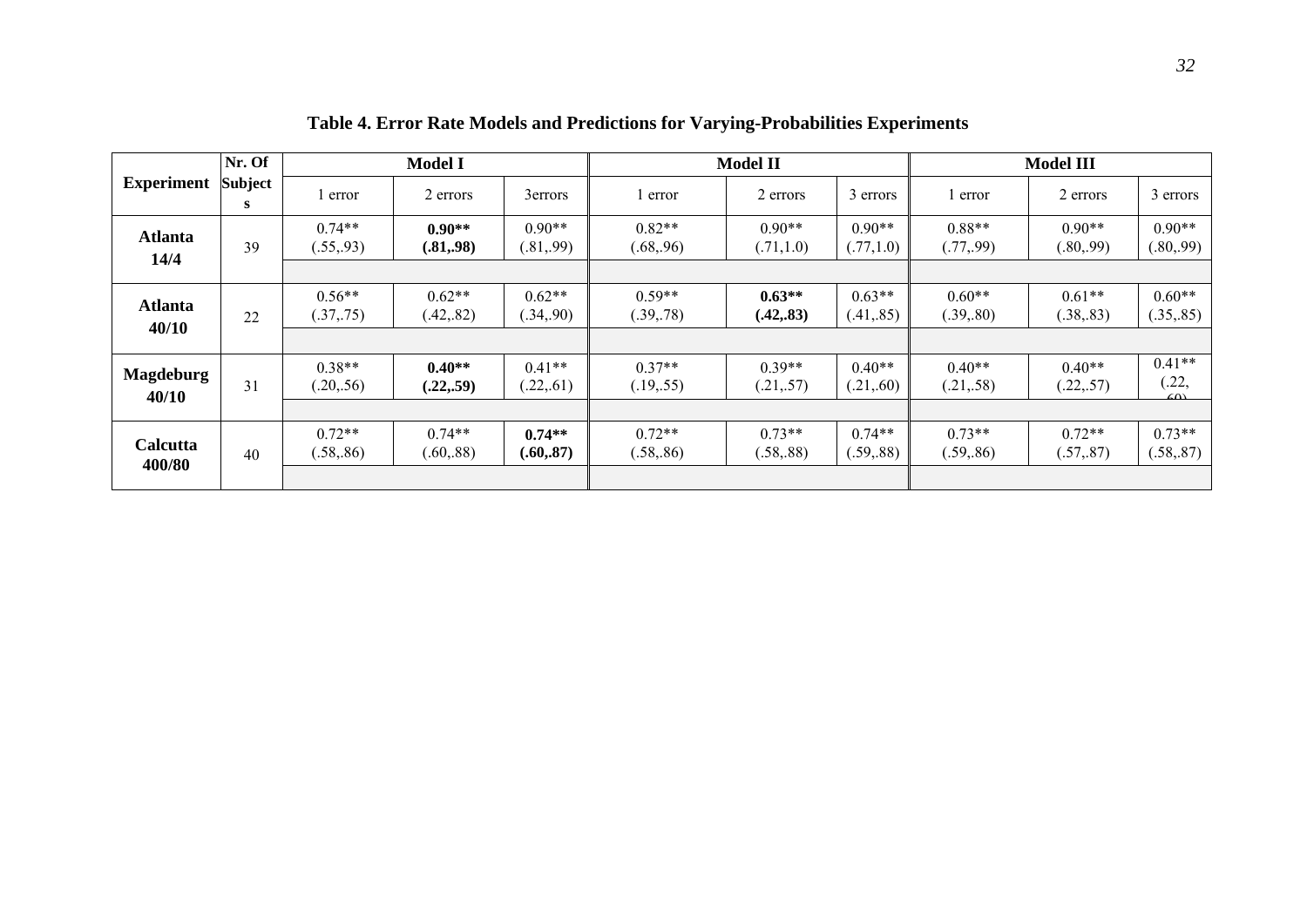| <b>Row</b> | <b>Option A</b> | <b>Option B</b> |  |  |
|------------|-----------------|-----------------|--|--|
| 1          | 80 or 130       | 100             |  |  |
| 2          | 980 or 1,030    | 1,000           |  |  |
| 3          | 1,980 or 2,030  | 2,000           |  |  |
| 4          | 3,980 or 4,030  | 4,000           |  |  |
| 5          | 4,980 or 5,030  | 5,000           |  |  |
| 6          | 5,980 or 6,030  | 6,000           |  |  |

# **Table 5. Choice Alternatives in Varying-Payoffs Experiment Calcutta 30/-20**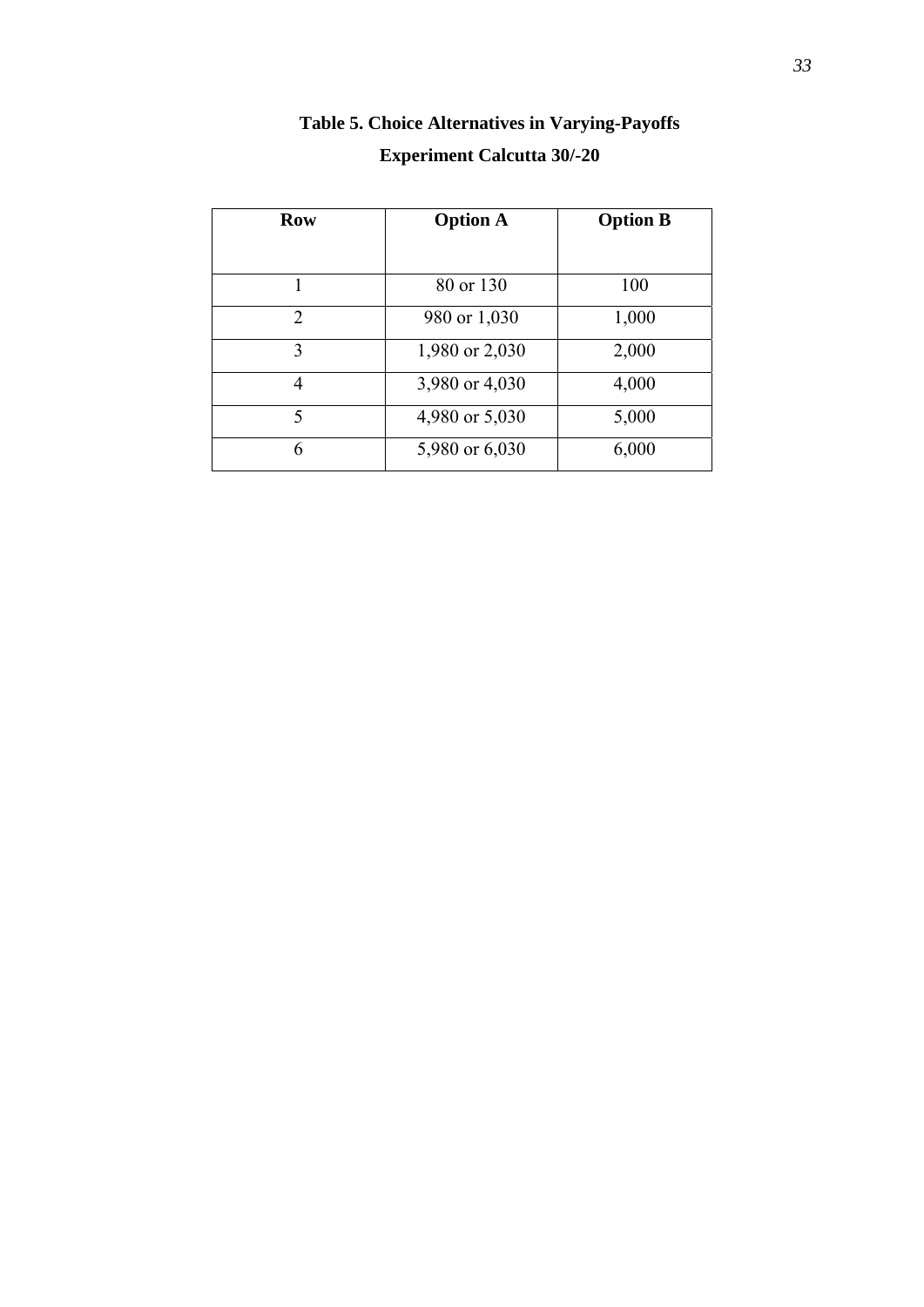| <b>Experiment</b>                | Nr. of<br>subjects | <b>Model I</b>                                         |                        |                        | <b>Model II</b>                                            |                        |                        | <b>Model III</b>                                       |                        |                        |
|----------------------------------|--------------------|--------------------------------------------------------|------------------------|------------------------|------------------------------------------------------------|------------------------|------------------------|--------------------------------------------------------|------------------------|------------------------|
|                                  |                    | l error                                                | 2 errors               | 3errors                | l error                                                    | 2 errors               | 3 errors               | 1 error                                                | 2 errors               | 3 errors               |
| Calcutta 90/-50<br>$m = 50$      | 40                 | $0.82**$<br>(.70, .94)                                 | $0.81**$<br>(.69, .93) | $0.81**$<br>.68, .94   | $0.81**$<br>(.69, .93)                                     | $0.80**$<br>(.67, .93) | $0.80**$<br>(.66, .94) | $0.82**$<br>(.69, .94)                                 | $0.80**$<br>(.68, .93) | $0.81**$<br>(.67, .95) |
|                                  |                    | M=5,000: 1000 \{0.11x10 <sup>13</sup> , 0.5; 50}       |                        |                        | $M=4,000: 1,000 \nbrace$ {0.18x10 <sup>11</sup> , 0.5; 50} |                        |                        | M=3,000: 1,000 \{0.29x10 <sup>9</sup> , 0.5; 50}       |                        |                        |
| Calcutta 30/-20<br>$m = 100$     |                    | $0.36*$<br>(.14, .59)                                  | $0.43**$<br>(.25, .62) | $0.44**$<br>(.25, .64) | $0.48**$<br>(.20, 0.53)                                    | $0.43**$<br>(.17, .68) | $0.46**$<br>(.27, .65) | $0.48**$<br>(.30, .67)                                 | $0.37**$<br>(.20, .53) | $0.47**$<br>(.26, .68) |
|                                  | 30                 | M=6,000: $1,000 \}$ {0.19x10 <sup>26</sup> , 0.5; 100} |                        |                        | M=5,000: $1,000 \nless 10.59 \times 10^{22}$ , 0.5; 100}   |                        |                        | M=4,000: $1,000 \}$ {0.17 x10 <sup>19</sup> , 0.5;100} |                        |                        |
| Magdeburg 110/-100<br>$m = 3000$ |                    | $0.54**$<br>(.39, .68)                                 | $0.55**$<br>(.41, .68) | $0.54**$<br>(.40, .68) | $0.54**$<br>(.39, .68)                                     | $0.56**$<br>(.43, .69) | $0.50**$<br>(.41, .68) | $0.50**$<br>(.32, .68)                                 | $0.52**$<br>(.38, .66) | $0.50**$<br>(.36, .64) |
|                                  | 42                 | $M = 110,000$ : 5,000 $\{0.30x10^{23}, 0.5; 3,000\}$   |                        |                        | M= 90,000: 5,000 \{ $0.35 \times 10^{19}$ , 0.5; 3,000}    |                        |                        | $M=70,000: 5,000 \nbrace \{0.41x10^{15}, 0.5; 3,000\}$ |                        |                        |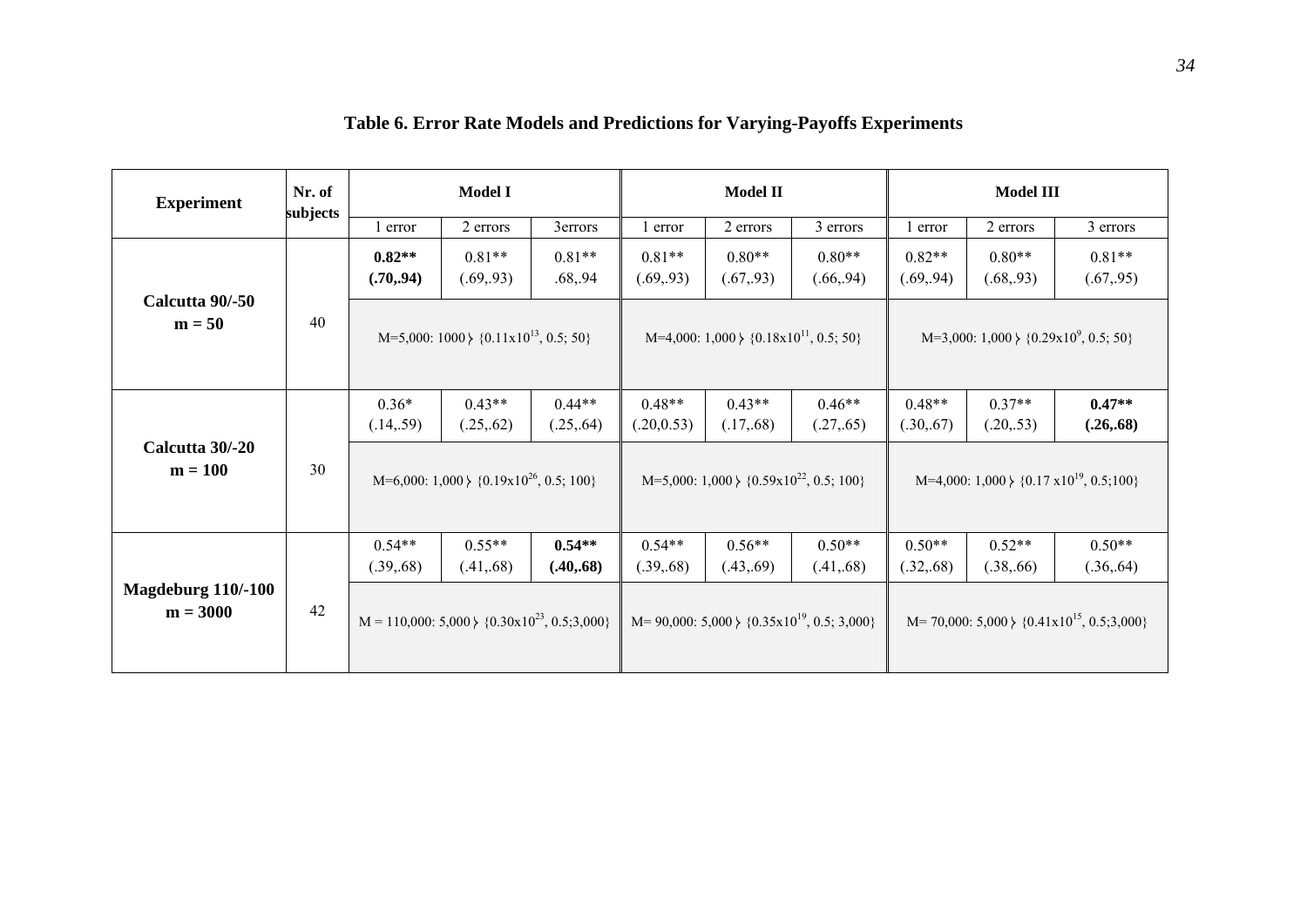#### **Appendix**

## A.1. Concavity Calibration Pattern and the Dual Independence Axiom

Let  $\Gamma$  denote the set of all decumulative distribution functions. Let  $\Theta$  denote the following operator:  $\lambda G \oplus (1 - \lambda) H = (\lambda G^{-1} + (1 - \lambda) H^{-1})^{-1}$ ,  $\forall G, H \in \Gamma$ . The dual independence axiom as stated in Yaari 1987 ( p. 99) is:

Axiom DI: If *G*, *G'*, and *H* belong to  $\Gamma$  and  $\alpha$  is a real number satisfying  $0 \le \alpha \le 1$ , then  $G \succeq G'$  implies  $\alpha G \oplus (1 - \alpha)H \succeq \alpha G' \oplus (1 - \alpha)H$ .

Suppose that a dual expected utility agent rejects binary lottery  $\{x+g, 0.5; x-\ell\}$  in favor of receiving x for sure for some  $x > 0$ . Then by axiom DI and continuity the agent rejects  $\{y + g, 0.5; y - \ell\}$  in favor of getting y for sure for all positive y.

Let  $F_x$  denote the decumulative distribution function for the binary lottery and  $D_x$  the decumulative distribution for the degenerate lottery that pays  $x$  for sure. Then the agent's preference for the sure amount *x* over the binary lottery  $\{x + g, 0.5; x - \ell\}$  is formally written as (\*)  $D_r \succeq F_r$ .

Let y be given. Without any loss of generality assume that  $y > x$ . Then take a sequence of  $\alpha_n \in (0,1)$ ,  $n \in N$  such that  $\alpha_n \to 1$ . For each  $\alpha_n, n \in N$  there exists a  $z_n \geq y$  such that  $y = \alpha_n x + (1 - \alpha_n) z_n$ . Let  $D_{z_\alpha}$  denote the decumulative distribution for the degenerate lottery that pays  $z_n$  for sure. Statement (\*) and Axiom DI imply  $\alpha D_x \oplus (1-\alpha)D_{z_n} \succeq \alpha F_x \oplus (1-\alpha)D_{z_n}$ . Note that by definition of operator  $\oplus$  and the construction of  $z_n$ , the expression on the left hand side is the degenerate lottery that pays y for sure whereas the one on the right is the binary lottery  $\{y + \alpha_n g, 0.5; y - \alpha_n \ell\}$ . So, the agent prefers getting y for sure to a 50/50 lottery with payoffs  $y + \alpha_n g$  or  $y - \alpha_n \ell$ , for all  $\alpha_n$ . By continuity our agent (weakly) prefers getting y for sure to the binary lottery  $\{y + g, 0.5; y - \ell\}$ .

# A.2. Proof of Proposition 1 and its Corollaries

**General result** 1. Let a decision theory D represent preferences over finite discrete lotteries L  $L = \{x_j, p_j\}, x_j \ge x_j \text{ for } j' > j \text{ with "utility functional" }$ 

(a.i) 
$$
U(L) = \sum_{j \ge 1} v(x_j) \int_{P_{j+1}}^{P_j} df
$$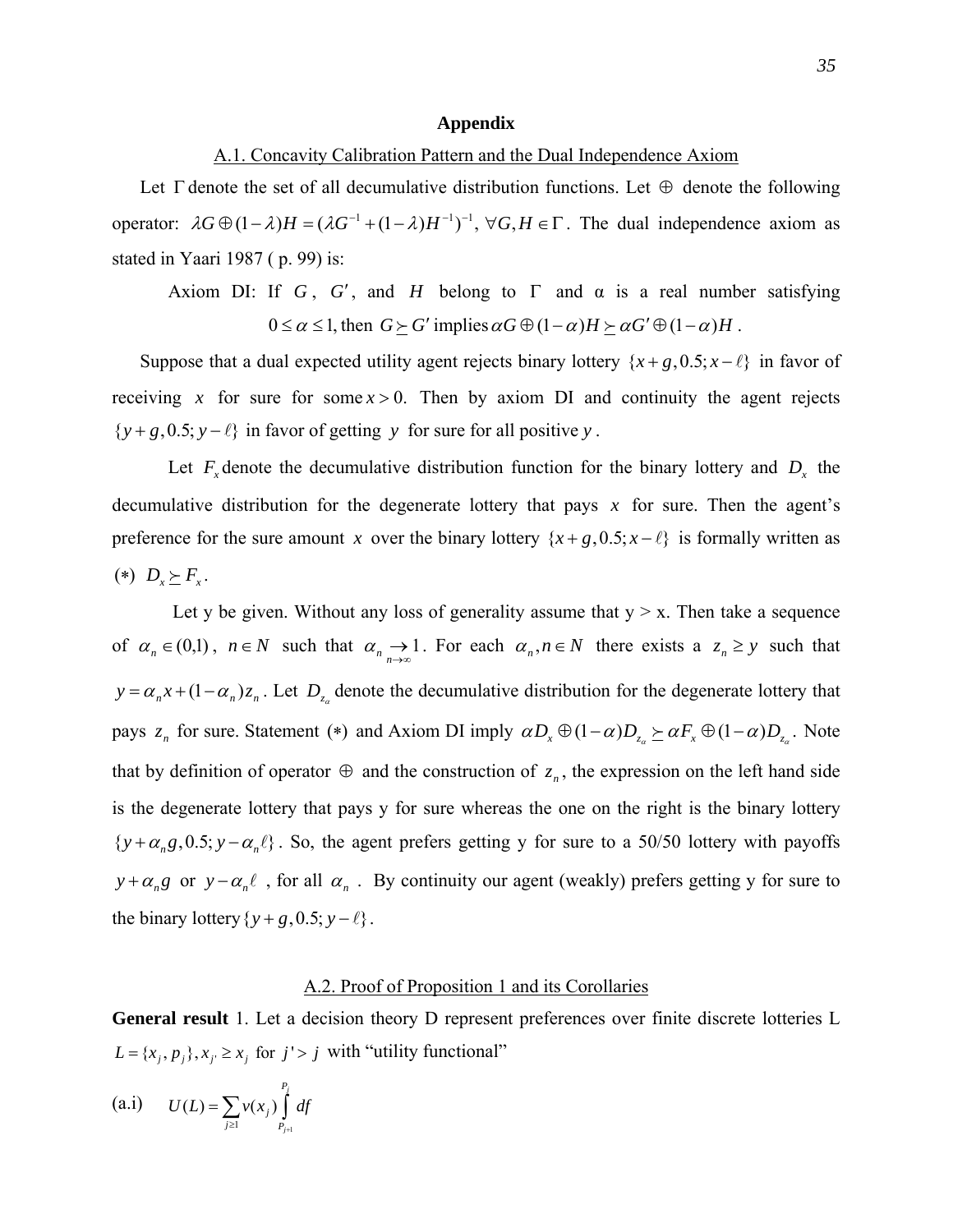where  $P_i = Pr(x : x \ge x_i)$ ,  $f(\cdot)$  is the transformation of decumulative probabilities,  $P_i$ , whereas  $v(.)$  is the money transformation function. We use the normalization,  $v(0) = 0$ .

Suppose that statement P.1 as stated in Proposition 1 holds; that is

(a.ii)  $\{y, p_i - \delta; x, 2\delta\} \geq \{y, p_i\}$ , for all  $i = 1, 2, \dots, 2n - 1$ .

where  $\delta = 1/2n$  and  $p_i = i/2n = i\delta$ . Using notation  $C = v(y)/v(x) > 2$  we show that according to theory D, statement P.1 implies that for all z, getting  $\zeta$  for sure is preferred to getting  $zK(C, n, n)$  or zero with even odds, for  $K(.)$  as defined in section II.A. This suffices to derive that there are no D agents who satisfy both P.1 statement and Q.1 statement: preference for a binary lottery,  $\{zK(C, n, n), 0.5\}$  against the sure amount of money z, for some z.

Proof. According to theory D, statement (a.ii) writes as

(a.1) 
$$
v(x) \int_{(i-1)\delta}^{(i+1)\delta} df + v(y) f((i-1)\delta) \ge v(y) f(i\delta), \ \ i = 1,..., 2n-1
$$

Adding and subtracting  $v(x) f(i\delta)$  and rearranging terms (a.1) becomes

(a.2) 
$$
\int_{i\delta}^{(1+i)\delta} df \ge (C-1) \int_{(i-1)\delta}^{i\delta} df, \ \ i = 1, ..., 2n-1
$$

Write inequality (a.2) for  $i + k (= 1, ..., 2n)$  and apply it *k* times to get

$$
\int_{(i+k)\delta}^{(i+k+1)\delta} df \ge (C-1) \int_{(i+k-1)\delta}^{(i+k)\delta} df \ge \dots \ge (C-1)^k \int_{i\delta}^{(i+1)\delta} df
$$

which generalizes as

(a.3) 
$$
\int_{j\delta}^{(j+1)\delta} df \ge (C-1)^{j-i} \int_{(j-i)\delta}^{(j-i+1)\delta} df, \text{ for all } j = i,..., 2n.
$$

To complete the proof it suffices to show that

$$
(a.4) \t f(0.5) \le \sum_{i=1}^{n} \left(\frac{1}{C-1}\right)^{i-1} \int_{0.5-\delta}^{0.5} df \text{ and } 1 - f(0.5) \ge \sum_{j=1}^{n} \left(C-1\right)^{j} \int_{0.5-\delta}^{0.5} df
$$

because two inequalities in (a.4) imply that  $1 \ge f(0.5) \left[1 + \sum_{r=1}^{\infty} (C-1)^{r} / \sum_{r=1}^{\infty} (C-1)^{r} \right]$  $i=1$  $1 \ge f(0.5) \left[ 1 + \sum (C-1)^{7} / \sum (C-1)^{7} \right]$  $\sum_{i=1}^{n}$   $(a + 1)$   $\sum_{i=1}^{n}$  $j=1$  *i*  $f(0.5)$   $1+\sum (C-1)^j/\sum (C-1)^{j-1}$  $=1$   $i=$ ;  $\geq f(0.5) \left[ 1 + \sum_{j=1}^{n} (C-1)^j / \sum_{i=1}^{n} (C-1)^{1-i} \right]$ ; hence, for

any given z, the multiplication of both sides of the last inequality with  $v(z)$  gives us the needed result:  $v(z) \ge f(0.5)v(z)K(C, n, n) \ge f(0.5)v(zK(C, n, n))$ . (For the last inequality, recall that  $v(\cdot)$  is sub-additive.)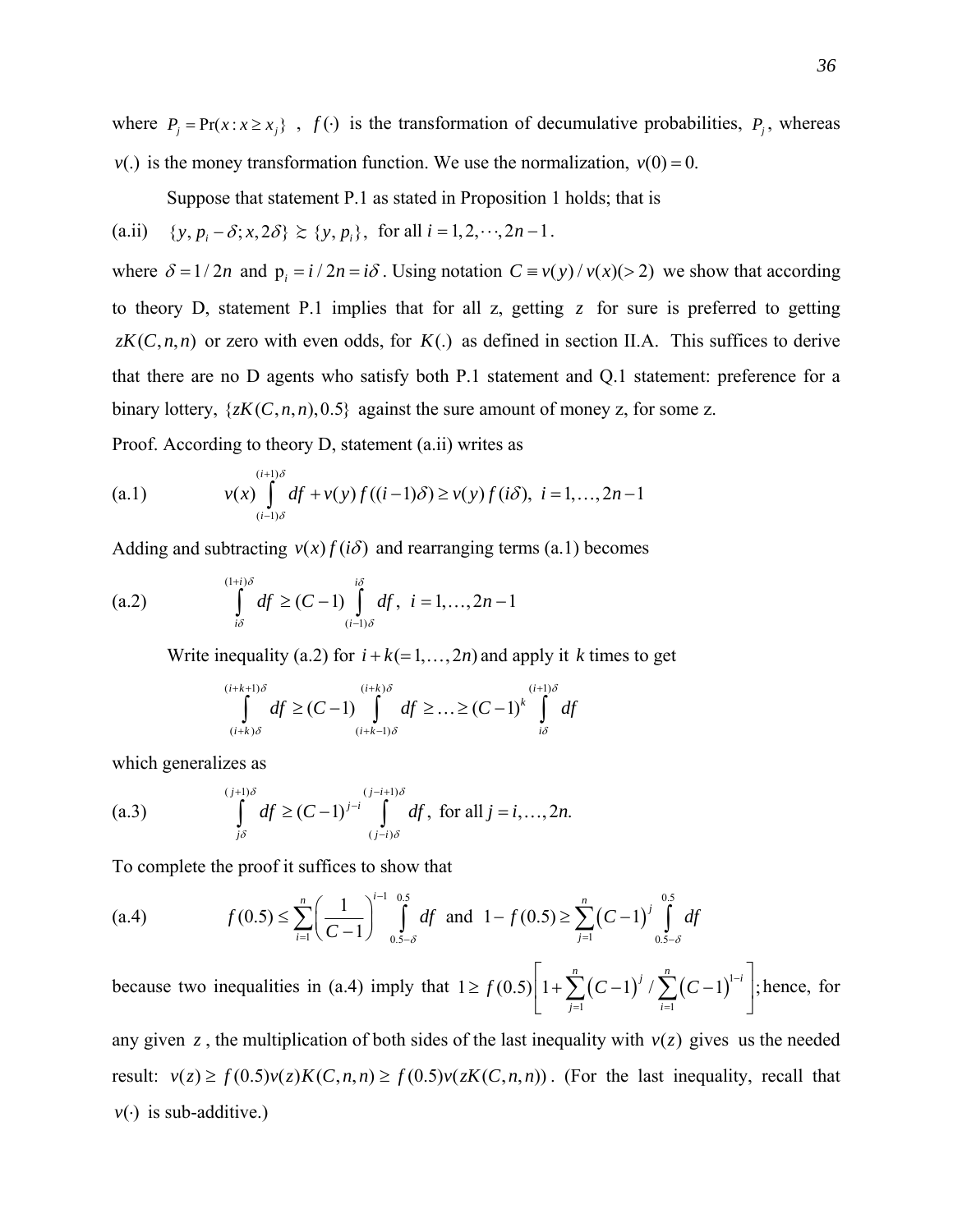To show the first inequality of (a.4) verify that

$$
f(0.5) = f(n\delta) = \sum_{i=1}^{n} \int_{(i-1)\delta}^{i\delta} df \le \sum_{i=1}^{n} \left(\frac{1}{C-1}\right)^{i-1} \int_{(n-1)\delta}^{n\delta} df = \sum_{i=1}^{n} \left(\frac{1}{C-1}\right)^{i-1} \int_{0.5-\delta}^{0.5} df
$$

(The inequality follows from inequality (a.3)). For the second inequality of (a.4) verify that

$$
1 - f(0.5) = f(2n\delta) - f(n\delta) = \sum_{j=n+1}^{2n} \int_{(j-1)\delta}^{j\delta} df \ge \sum_{j=1}^{n} (C-1)^j \int_{0.5-\delta}^{0.5} df
$$

# **Proof of Proposition 1 (dual theory of expected utility)**.

Part (a) follows from the independence axiom. To show part (b) take any EU agent with  $v(y) > 2v(x)$ . This EU agent satisfies both P.1 and Q.1 with  $z = y/G = y/K(y/x, n, n)$ . Indeed, for  $t > 2$  verify that  $t < K(t, n, n)$ ; hence  $v(zG) = v(y) > 2v(x) > 2v(y/G) = 2v(z)$ .

Part (c) is a special case of the general result 1 for  $v(z) = z$ .

## **Proof of Corollary 1.1 (zero reference-dependent preferences)**.

It is a straightforward application of the general result 1 for  $v(z) = v(z)$ .

## **Proof of Corollary 1.2 ( loss aversion with** *x* **reference-dependent preferences)**.

Let the reference point be *x*. We show that preference for three outcome lotteries implies that for any given positive z, the certainty equivalent of  $\{zK_{R+1}, 0.5\}$  is not larger than z, where

$$
R = -v(y-x)/\mu(-x) > 1.
$$

Proof. Suppose that a loss averse agent satisfies statement P.1 which states that

(a.iv) 
$$
\{y, p_i - \delta; x, 2\delta\} \ge \{y, p_i\}
$$
, for all  $i = 1, 2, \dots, 2n - 1$ .

If x is the reference point then statement  $(a$ .iv) implies

(a.5) 
$$
\mu(-x)f^{-}(1-(i+1)\delta) + \nu((y-x)f^{+}((i-1)\delta) \ge \mu(-x)f^{-}(1-i\delta) + \nu(y-x)f^{+}(i\delta),
$$

for all  $i = 1, \ldots, 2n - 1$ , which can be equivalently rewritten as

(a.6) 
$$
\int_{i\delta}^{(i+1)\delta} df^{+} = \int_{1-(i+1)\delta}^{1-i\delta} df^{-} \geq \frac{\nu(y-x)}{-\mu(-x)} \int_{(i-1)\delta}^{i\delta} df^{+}, \quad i = 1, ..., 2n-1.
$$

(The first inequality follows from  $f^+(p) = 1 - f^-(1-p)$ .) Use notation R and apply the last inequality  $j - i$  times to get

(a.7) 
$$
\int_{j\delta}^{(j+1)\delta} df^+ \geq R^{j-i} \int_{i\delta}^{(i+1)\delta} df^+, \text{ for all } j = i, ..., 2n-1,
$$

and then (as in the proof for the general result 1) verify that the following inequality is true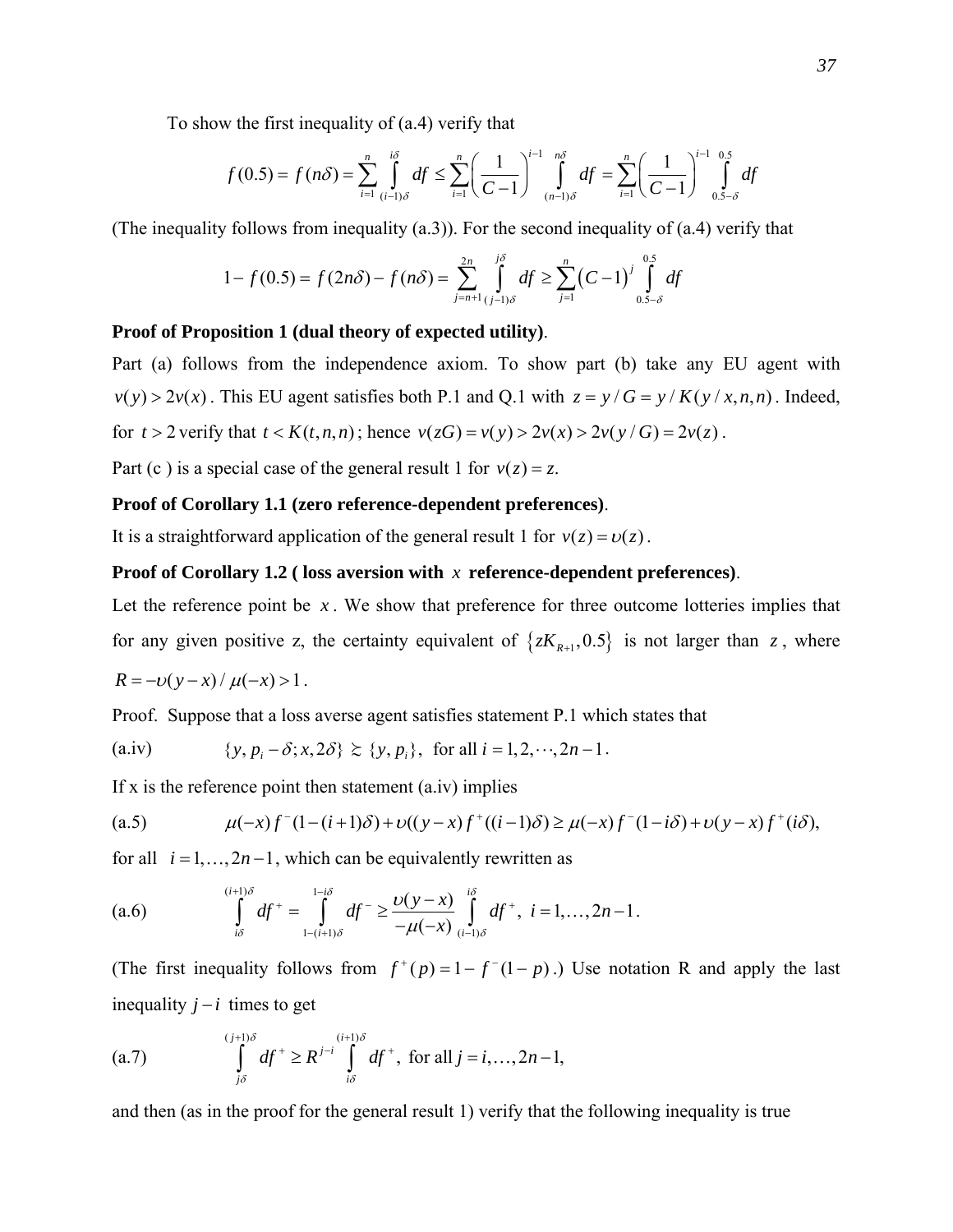$$
1 \geq f^+(0.5) \left[ 1 + \sum_{j=1}^n R^j / \sum_{i=1}^n R^{1-i} \right] = K_{R+1} f^+(0.5).
$$

Finally, for any given positive z, the last inequality and sub-additivity of  $v(\cdot)$  imply

$$
\upsilon(z) \geq \upsilon(z) K_{R+1} f^{+}(0.5) \geq \upsilon(z K_{R+1}) f^{+}(0.5).
$$

which requires that the certainty equivalent of  $\{zK_{R+1},0.5\}$  be less than  $z$ .

## **Corollary 1.3 (not for all p statement)**

Part a. Suppose that statement P.1 is satisfied only for  $p_i < 1/2 + m/2n$ , that is

(a.ii')  $\{y, p_i - \delta; x, 2\delta\} \succeq \{y, p_i\}$ , for all  $i = 1, 2, \dots, n, n+1, \dots, n+m$ , where  $m \in N \text{ s.t. } m < n$ .

The proof is the same as in the general result 1. The only changes are: (i) instead of (a.4) show

$$
(a.4') \qquad f(0.5) \le \sum_{i=1}^{n} \left(\frac{1}{C-1}\right)^{i-1} \int_{0.5-\delta}^{0.5} df \text{ and } 1 - f(0.5) \ge \sum_{j=1}^{m} \left(C-1\right)^{j} \int_{0.5-\delta}^{0.5} df;
$$

and that (ii)  $1 \ge f(0.5) \left[1 + \sum_{r=0}^{\infty} (C-1)^{r} / \sum_{r=0}^{\infty} (C-1)^{1} \right]$  $i=1$  $1 \ge f(0.5) \left[ 1 + \sum (C-1)^{7} / \sum (C-1)^{1-r} \right] = f(0.5) K(C,m,$  $\sum_{i=1}^{m}$  *(c)*  $\sum_{i=1}^{n}$  *j*  $\sum_{i=1}^{n}$  *(c)*  $\sum_{i=1}^{n}$ *j i*  $f(0.5)$   $1 + \sum_{r=0}^{\infty} (C-1)^{r} / \sum_{r=0}^{\infty} (C-1)^{1-i}$   $= f(0.5)K(C, m, n)$  $=1$   $i=$  $\geq f(0.5)\left[1+\sum_{j=1}^{m}(C-1)^{j}/\sum_{i=1}^{n}(C-1)^{1-i}\right]=f(0.5)K(C,m,n)$ .

(Note that a stronger Q.1 statement can be derived: (iii)  $f(0.5 + m/2n) \ge f(0.5)K(C, m, n)$ ; hence  $\{z, 0.5 + m/2n\} \rightarrow \{zK(C, m, n), 0.5\}$  for all z.)

The second inequality of (a.4') follows from

$$
1 - f(0.5) = \sum_{j=n+1}^{2n} \int_{(j-1)\delta}^{j\delta} df = \sum_{j=n+1}^{n+m} \int_{(j-1)\delta}^{j\delta} df + \sum_{j=n+m+1}^{2n} \int_{(j-1)\delta}^{j\delta} df \ge \left(\sum_{j=1}^{m} (C-1)^{j-1}\right) \int_{0.5-\delta}^{0.5} df
$$

Part b. Suppose that

(a.ii') 
$$
\{y, p_i - \delta; x, 2\delta\} \succcurlyeq \{y, p_i\}, \text{ for all } i = n, n+1, ..., 2n-1.
$$

Straightforwardly, it can be shown that statement (a.ii') implies  $1 - f(0.5) + Gf(0.5) \geq Gf(0.75)$ . Make only one change in the proof of the general result 1: instead of (a.4) write

$$
(a.4') \qquad f(0.75) - f(0.5) \le \sum_{i=1}^{n/2} \left(\frac{1}{C-1}\right)^{i-1} \int_{0.75-\delta}^{0.75} df \text{ and } 1 - f(0.75) \ge \sum_{j=1}^{n/2} \left(C-1\right)^j \int_{0.75-\delta}^{0.75} df
$$

Part c. Suppose that

(a.ii') 
$$
\{y, p_i - \delta; x, 2\delta\} \succcurlyeq \{y, p_i\}, \text{ for all } i = 1, ..., n.
$$

Statement (a.ii') implies  $f(0.5) \geq Gf(0.25)$ ; in the proof of the general result 1, replace (a.4) with

$$
(a.4') \qquad f(0.25) \le \sum_{i=1}^{n/2} \left(\frac{1}{C-1}\right)^{i-1} \int_{0.25-\delta}^{0.25} df \text{ and } f(0.5) - f(0.25) \ge \sum_{j=1}^{n/2} \left(C-1\right)^j \int_{0.25-\delta}^{0.25} df
$$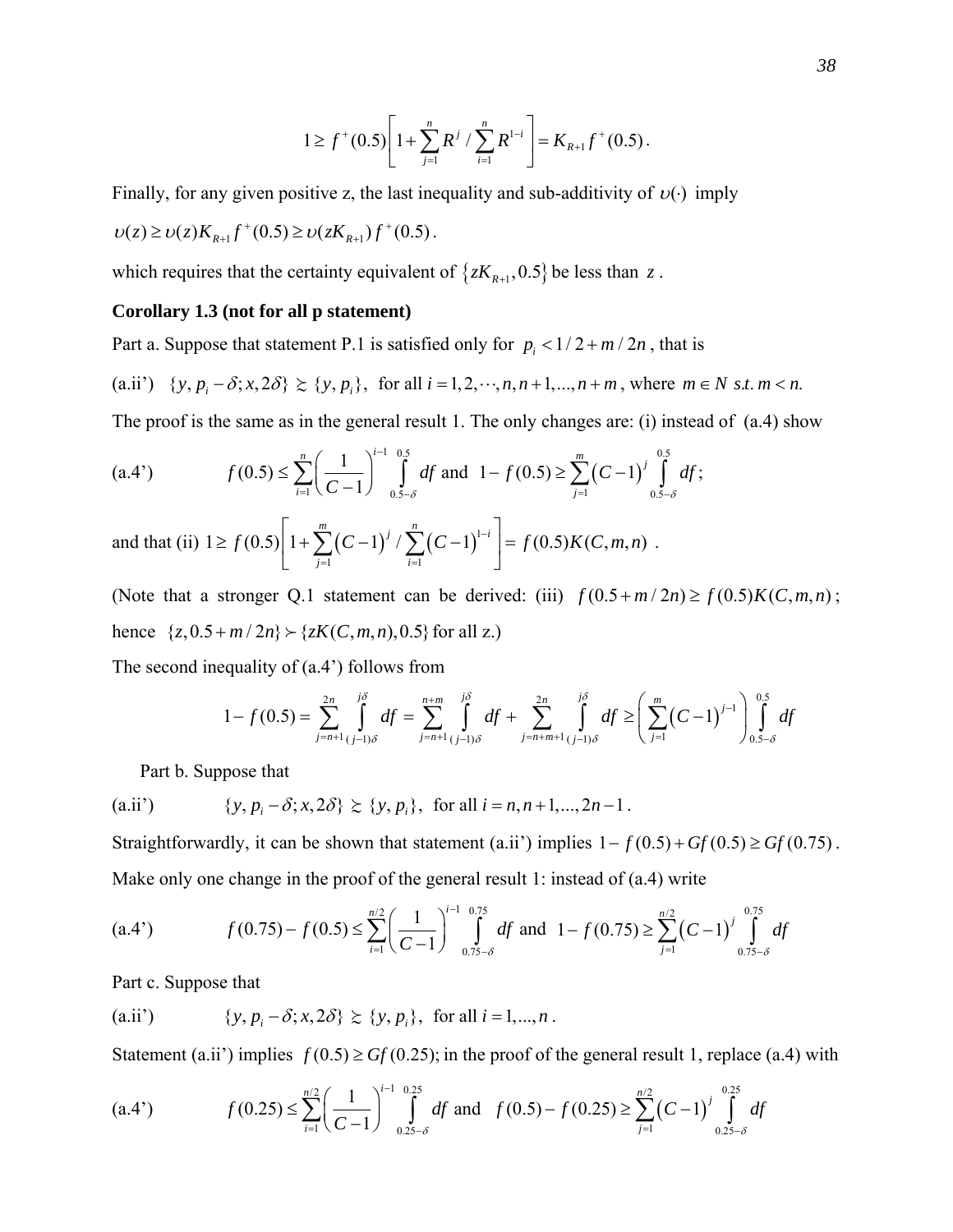## A.3. Proof of Proposition 2 and Corollary 2

**General result 2.** Let a decision theory D with "utility functional" *U* as in statement (a.i) be given. We assume here that  $\nu$  is (weakly) concave and differentiable (the proof extends straightforwardly to non-differentiable weakly concave functions; see also Rabin, 2000.). Denote Denote  $a = \ell$  and  $b = g + \ell$ . Statement P.2 in this notation is

(a.iv)  $x + a \geq {x + b, p; x}$  for all integers  $x \in (m, m + N(l + g))$ ,  $m > 0$ .

For a general p, condition  $g > l$  generalizes to

$$
(a.v) \tbf{b}f(p) > a.
$$

We show that (a.iv) and (a.v) imply  $z = m + K(g + \ell) > \{z + J(g + \ell), p; m\}$ , where generalized J is defined in (\*) in Proposition 2 by replacing  $\ell/g$  with  $q = (1 - f(p))\ell/f(p)g = r(f(p))$ , see Section III.B for the specification of r(.)); that is (\*)  $J = |N-K+1+A(q,K)q^{-N}|$ .

Proof. Condition (a.iv) implies

(a.6) 
$$
v(x+a) \ge (1 - f(p))v(x) + f(p)v(x+b), \text{ for all } x \in (m, m + Nb).
$$

The proof consists of two steps: First, we show that (a.6) and concavity of  $v(\cdot)$  imply that for all  $y \in (m, m + Nb)$ 

(a.7) 
$$
v'(y+jb) \le q^j v'(y), \text{ for all } j \in \Psi_y = \{ j \in N \mid y + (j-1)b \in (m, m + Nb) \};
$$

Then, we show that for any given  $z = m + Kb$ ,  $K < N$ 

(a.8)  $v(z) = v(m + Kb) \ge f(p)v(m + Kb + Jb) + (1 - f(p))v(m) = f(p)v(z + Jb) + (1 - f(p))v(m)$ which completes the proof.

To derive (a.7): write  $v(x+a) = f(p)v(x+a) + (1-f(p))v(x+a)$ , rewrite (a.6) with  $x = y$ , and rearrange terms to get

(a.9) 
$$
(1 - f(p)) [v(y + a) - v(y)] \ge f(p) [v(y + b) - v(y + a)], \forall y \in (m, m + Nb).
$$

Statement (a.9), inequalities  $\left[v(y+b)-v(y+a)\right]/(b-a) \ge v'(y+b)$ ,  $\left[v(y+a)-v(y)\right]/a \le v'(y)$ , (both following from the weak concavity of  $v(\cdot)$ ) imply

$$
(a.10) \t v'(y+b) \le qv'(y), \ \forall y \in (m, m + Nb).
$$

Finally, to get statement (a.7) simply iterate the last inequality, (a.10) *j* times.

To show statement (a.8), first verify that

$$
(a.11) \t v(z) - v(z - bK) = \sum_{k=0}^{K-1} \left[ v(z - kb) - v(z - (k+1)b) \right] \ge b \sum_{k=0}^{K-1} v'(z - kb) \ge bv'(z) \sum_{k=0}^{K-1} (1/q^k)
$$